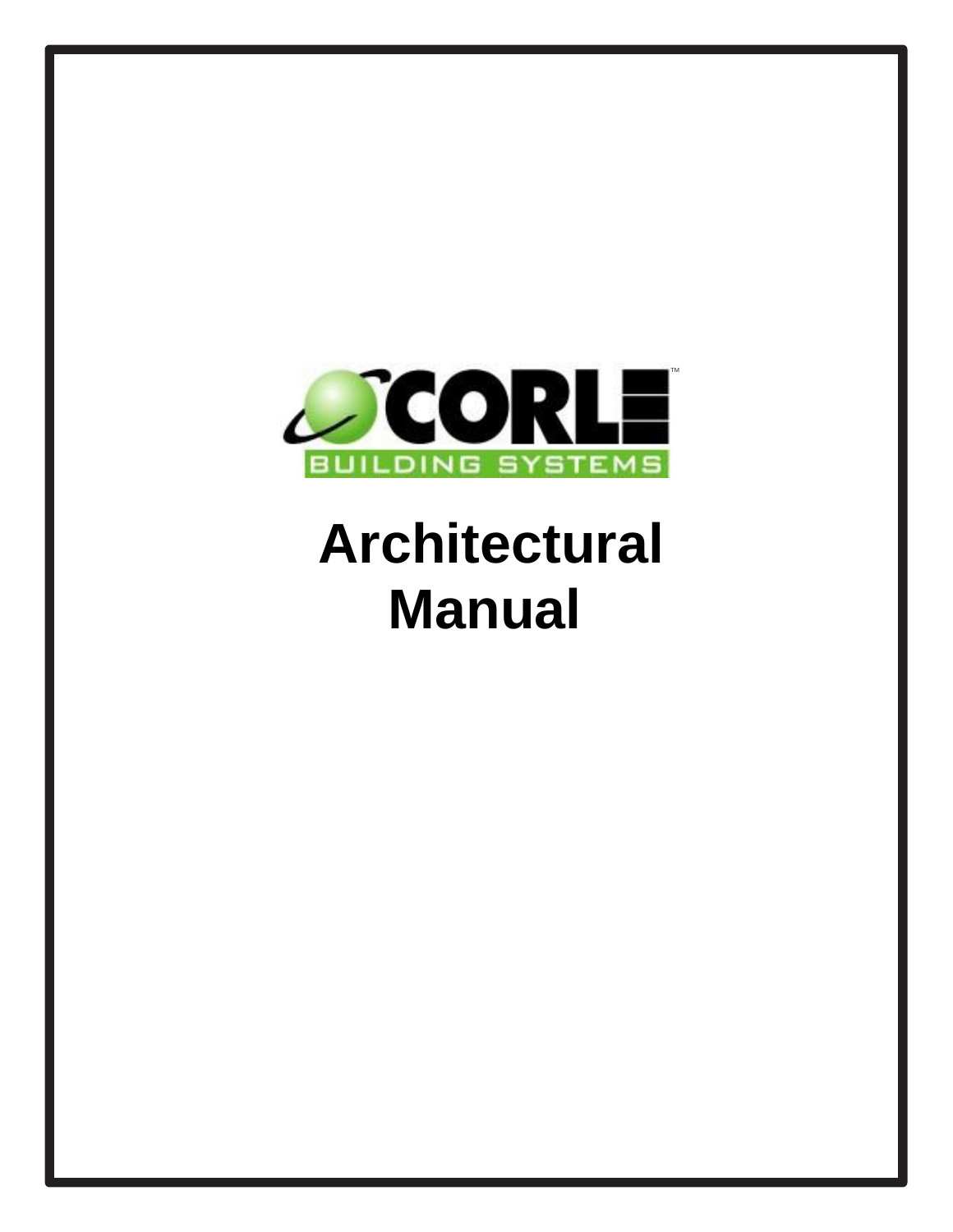

### **Introduction**

The purpose of the Corle Building Systems Architectural Manual is to provide an overview of how to design and specify a Corle Building. We pride ourselves on providing outstanding customer service and are here to help with any questions you may have.

This manual serves as a general guideline to design a custom-engineered metal building by Corle, but in no way defines the limitations of what you can create.

Also contained in this manual:

- Detailed instructions on how to specify and order a Corle Building
- General Specifications to assist with specifying a Corle Building
- General Corle Building details for most conditions

Please feel free to contact your Corle Building Systems District Manager when designing and specifying your next metal building.

> Corle Building Systems 404 Sarah Furnace Road Imler, PA 16655 Phone: 814.276.9611 [www.corle.com](http://www.corle.com/)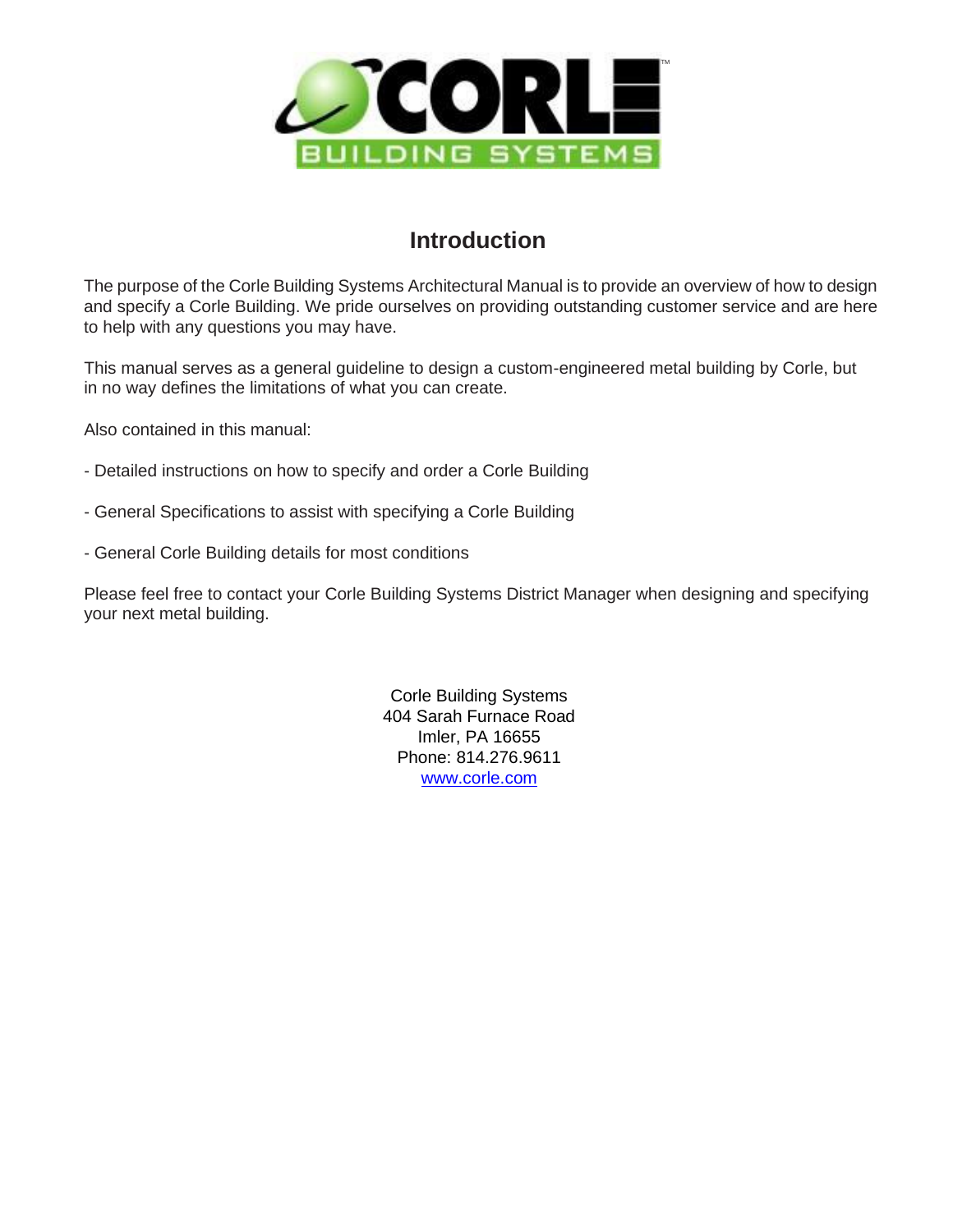

### **Customer Service Policies & Procedures**

Corle Building Systems recognizes the "Common Industry Practices" as compiled by the Metal Building Manufacturer's Association (MBMA), as its standard, specific guidelines of the design, manufacture, sale and erection of its components and building systems.

These guidelines can be found in your 2008 Metal Building Systems Manual and are intended to serve as a specific checklist of policies and procedures to be implemented by parties involved in preparing order or contract documents governing the sale and direction of the products of Corle Building Systems.

Wherever there is a conflict between the order or contact document and these practices, however, the contract will prevail.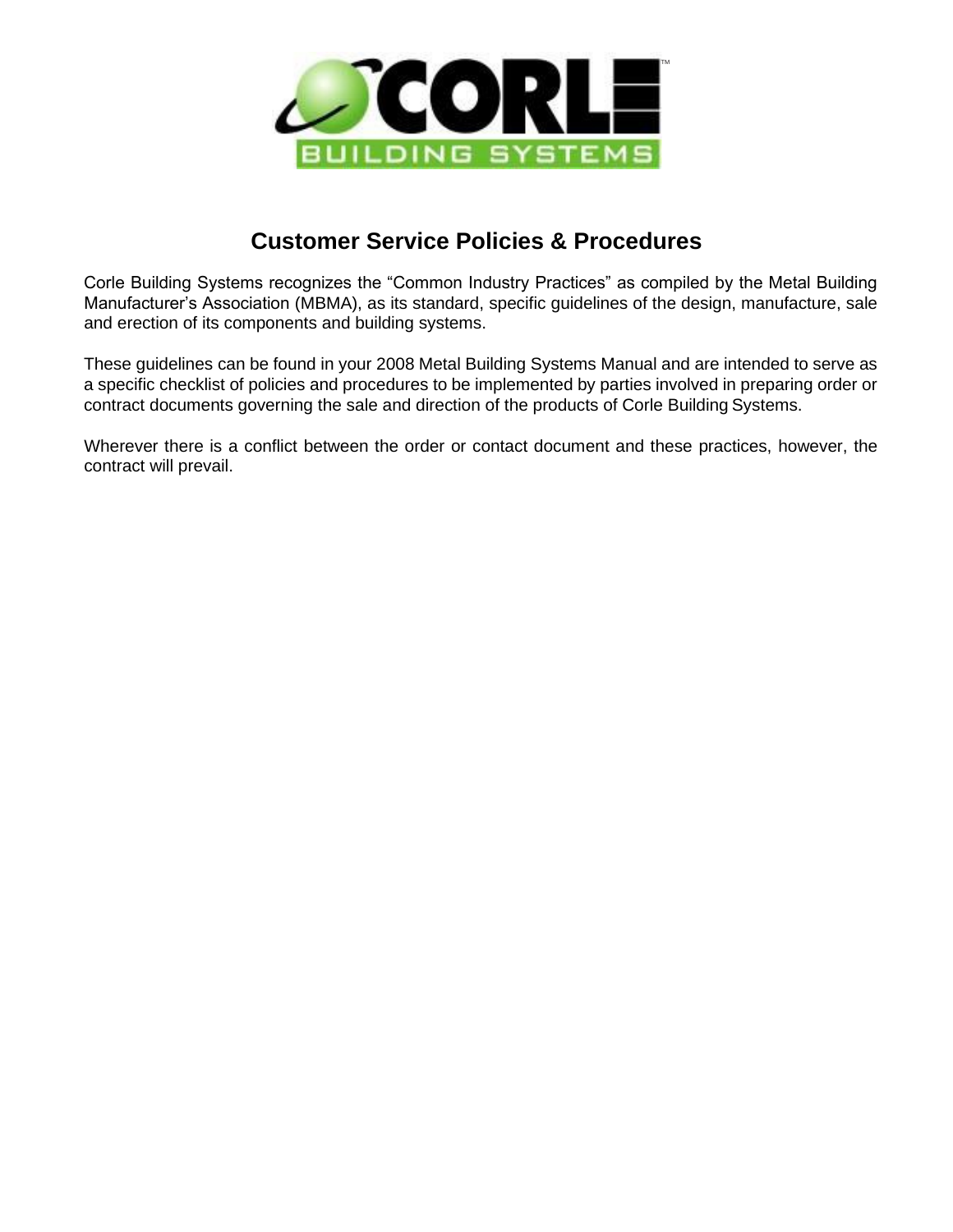

## **Corle-Specific Information**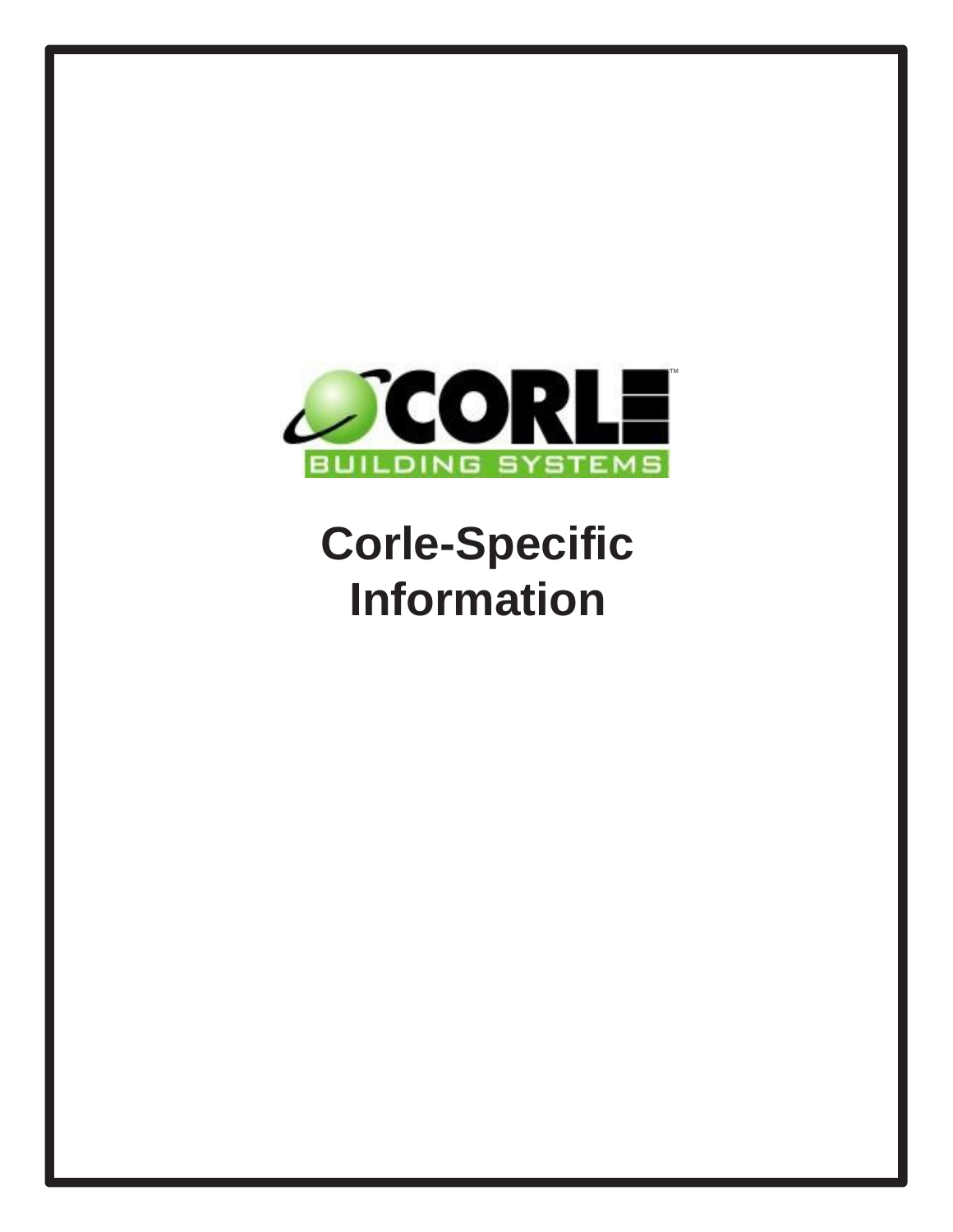

### **Corle-Specific Information**

**Page 1**

### **Basic Building Layout**

Page 3 of this section shows a drawing of the basic Corle Building layout. It shows a number of ways to configure a Corle Building and some visual depictions of the following basic definitions:

### **Wall Names**

**Sidewall** - The building sidewall is the Eave Wall

**Endwall** - The building endwall is the Gable Wall

**Steel Line** - The lines that define the overall dimensions of a Corle Building

**Frame Construction for Endwalls** - this is explained in detail later in this manual.

**Bay Spacing Conventions** - Shows how bays are referenced for all walls and the building overall.

### **Building Order Form**

Order using Corle's web-based QuickQuote™ program. Contact a Corle Building Systems District Sales Manager for complete details.

### **Building Information**

**Width** - the width is the distance from the outside to outside of sidewall secondary framing.

- **Length**  the building length is the distance from outside to outside of endwall secondary framing (girt).
- **Eave Height**  the distance from the finished floor to the top of the eave strut. The eave strut is the secondary framing member at the intersection of the wall and the eave of the roof.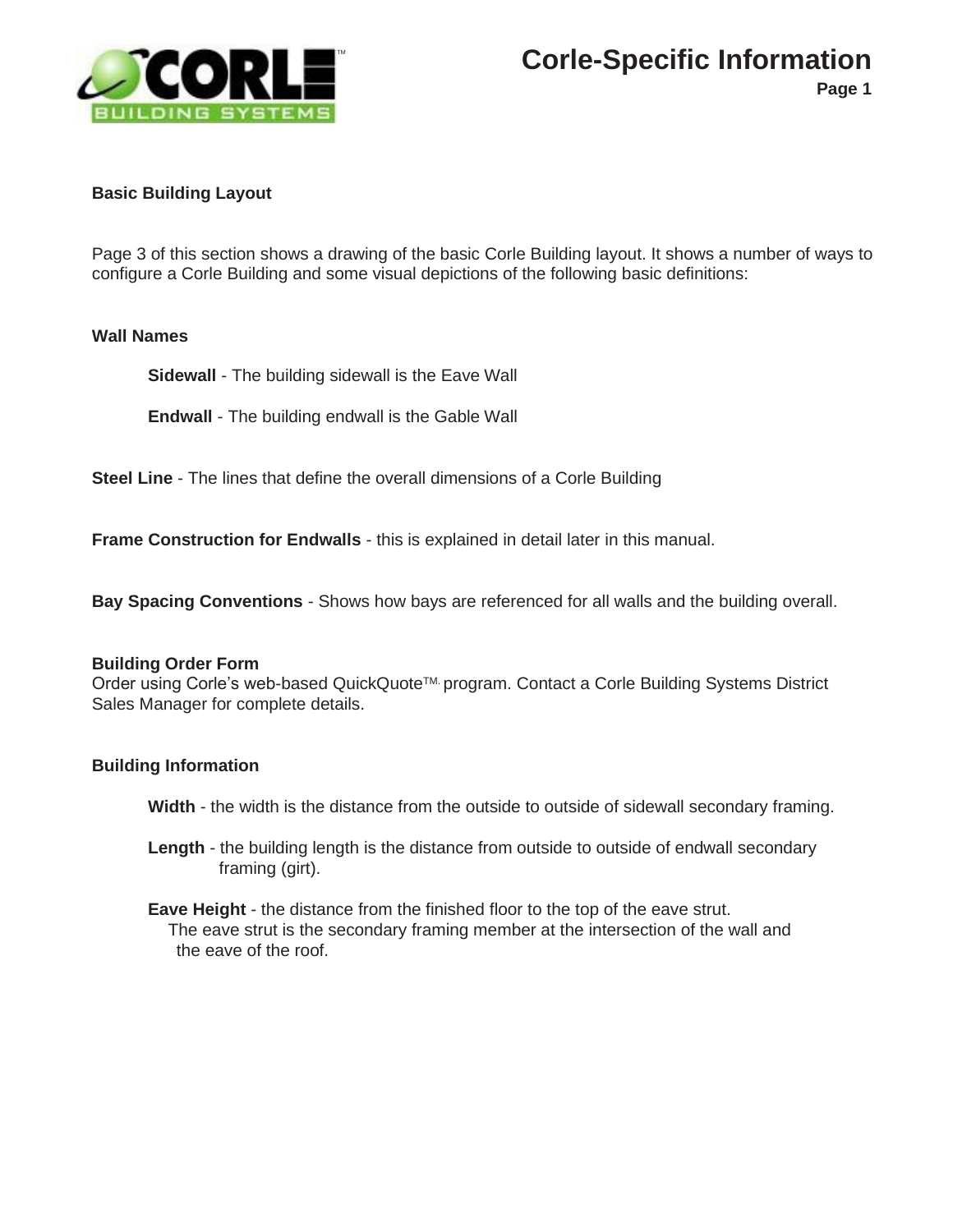

**Corle-Specific Information Page 2**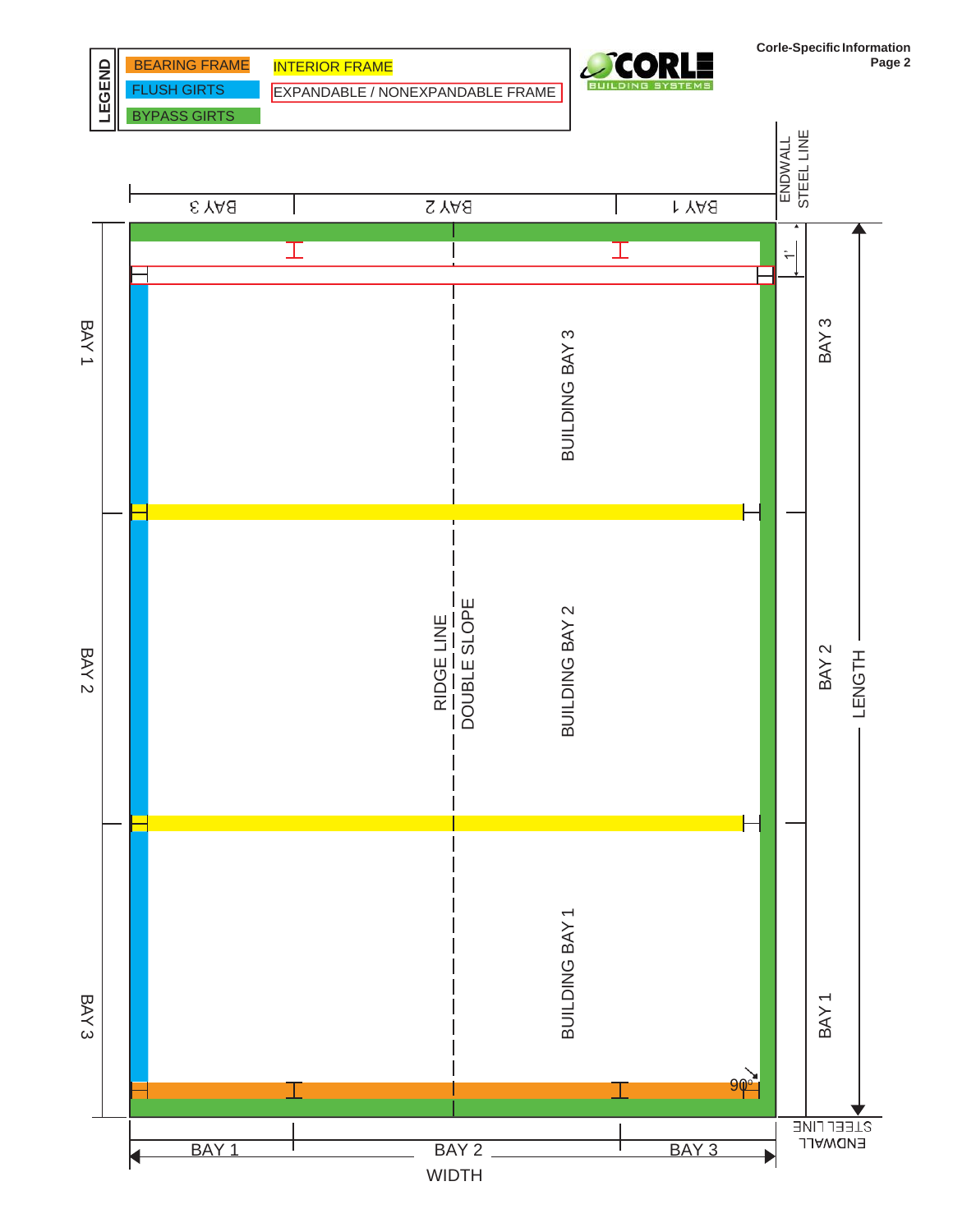

**Page 3**

**Bay Spacing** - The bay spacing is defined for two locations:

The first or last bay (end bays): The bay spacing is the distance from the outside of the wall secondary on the perpendicular wall to the centerline of the first frame. See the basic building layout for bay spacing.

An interior bay: The bay spacing is from frame centerline to frame centerline. See the basic building layout for bay spacing.

The "Building Bay Spacing" is always determined by the bay spacing for the front sidewall.

**Interior Frame Type** - The interior frames are the "main frames" of the building. They define the overall shape of the building -- Double Slope, Single Slope, Lean-To, etc.

**RF - Rigid Frame Building** - This is a double slope building.



**SS - Single Slope Building** - The back-side wall is the low eave.



**LT - Lean-To** - A lean-to attaches to another building and has a frame "missing" a column.





**TB - Tapered Beam** - This is a double slope building, similar to an RF, except that the roof beam has a horizontal bottom chord.

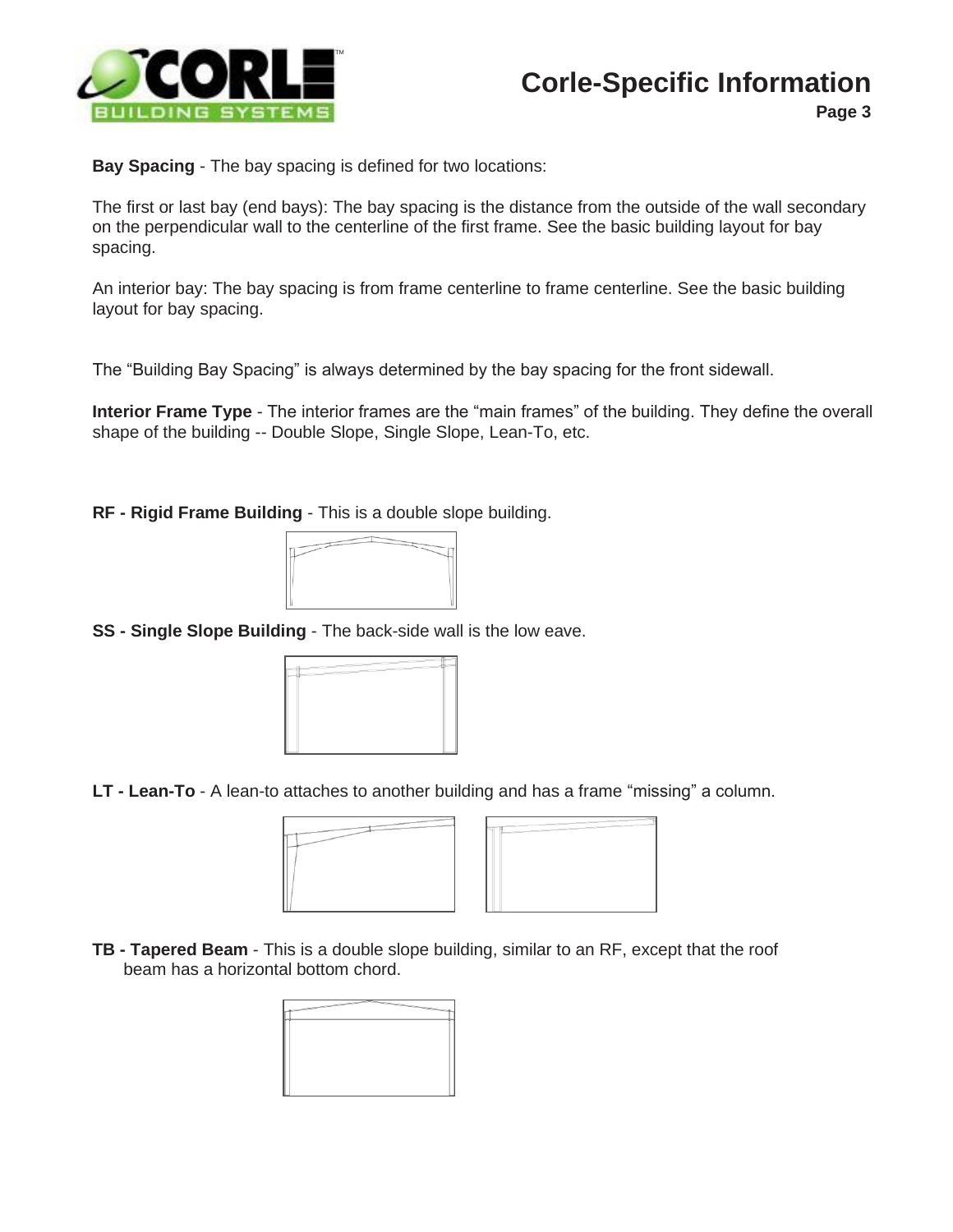

### **Corle-Specific Information**

**Page 4**

**RF-**  $\overline{\phantom{a}}$  - This is a double slope building with interior columns on the frame. This allows for a much wider building when interior columns can be used to make a more economical frame. The blank is filled with the number of interior columns (total columns, minus two).



This is an RF-1 Frame

**SS-** Fhis is a single building with interior columns on the frame. This allows for a much wider building when interior columns can be used to make a more economical frame. The blank is filled with the number of interior columns (total columns, minus two).



This is an SS-1 Frame

**Exterior Column Shape** - The sidewall columns can be tapered or straight. Taped Columns are more economical. Straight columns can have their depth specified, however, the shallower they are, the heavier and more costly they will be -- i.e. a 24" deep column on a large building will likely be more cost effective than a 12" deep column.



### **Elevation**

Interior columns can have their bases located Above (a.f.f.) or Below (b.f.f.) the finished floor elevation.

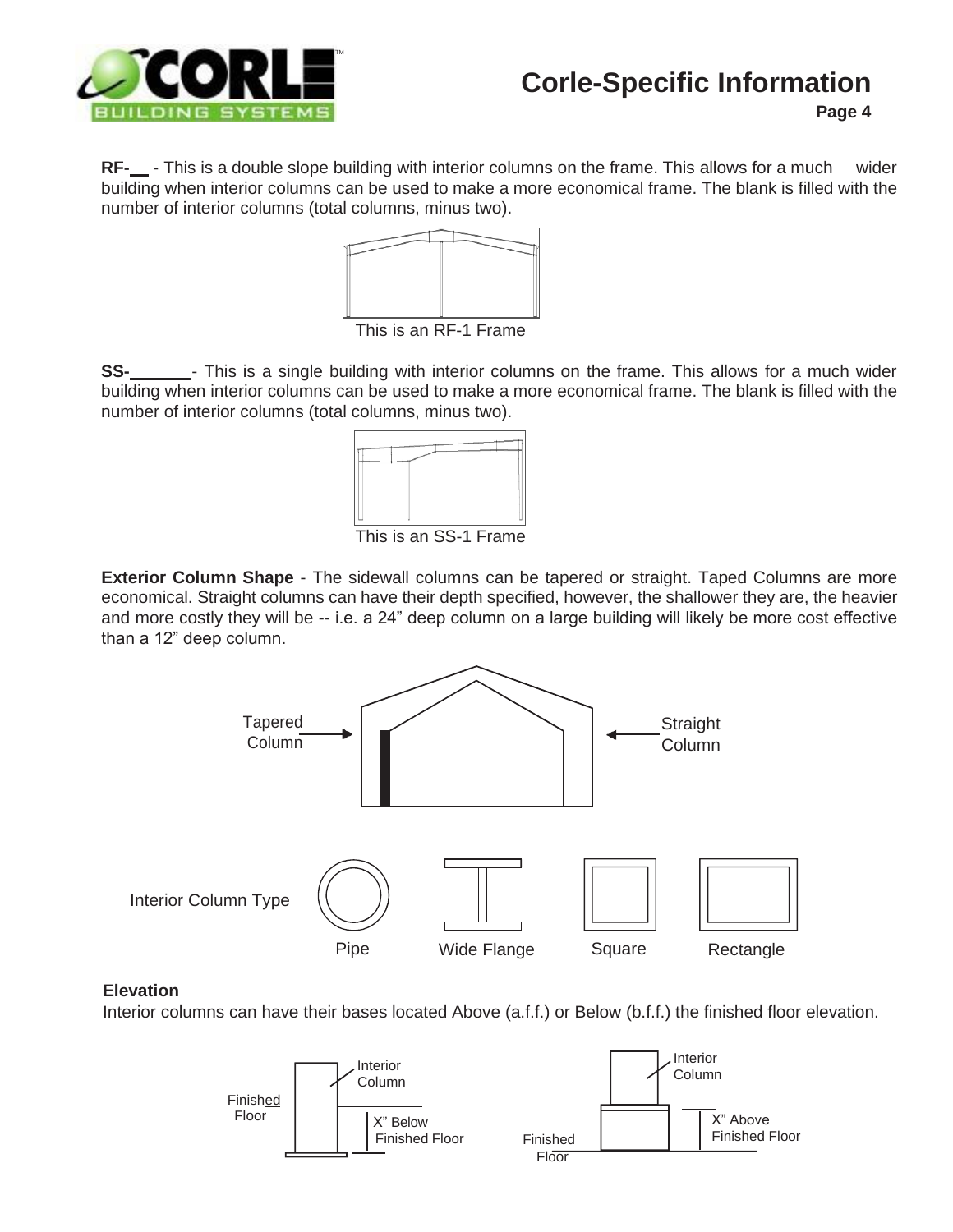

**Page 5**

### **Interior Column Location** - dimensioned as shown in this sketch.



This represents a spacing or 30'-0", 30'-0"

### **Bracing**

**Standard Bracing** - Standard bracing uses wall panel shear, if that is adequate. If not, cable bracing is used. Cable bracing may limit the openings available in that particular bay.

**Wind Column** - A wind column is a "flag pole"-like means of bracing a building.



**Portal Frame** - A portal frame is a set of columns and a beam placed on top to provide bracing between two frames when an open bay is needed.



**Other** - Other types of bracing may include a masonry shear wall or another adjacent building.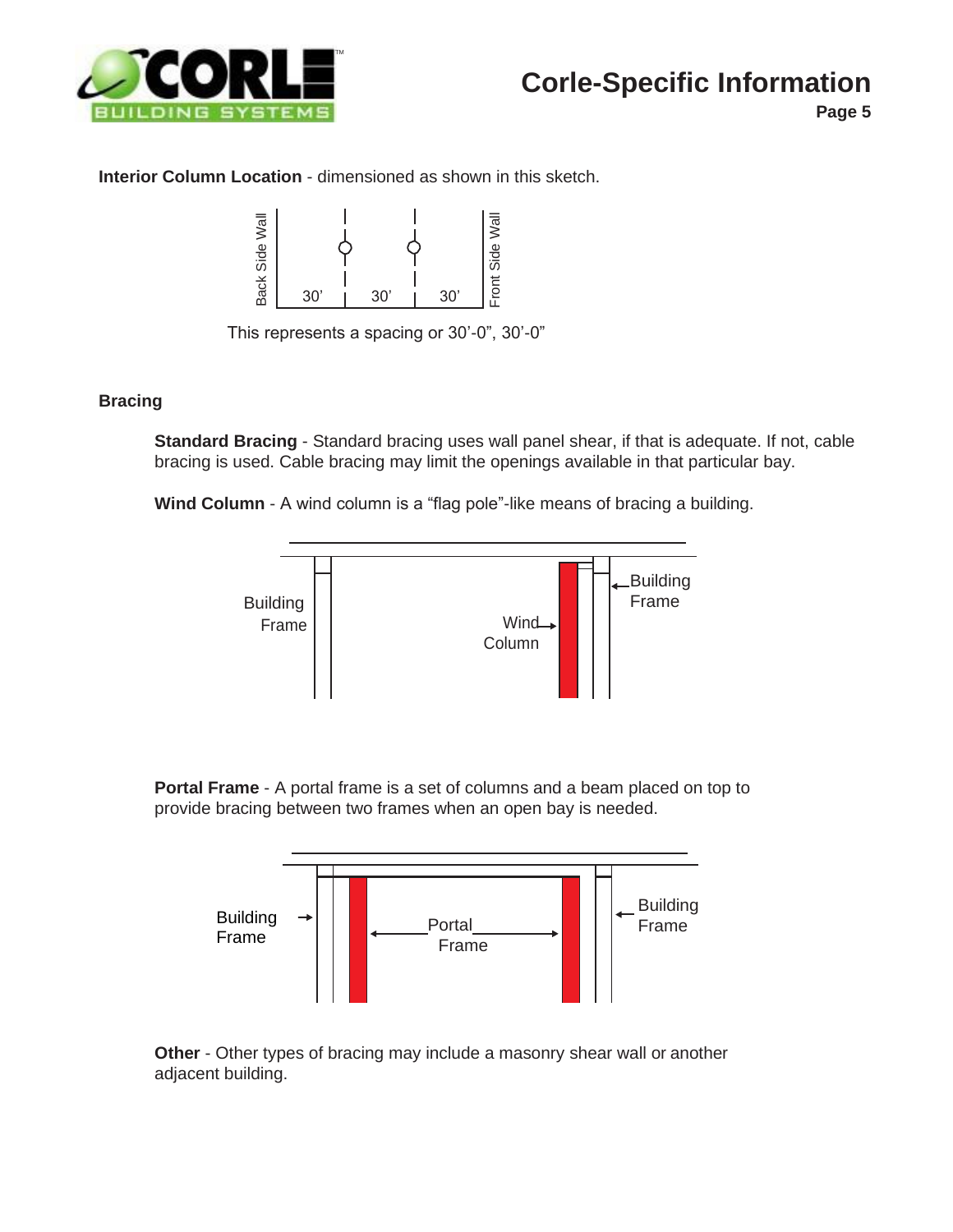

### **Corle-Specific Information**

**Page 6**

### **Girt Condition**



### **Flush Condition**



**NOTE:** Girts are in the same position relative to the steel line; the column locations move.

Note: the girts are located in the same position, the column moves dependent on the condition (all relative to the "steel line").

Girt conditions can be used in any combination and with all frame types.

### **Roof Extension**

A roof extension is simply an overhang, either on a sidewall or an endwall. Standard roof extensions start at a column line and end at a column line.



The roof extension starts in Bay 2 and ends in Bay 3.

Note: Bays are numbered left-to-right standing outside the building looking at it.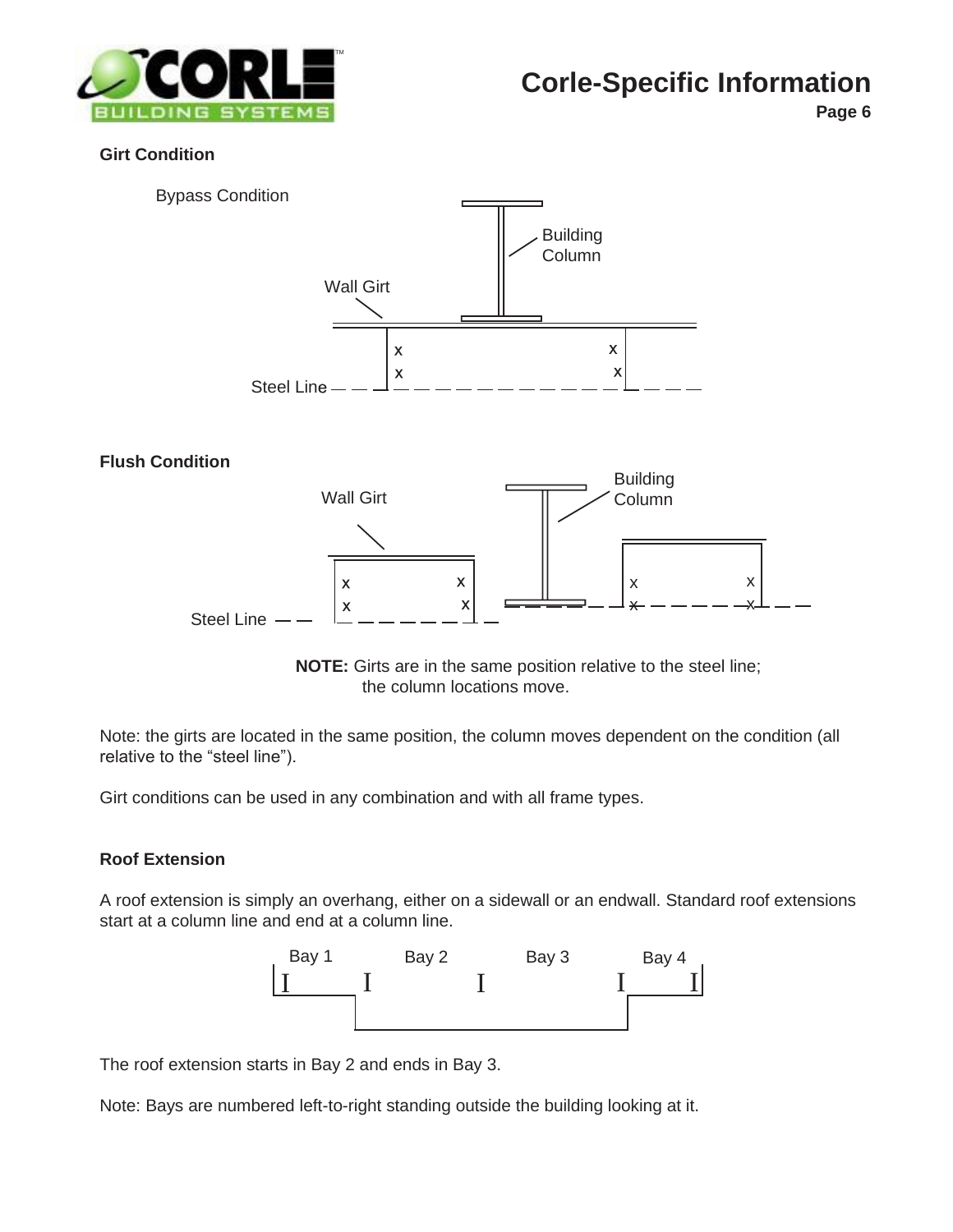

**Page 7**

### **Mansards / Facades / Parapets**



### **Facades**

- Slope is not required for facades.
- Start and End Bays are the same as for roof extensions.



### **Parapets**

A parapet usually has a zero projection and only a top elevation.

- Slope is not required for parapets.
- Start and End Bays are the same as for roof extensions.

Top Elevation (Above finished floor)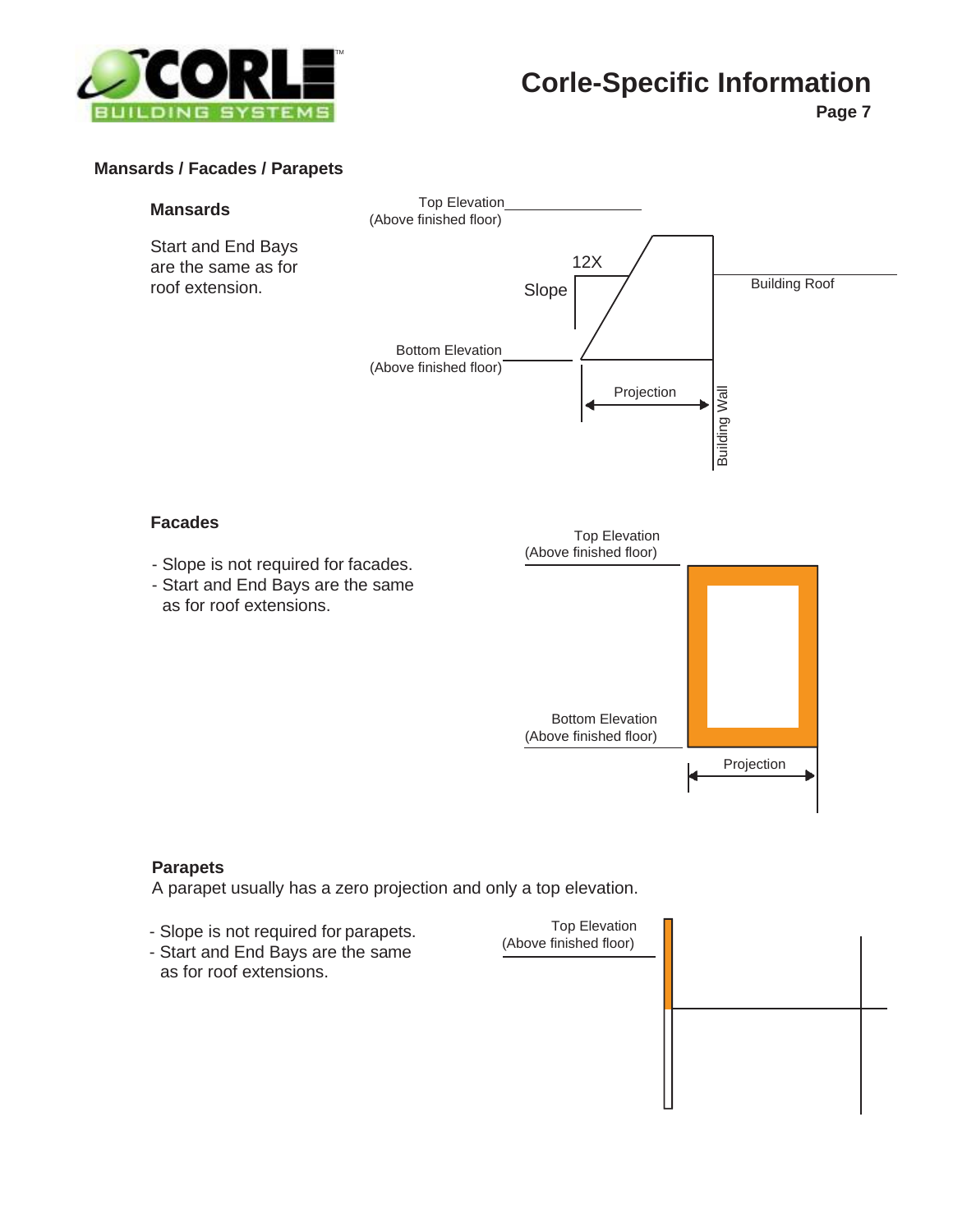

**Page 8**

### **Canopies**

Canopies are projections that happen below the building roof plane.



### **Gutter**

Snow gutter is recommended in locations where sliding snow and ice may occur. The front edge of the snow gutter is lower than the standard gutter to aid in the snow and ice that may slide off of a building.

### **Closures**

Closures are used to fill the gap between secondary framing and the high cells of the roof and wall panels. Closures are not typically used if the wall condition is open.

### **Wall Framed Openings**

Field located framed openings will have all the wall panels to cover that bay and factory located framed openings will have panels cut at the factory.

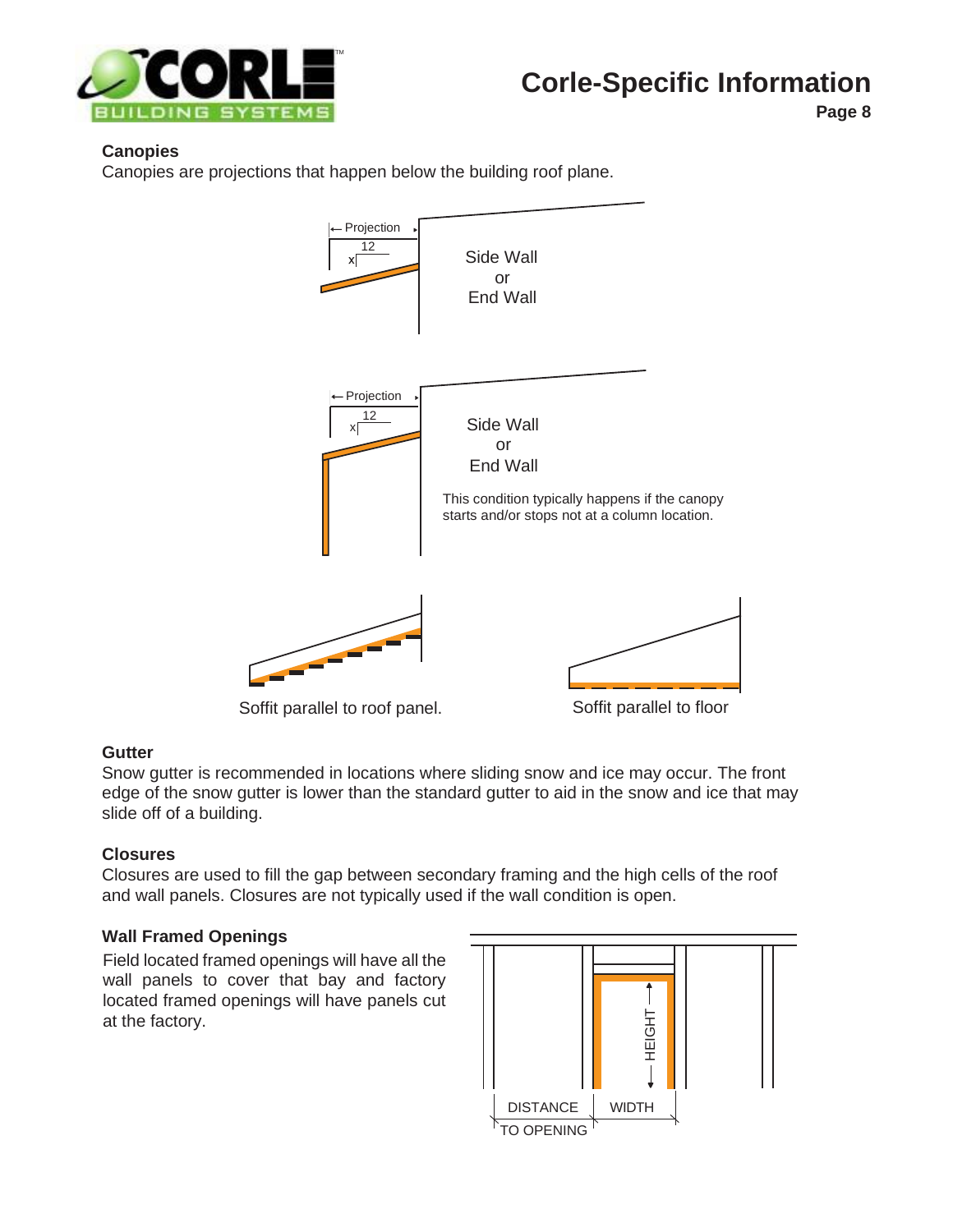

### **Corle-Specific Information**

**Page 9**



### **Open Walls**

Open walls indicate no panels are provided by Corle for those areas. The wall can be open for other materials, such as masonry, glass, tilt-up panels, etc. The wall also may be "open to remain open" for structures such as canopies of storage building with 3 walls covered with wall panels.

Bay Start and Bay End is the same as for Roof Extensions. Custom conditions can start or stop at any location and must be entered on modifications.

Deduct indication to remove panel only (girts will be provided to support other material or to remove panel and girts.

Top of wall to take panel shear - This asks if the other wall material can support the bracing reactions in the plane of the wall.

Shear force to other material



Top of the wall to Support Bottom or Wall Panel means the other material can support the panel reactions at the top of the other material perpendicular to the plane of the wall.

### **Modifications**

These instructions address Corle Building Systems standard building product layout. We can customize any portion to meet your design needs. Please feel free to contact your District Manager with any questions you may have.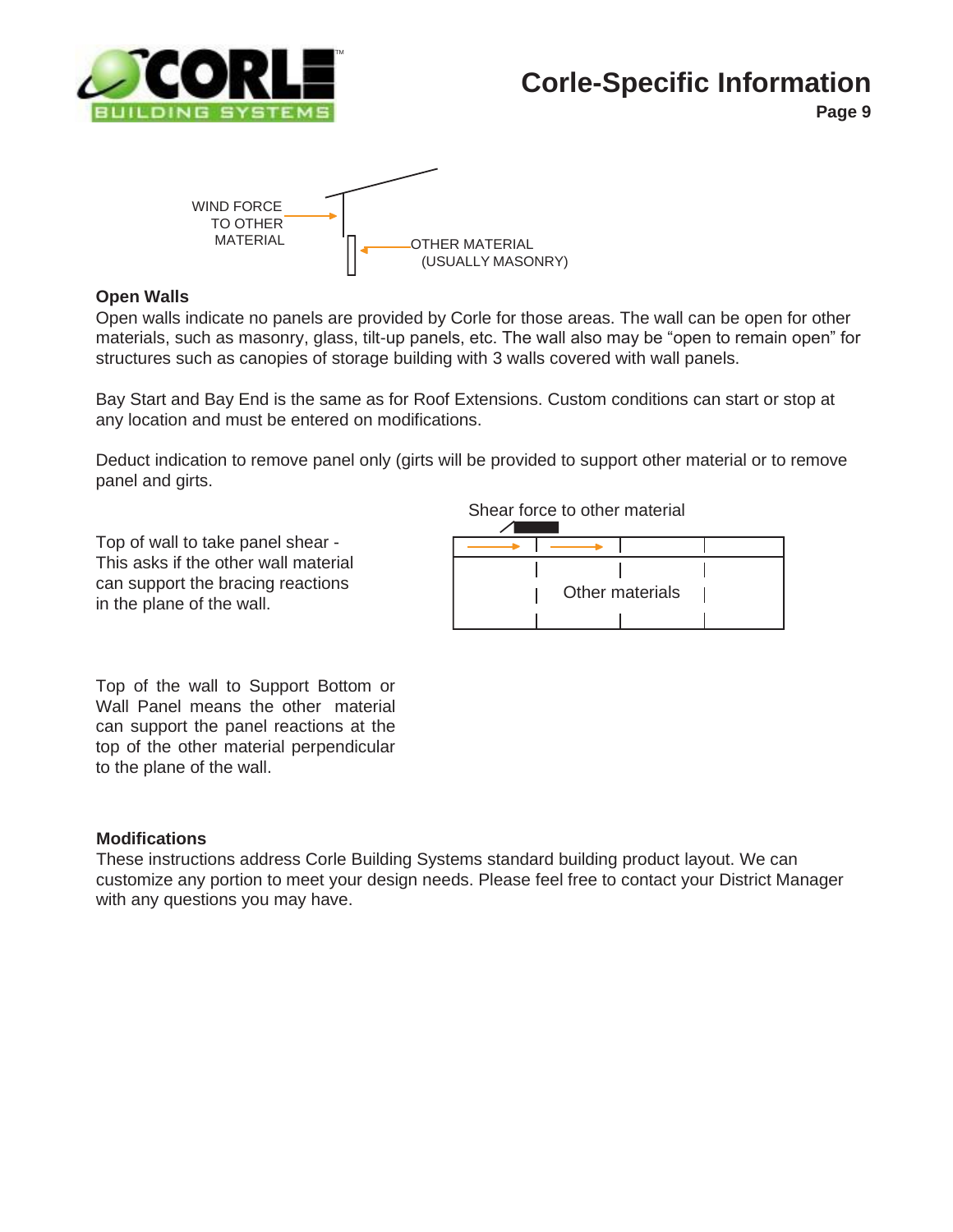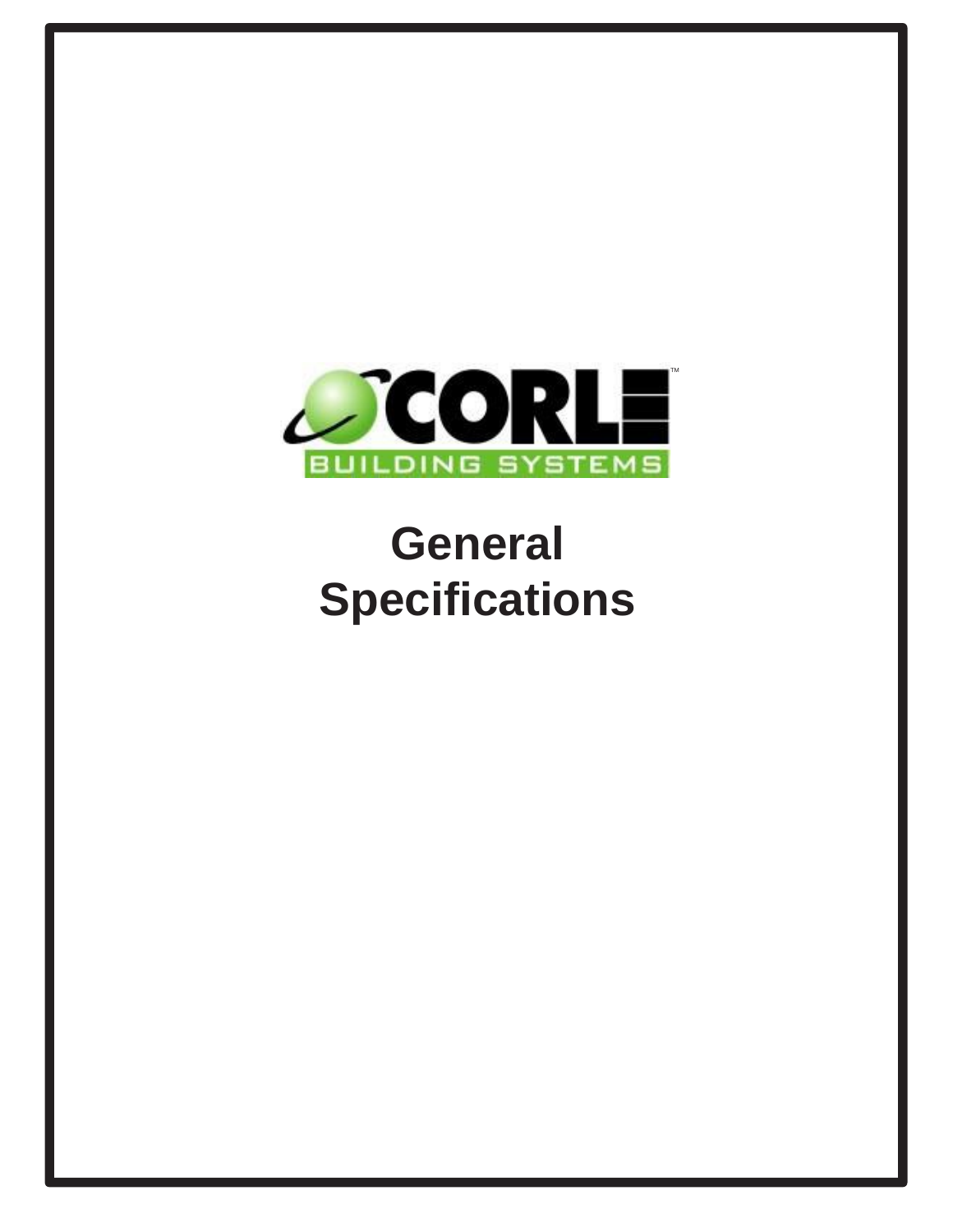

**General Specifications Section 13125 – Metal Building Systems Revised 2019 Page 1 of 27**

## General Specifications

### **Purpose**

The purpose of these specifications is to describe the design criteria, material quality, and fabrication processes used in metal building systems designed, manufactured and furnished by Corle Building Systems (herein referred to as "Corle Building Systems" or "Corle"). They are intended to ensure that Architects, Engineers, General Contractors, Erectors, and/or Owners understand the basis for design, manufacture, and application of these materials. They are also intended to function as a guide specification for use by the design professional, i.e., Architect and/or Engineer, in writing the technical specification portion of the Contract Documents for a project that incorporates a pre-engineered metal building system.

Please note that the materials, products, finishes, etc. described in these specifications represent the Corle Building Systems standard. Other options are available upon request/special order. Please contact our office to discuss any item or items in these specifications that does not appear to comply with the metal building system specification for the project on which you are bidding.

### **Format**

To better facilitate the use of these specifications, we have organized them in the Construction Specifications Institute (CSI) Master Format, utilizing the three-part specification that is most common in the construction industry. Toward that end, this document has been titled "Section 13125 – Metal Building Systems."

Corle bases its specifications on the standards established by the professional organizations/societies recognized by the pre-engineered metal buildings industry. These include, but may not be necessarily limited to, MBMA, AISC, AISI, AWS, and ASTM.

### **Revisions**

Due to Corle's policy of continuous product development and improvement, and also due to possible changes in material availability, these specifications are subject to revision without notice.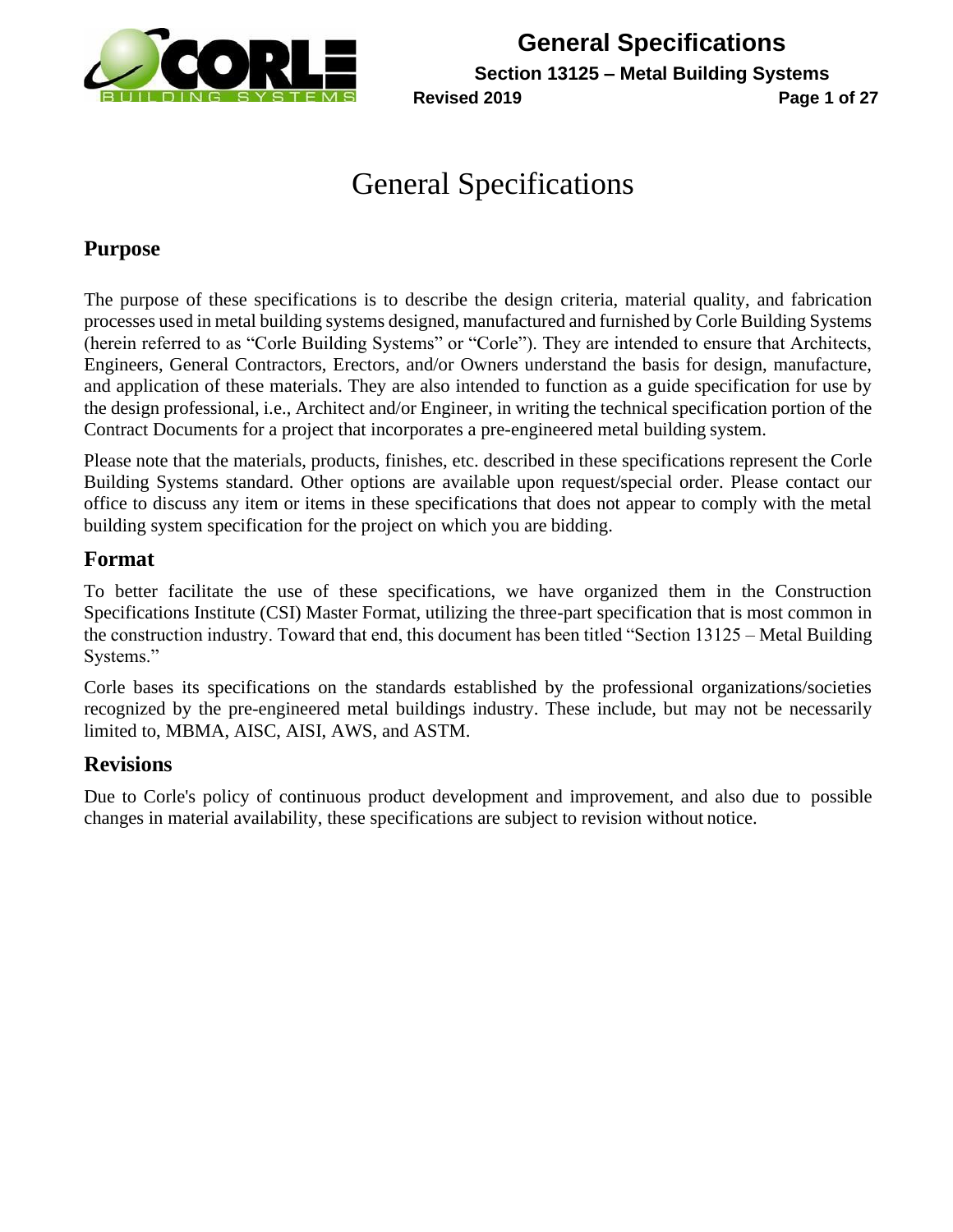

**Section 13125 – Metal Building Systems**

**Revised 2019 Page 2 of 27**

#### SECTION 13125 - METAL BUILDING SYSTEMS

### **PART 1 - GENERAL**

#### **1.1 SUMMARY**

- A. This Section includes the following:
	- 1. Structural framing.
	- 2. Roof panels.
	- 3. Wall panels and liners.
	- 4. Insulation.
	- 5. Building components, as follows:
		- a. Personnel doors, frames, and hardware.
		- b. Aluminum windows.
		- c. Louvers and ventilators.
	- 6. Accessories and trim.
- B. Related Sections may include the following:
	- 1. Division 3 Section "Cast-in-Place Concrete" for concrete foundations and anchor-bolt installation.
	- 2. Division 4 Section "Unit Masonry" for brick masonry exterior walls and load-bearing masonry walls.
	- 3. Division 7 Section "Building Insulation" for roof and wall insulation not standard with Corle.
	- 4. Division 7 Section "Manufactured Roof Panels" for roof panels not standard withCorle.
	- 5. Division 7 Section "Manufactured Wall Panels" for wall panels not standard with Corle.
	- 6. Division 7 Section "Roof Accessories" for accessories not standard with Corle.
	- 7. Division 8 Section "Overhead Coiling Doors" for overhead coiling doors not standard with Corle.
	- 8. Division 8 Section "Sectional Overhead Doors."
	- 9. Division 8 Section "Metal-Framed Skylights" for skylights.
	- 10. Division 9 Section "Painting" for shop-applied finishes not standard with Corle.

#### **1.2 DEFINITIONS**

- A. Bay Spacing: Dimension between main frames measured normal to frame (at centerline of frame) for interior bays, and dimension from centerline of first interior main frame measured perpendicular to end wall (outside face of end-wall girt).
- B. Building Length: Dimension of the building measured perpendicular to main framing from end wall to end wall (outside face of girt to outside face of girt).
- C. Building Width: Dimension of the building measured parallel to main framing from sidewall to sidewall (outside face of girt to outside face of girt).
- D. Clear Span: Distance between supports of beams, girders, or trusses (measured from lowest level of connecting area of a column and a rafter frame, or knee).
- E. Eave Height: Vertical dimension from finished floor to eave (the line along the sidewall formed by intersection of the planes of the outside faces of purlins and girts).
- F. Clear Height under Structure: Vertical dimension from finished floor to lowest point of any part of primary or secondary structure, not including crane supports, located within clear span.
- G. Terminology Standard: Refer to MBMA's "Metal Building Systems Manual" for definitions of terms for metal building system construction not otherwise defined in this Section or in referenced standards.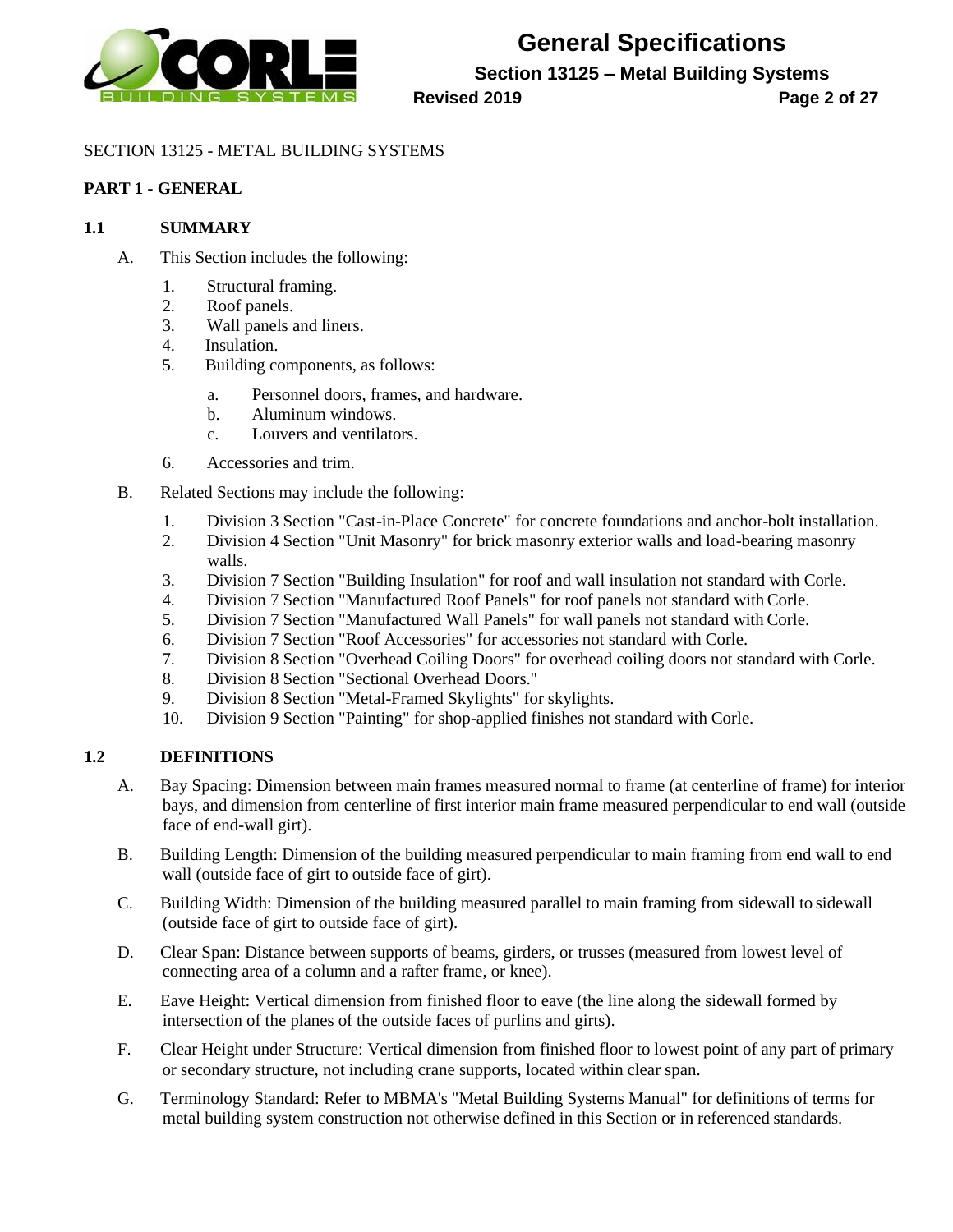

#### **1.3 SYSTEM PERFORMANCE REQUIREMENTS**

- A. General: Provide a complete, integrated set of Corle's standard mutually dependent components and assemblies that form a metal building system capable of withstanding structural and other loads, thermally induced movement, and exposure to weather without failure or infiltration of water into building interior. Include primary and secondary framing, roof and wall panels, and accessories complying with requirements indicated, including those in this Article.
	- 1. Structural Steel Design Standard: All structural steel sections and built-up welded-plate members shall be designed in accordance with the applicable sections relating to the allowable stress design requirements of the latest edition of the American Institute of Steel Construction (AISC), *Specification for Structural Steel Buildings - Allowable Stress Design*.
	- 2. Cold-Formed Steel Design Standard: All light-gauge, cold-formed structural members and panels shall be designed in accordance with the applicable sections relating to the allowable stress design requirements of the latest edition of the American Iron and Steel Institute (AISI), *North American Specification for the Design of Cold-Formed Steel Structural Members*.
- B. Metal Building System Design: Of size, spacing, slope, and spans indicated, and as follows:
	- 1. Primary Frame Type: Provide the following:
		- a. Rigid Clear Span: Solid-member structural-framing system without interior columns.
		- b. Rigid Modular: Solid-member structural-framing system with interior columns.
		- c. Lean to: Solid- or truss-member structural-framing system without interior columns, designed to be partially supported by another structure.
	- 2. End-Wall Framing: Corle's standard, for buildings not required to be expandable, as follows:
		- a. Provide primary frame, capable of supporting one-half of a bay design load, and end-wall columns.
		- b. Provide load-bearing end-wall and corner columns, and rafters.
	- 3. End-Wall Framing: Engineer end walls to be expandable. Provide primary frame, capable of supporting full-bay design loads, and end-wall columns.
	- 4. Secondary Frame Type: Corle's standard purlins and girts in one or more of the following mounting conditions:
		- a. Flush-framed.
		- b. Partially inset.
		- c. Exterior-framed (bypass).
		- d. Outset.
	- 5. Eave Height: .
	- 6. Bay Spacing: .
	- 7. Roof Slope: :12.
- C. Structural Performance: Corle shall provide metal building systems capable of withstanding the effects of the selfweight of the building system and the following loads and stresses within limits and under conditions indicated:
	- 1. Engineer metal building systems according to procedures in MBMA's "Metal Building Systems Manual."
	- 2. Design Loads: As indicated on the Contract Documents or as specified below:
	- 3. Design Loads: Comply with load requirements of MBMA's "Metal Building Systems Manual."
	- 4. Design Loads: As specified below:
		- a. Floor Live Load: psf.
		- b. Roof Live Load: psf.
		- c. Roof Snow Loads:  $psf$ .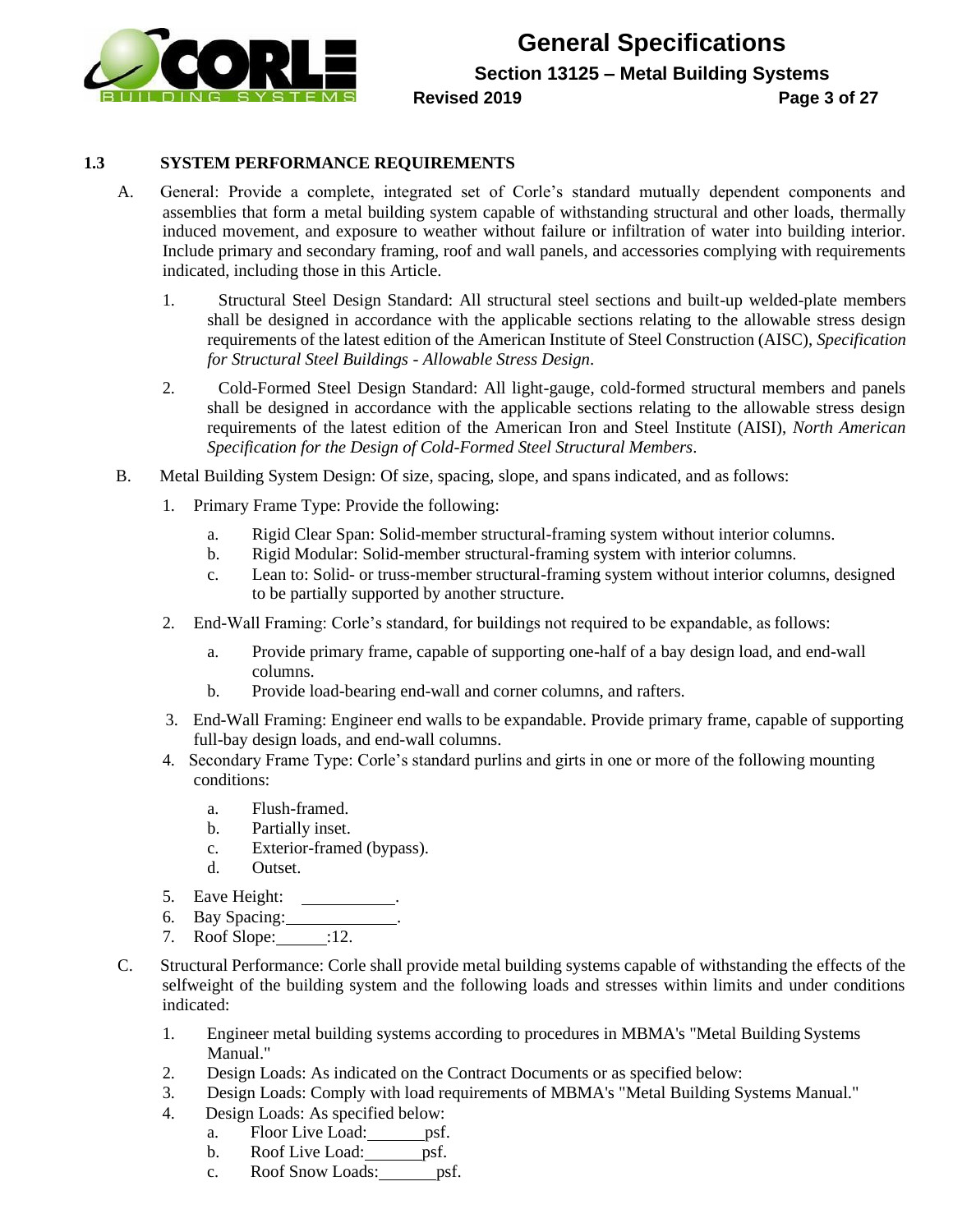

### **General Specifications Section 13125 – Metal Building Systems Revised 2019 Page 4 of 27**

- d. Wind Loads: mph basic wind speed, based on [‰ fastest mile, ‰ 3-second gust]
- e. Collateral Loads: psf for dead loads, other than the weight of metal building system, from permanent items such as sprinklers, mechanical systems, electrical systems, and ceilings.
- f. Auxiliary Loads: From dynamic live loads, such as those generated by cranes and materialshandling equipment, as shown on the contract documents.
- 5. Load Combinations: The metal building systems shall be designed to withstand the most critical effects of load factors and load combinations as required by the building code in effect for this Project.
- 6. Deflection Limits: Assemblies shall be engineered to withstand design loads with deflections no greater than the following:
	- a. Purlins and Rafters: Vertical deflection of [‰ 1/180, ‰ 1/240] of the span.
	- b. Girts: Horizontal deflection of [‰ 1/180, ‰ 1/240] of the span.
	- c. Roof Panels: Vertical deflection of [‰ 1/180, ‰ 1/240] of the span.
	- d. Wall Panels: Horizontal deflection of [‰ 1/180, ‰ 1/240] of the span.
- 7. Secondary framing system shall be designed to accommodate deflection of primary building structure and construction tolerances, and to maintain clearances at openings.
- D. Seismic Performance: Design and engineer metal building systems capable of withstanding the effects of earthquake motions determined according to the building code in effect for this Project.
- E. Thermal Movements: Provide metal building roof and wall panel systems that allow for thermal movements resulting from the following maximum change (range) in ambient and surface temperatures by preventing buckling, opening of joints, overstressing of components, failure of joint sealants, failure of connections, and other detrimental effects. Base engineering calculation on surface temperatures of materials due to both solar heat gain and nighttime-sky heat loss.
	- 1. Temperature Change (Range): [‰ 120 deg F, ‰ deg F], ambient; [‰ 180 deg F ‰ deg F] (100 deg C), material surfaces.
- F. Wind-Uplift Resistance: Provide roof panel assemblies that meet requirements of UL 580 for wind-uplift resistance Class 90.

### **1.4 SUBMITTALS**

- A. Product Data: Include construction details, material descriptions, dimensions of individual components and profiles, and finishes for each type of the following metal building system components:
	- 1. Structural-framing system.
	- 2. Roof and fascia panels.
	- 3. Wall panels.
	- 4. Liner and soffit panels.
	- 5. Translucent panels.
	- 6. Insulation.
	- 7. Vapor retarders.
	- 8. Trim and closures.
	- 9. Doors.
	- 10. Windows.
	- 11. Louvers.
	- 12. Accessories.
- B. Shop Drawings: For the following metal building system components. Include plans, elevations, sections, details, and attachments to other Work.
	- 1. For installed components indicated to comply with design loads, include structural analysis data signed and sealed by the qualified professional engineer responsible for their preparation.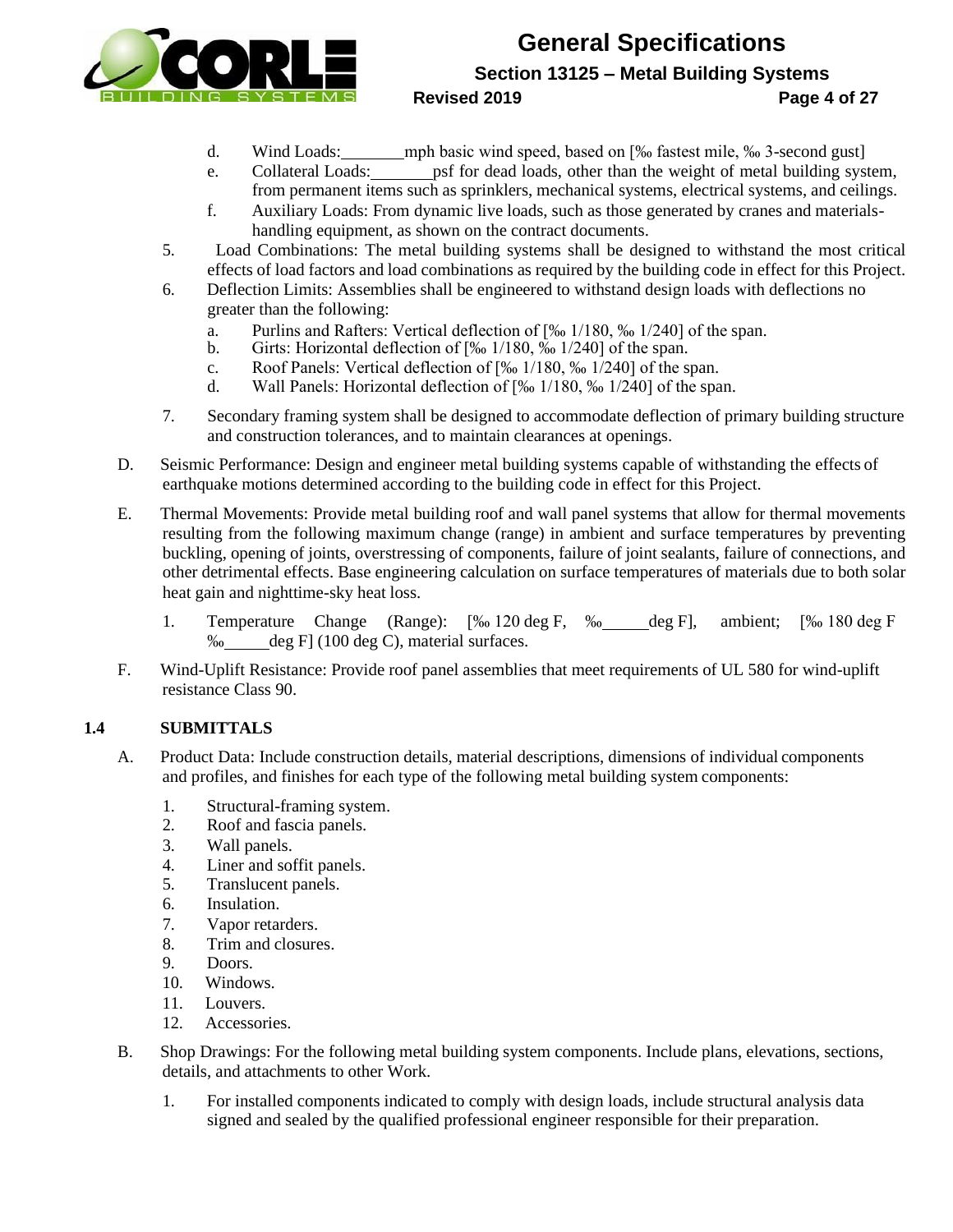

### **General Specifications Section 13125 – Metal Building Systems**

### **Revised 2019 Page 5 of 27**

- 2. Anchor-Bolt Plans: Include location and diameter of anchor bolts required to attach metal building to foundation. Indicate column reactions at each location.
- 3. Structural-Framing Drawings: Show complete fabrication of primary and secondary framing. Indicate welds and bolted connections, distinguishing between shop and field applications. Include transverse cross-sections.
- 4. Roof and Wall Panel Layout Drawings: Show layouts of panels on support framing, details of edge conditions, joints, panel profiles, corners, custom profiles, supports, anchorages, trim, flashings, closures, and special details. Distinguish between factory- and field-assembled work.
- C. Samples for Initial Selection: Manufacturer's color charts showing the full range of colors available for each type of the following products with factory-applied color finishes:
	- 1. Roof and fascia panels.
	- 2. Wall panels.
	- 3. Liner and soffit panels.
	- 4. Trim and closures.
	- 5. Doors.
	- 6. Windows.
- D. Samples for Verification: For the following products, in manufacturer's standard sizes, showing the full range of color, texture, and pattern variations expected, in the profile and style indicated. Prepare Samples from the same material to be used for the Work.
	- 1. Roof Panels: 12 inches long by actual panel width. Include clips, caps, fasteners, closures, and other exposed panel accessories.
	- 2. Wall Panels: 12 inches long by actual panel width. Include clips, caps, fasteners, closures, and other exposed panel accessories.
	- 3. Translucent Panels: 12 inches long by actual panel width.
	- 4. Trim and Closures: 12 inches long. Include fasteners and other exposed accessories.
	- 5. Vapor Retarders: 6-inch-square samples.
	- 6. Windows: Full-size, 12-inch-long frame samples showing typical profile.
- E. Design Certificate: Signed and sealed by a qualified professional engineer. Include the following:
	- 1. Name and location of Project.
	- 2. Order number.
	- 3. Name of manufacturer.
	- 4. Name of Contractor.
	- 5. Building dimensions, including width, length, height, and roof slope.
	- 6. Indicate compliance with AISC standards for hot-rolled steel and AISI standards for cold-rolled steel, including edition dates of each standard.
	- 7. Governing building code and year of edition.
	- 8. Design Loads: Include dead load, roof live load, collateral loads, roof snow load, deflection, wind loads/speeds and exposure, seismic criteria (seismic zone or effective peak velocity-related acceleration/peak acceleration coefficients), and auxiliary loads (cranes).
	- 9. Load Combinations: Indicate that loads were applied acting simultaneously with concentrated loads, according to governing building code.
	- 10. Building-Use Category: Indicate category of building use and its effect on load importance factors.
- F. Welding Certificates: Copies of certificates for welding procedures and personnel.
- G. Qualification Data: For firms and persons specified in "Quality Assurance" Article to demonstrate their capabilities and experience. Include lists of completed projects with project names and addresses, names and addresses of architects and owners, and other information specified.
- H. Material Test Reports: From a qualified testing agency indicating and interpreting test results of steel for compliance with requirements indicated.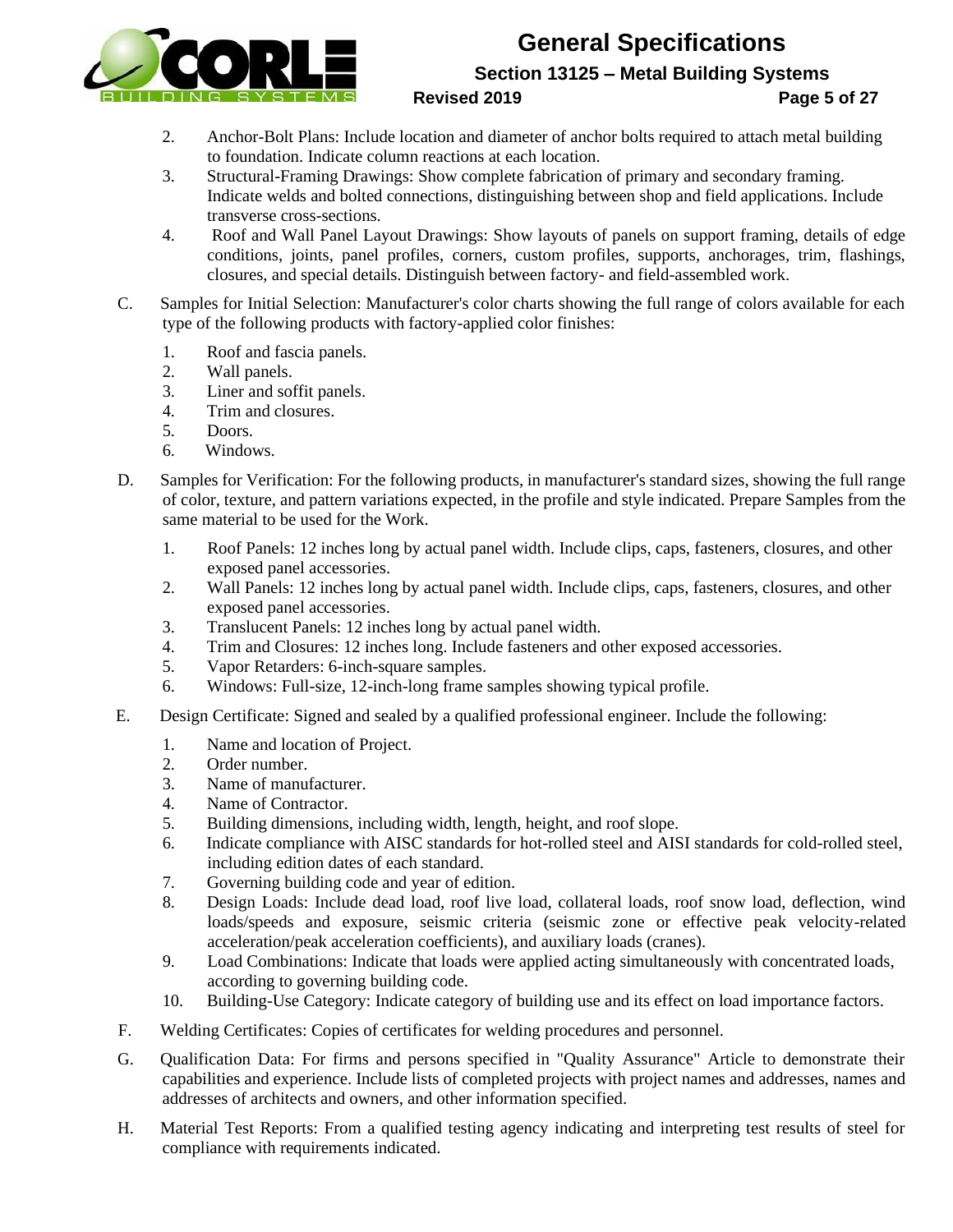

### **General Specifications Section 13125 – Metal Building Systems**

#### **Revised 2019 Page 6 of 27**

- I. Material Certificates: Signed by manufacturers certifying that each of the following items complies with requirements:
	- 1. Thermal insulation.
	- 2. Vapor retarders.
- J. Product Test Reports: Based on evaluation of comprehensive tests performed by manufacturer and witnessed by a qualified testing agency, indicating the following current products comply with requirements:
	- 1. Insulation and Vapor Retarders: Include reports for thermal resistance, fire-test-response characteristics, water-vapor transmission, and water absorption.
- K. Surveys: Show final elevations and locations of major members. Engage a qualified engineer or land surveyor to perform surveys and certify their accuracy. Indicate discrepancies between actual installation and the Contract Documents.

### **1.5 QUALITY ASSURANCE**

- A. Erector Qualifications: An experienced erector who has specialized in erecting and installing work similar in material, design, and extent to that indicated for this Project and who is acceptable to manufacturer.
- B. Professional Engineer Qualifications: A professional engineer who is legally qualified to practice in jurisdiction where Project is located and who is experienced in providing engineering services of the kind indicated. Engineering services are defined as those performed for installations of metal building systems that are similar to those indicated for this Project in material, design, and extent.
- C. Surveyor Qualifications: A land surveyor who is legally qualified to practice in jurisdiction where Project is located and who is experienced in providing surveying services of the kind indicated.
- D. Testing Agency Qualifications: An independent testing agency, acceptable to authorities having jurisdiction, qualified according to ASTM E 329 to conduct the testing indicated, as documented according to ASTM E 548.
- E. Source Limitations: Obtain each type of metal building system component through one source from a single manufacturer.
- F. Welding: Qualify procedures and personnel according to AWS D1.1, "Structural Welding Code—Steel."
- G. Regulatory Requirements: Fabricate and label structural framing to comply with special inspection requirements at point of fabrication for welding and other connections required by authorities having jurisdiction.
- H. Structural Steel: Comply with AISC *Specification for Structural Steel Buildings*, March 9, 2005, for design requirements and allowable stresses.
- I. Cold-Formed Steel: Comply with AISI *North American Specification for the Design of Cold-Formed Steel Structural Members*, 2007 Edition, for design requirements and allowable stresses.

#### **1.6 STORAGE AND HANDLING**

- A. Handling: Unload, store, and erect roof and wall panels to prevent bending, warping, twisting, and surface damage.
- B. Stack materials on platforms or pallets, covered with tarpaulins or other suitable weather-tight and ventilated covering. Store roof and wall panels to ensure dryness. Do not store panels in contact with other materials that might cause staining, denting, or other surface damage.

#### **1.7 PROJECT CONDITIONS**

A. Weather Limitations: Proceed with installation only when weather conditions permit roof and wall panel installation to be performed according to manufacturer's written instructions and warranty requirements.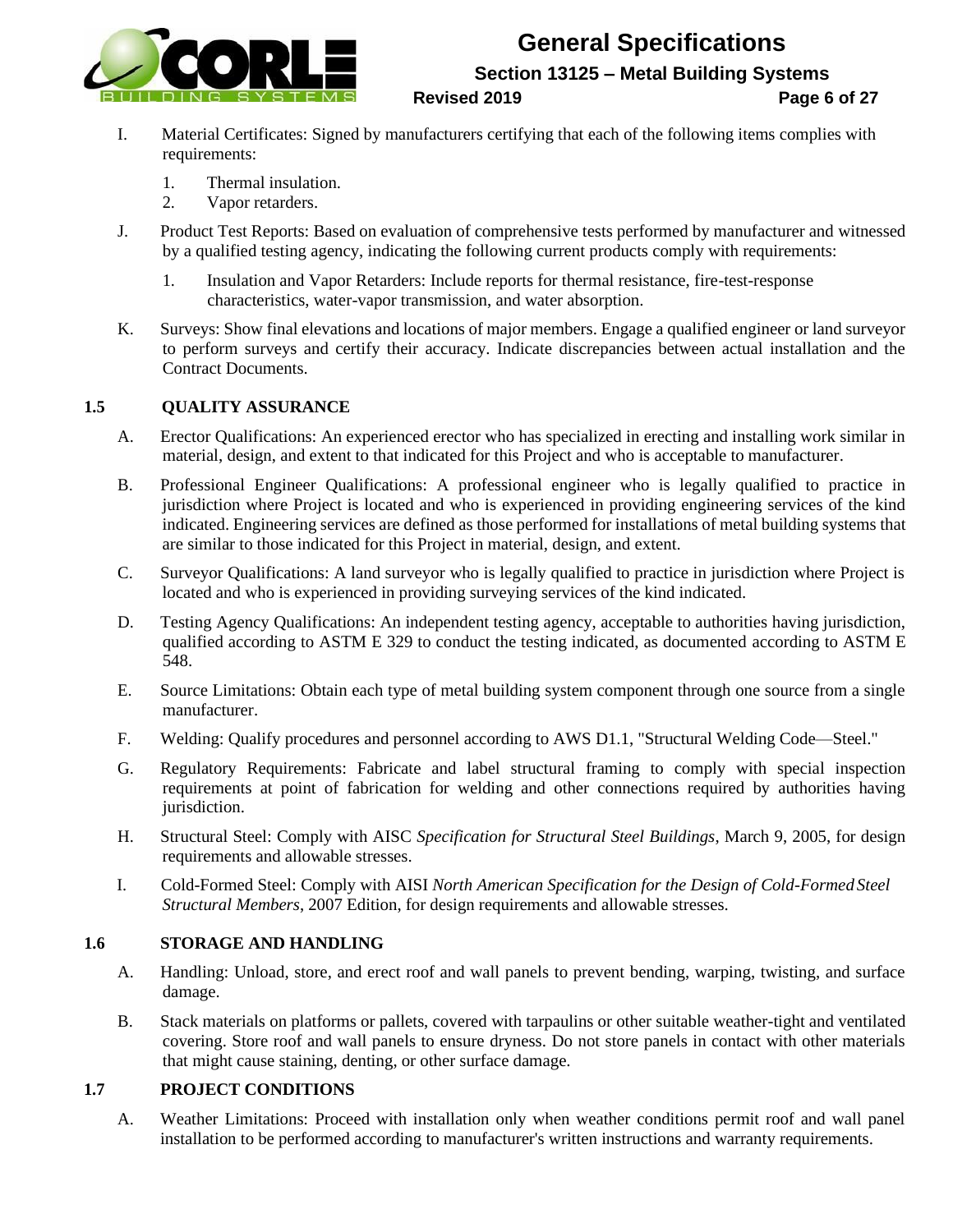

**Section 13125 – Metal Building Systems**

#### **Revised 2019 Page 7 of 27**

### **1.8 COORDINATION**

- A. Coordinate size and location of concrete foundations and casting of anchor-bolt inserts into foundation walls and footings. Concrete, reinforcement, and formwork requirements are specified in Division 3 Section "Castin-Place Concrete."
- B. Coordinate installation of roof curbs, equipment supports, and roof penetrations, which are specified in Division 7 Section "Roof Accessories."

### **PART 2 - PRODUCTS**

#### **2.1 MANUFACTURER**

A. Subject to compliance with requirements, provide products by Corle Building Systems, 404 Sarah Furnace Road, Imler, PA 16655.

### **2.2 STRUCTURAL-FRAMING MATERIALS**

- A. Steel Bar: ASTM A 572 or ASTM A 529, Grade 55, 55,000-psi minimum yield strength.
- B. Structural-Steel Sheet, 0.149-inch thickness: ASTM A 1011, Grade 55, 55,000-psi minimum yield strength.
- C. Steel Plate,  $\frac{3}{16}$ -inch to  $\frac{3}{8}$ -inch thickness: ASTM A 572, Grade 55, 55,000-psi minimum yield strength.
- D. Structural-Steel Wide Flange Sections: ASTM A 572 or ASTM A 992, Grade 50, 50,000-psi minimum yield strength.
- E. Structural-Steel Channel and Angle Sections: ASTM A 36, 36,000-psi minimum yield strength.
- F. Hollow Steel Sections: ASTM A 500, Grade B.
	- 1. Round Sections 42,000-psi minimum yield strength
	- 2. Square and Rectangular Sections 46,000-psi minimum yield strength
- G. Zinc-Coated (Galvanized) Steel Sheet: ASTM A 653/A 653M, structural quality, Grade 55, with G60 coating designation; mill phosphatized.
- H. Steel Joists: Complying with SJI's "Standard Specifications, Load Tables, and Weight Tables for Steel Joists and Joist Girders," manufactured with steel-angle top and bottom chord members, to produce joist types, end arrangements, and top chord arrangements indicated and required for secondary framing.
- I. Non-High-Strength Bolts and Eye-Bolts: ASTM A 307, Grade A, carbon-steel hex-head bolts, and eyebolts; ASTM A 563 Grade A hex carbon-steel nuts and washers.
	- 1. Finish: Mechanically deposited or electroplated zinc coating.
- J. High-Strength Bolts: ASTM A 325, Type 1, heavy hex steel structural bolts; ASTM A 194 heavy hex Grade 2H or ASTM A 563 Grade C or DH carbon-steel nuts.
	- 1. Finish: Mechanically deposited or electroplated zinc coating.
- K. Nuts for High-Strength Bolts: ASTM A 194 heavy hex Grade 2H or ASTM A 563 Grade C or DH carbonsteel nuts.
	- 1. Finish: Mechanically deposited or electroplated zinc coating.
- L. Nuts for Non-High-Strength Bolts: ASTM A 563 Grade A hex carbon-steel nuts.
	- 1. Finish: Mechanically deposited or electroplated zinc coating.
- M. Bracing Cable: ASTM A 475, extra-high-strength grade, Class A zinc-coated, seven-strand steel.
- N. Primers: As selected by manufacturer for resistance to normal atmospheric corrosion, compatibility with finish paint systems, capability to provide a sound foundation for field-applied topcoats despite prolonged exposure, and as follows:
	- 1. Primer: Fast-curing, lead- and chromate-free, universal modified-alkyd primer; complyingwith performance requirements of FS TT-P-636D, FS TT-P-664C and FS TT-P-664D.

### **2.3 PANEL MATERIALS**

A. Metallic-Coated Steel Sheet Prepainted with Coil Coating: Steel sheet metallic coated by the hot-dip process and prepainted by the coil-coating process to comply with ASTM A 755/A 755M and the following requirements: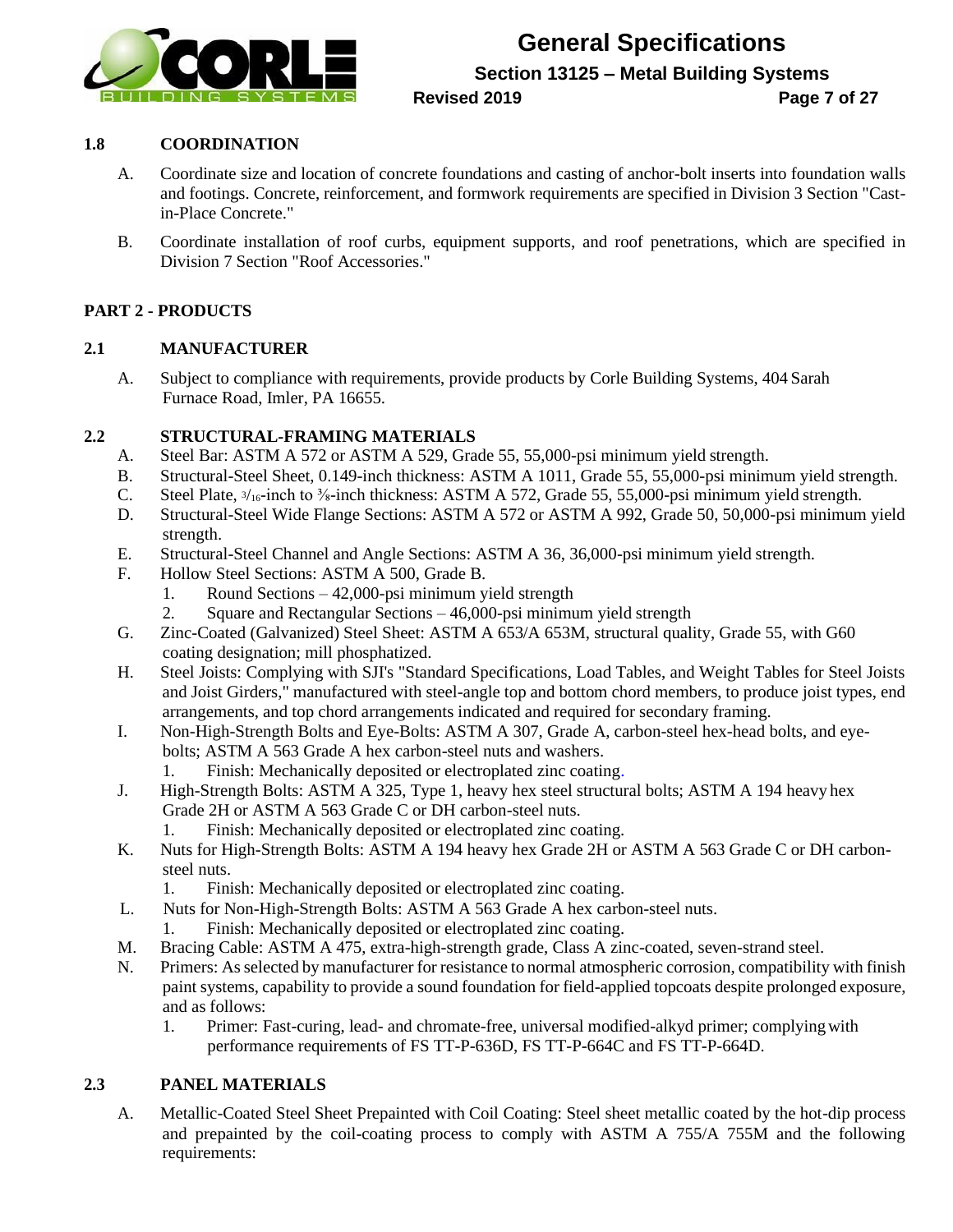

### **General Specifications Section 13125 – Metal Building Systems Revised 2019 Page 8 of 27**

- 1. Through-Fastened Panel other than Florida Approved:
	- a. Galvalume® Plus Finish: Aluminum-Zinc Alloy-Coated Steel Sheet; ASTM A 792, Class AZ55 coating, Grade 80; structural quality.
	- b. TRINAR® Finish: Aluminum-Zinc Alloy-Coated Steel Sheet; ASTM A 792, Class AZ50 or AZ55 coating, Grade 80; structural quality.
- 2. Standing Seam Panel, Florida Approved Through-Fastened Panel:
	- a. Galvalume® Plus Finish: Aluminum-Zinc Alloy-Coated Steel Sheet; ASTM A 792, Class AZ55 coating, Grade 50, Class 4; structural quality.
	- b. TRINAR®Finish: Aluminum-Zinc Alloy-Coated Steel Sheet; ASTM A 792, Class AZ50 or AZ55 coating, Grade 50, Class 4; structural quality.
- 3. Surface: Smooth, flat, mill finish.
- B. Panel Sealants
	- 1. Sealant Tape: SikaLastomer 95 isobutyl tripolymer sealant tape, manufactured by Sika Corporation conforming to the following:
		- a. Color: gray.
		- b. Specific Gravity (ASTM D 792): 1.43.
		- c. Percent Solids (ASTM C 771): 100 percent solids.
		- d. Service Temperature Range (-60°F to 212°F): Passes.
		- e. Application Temperature Range (0°F to 120°F on oily Galvalume®): Passes -5°F to 120°Fon oily Galvalume® and Trinar®.
		- f. Penetration (ASTM D 217): 9.8 mm.
		- g. Vehicle Bleed-out (21 days at 158°F): No bleed-out.
		- h. Flexibility (ASTM C 765): No cracking or loss of adhesion.
		- i. Elongation (ASTM C 908): 1100 percent.
		- j. Adhesive Tensile Strength (ASTM C 907): 24.5 psi.
		- k. Adhesion in Peel (ASTM D 3330): 16 pli.
		- l. Paint ability: Paintable.
		- m. Water Resistance (120°F submerged): Passes.
		- n. Weatherability (1,000 hours): Passes.
		- o. Compressibility (5 psi max at 77°F): 4.2 psi.
		- p. Static Water Head Test (MBMA) Ice Damming: 8 inches, passes.
		- q. Chemical Resistance: Resistant to water and water vapor. Affected by organic solvents.
		- r. Cold Flow (vertical roll hung on a nail 0.05 inches maximum after 48 hours): Passes.
		- s. Adhesion to Galvalume<sup>®</sup> at 5°F: Tape does not pull away from substrate when release paper is removed.
		- t. Angus Dry Film Mildewcide Test: No growth.
		- u. USDA and FDA-approved.
		- v. Available Profiles
			- 1) 1 inch wide by 1/8-inch-thick, double bead.
			- 2) 2½ inches wide by 3/16 inches thick, triple bead.
	- 2. Joint Sealant: SikaLastomer-511 non-skinning butyl sealant conforming to the following:
		- a. Density (ASTM D 1475):  $10.3 \pm 0.05$  lbs./gal.
		- b. Total Solids (ASTM C 681): 85 percent, minimum.
		- c. Volume Shrinkage (ASTM D 2453): 16 percent, minimum.
		- d. String Length: Approximately 12 inches.
		- e. Extrudability (ASTM D 2452, Modified; 50 psi): 1.0 to 3.0 s/ml.
		- f. Slump (ASTM D 2202, Modified):  $\leq 1/32$  inches at 122°F,  $\leq 3/32$  inches at 158°F.
		- g. Service Temperature Range: -60°F to 220°F.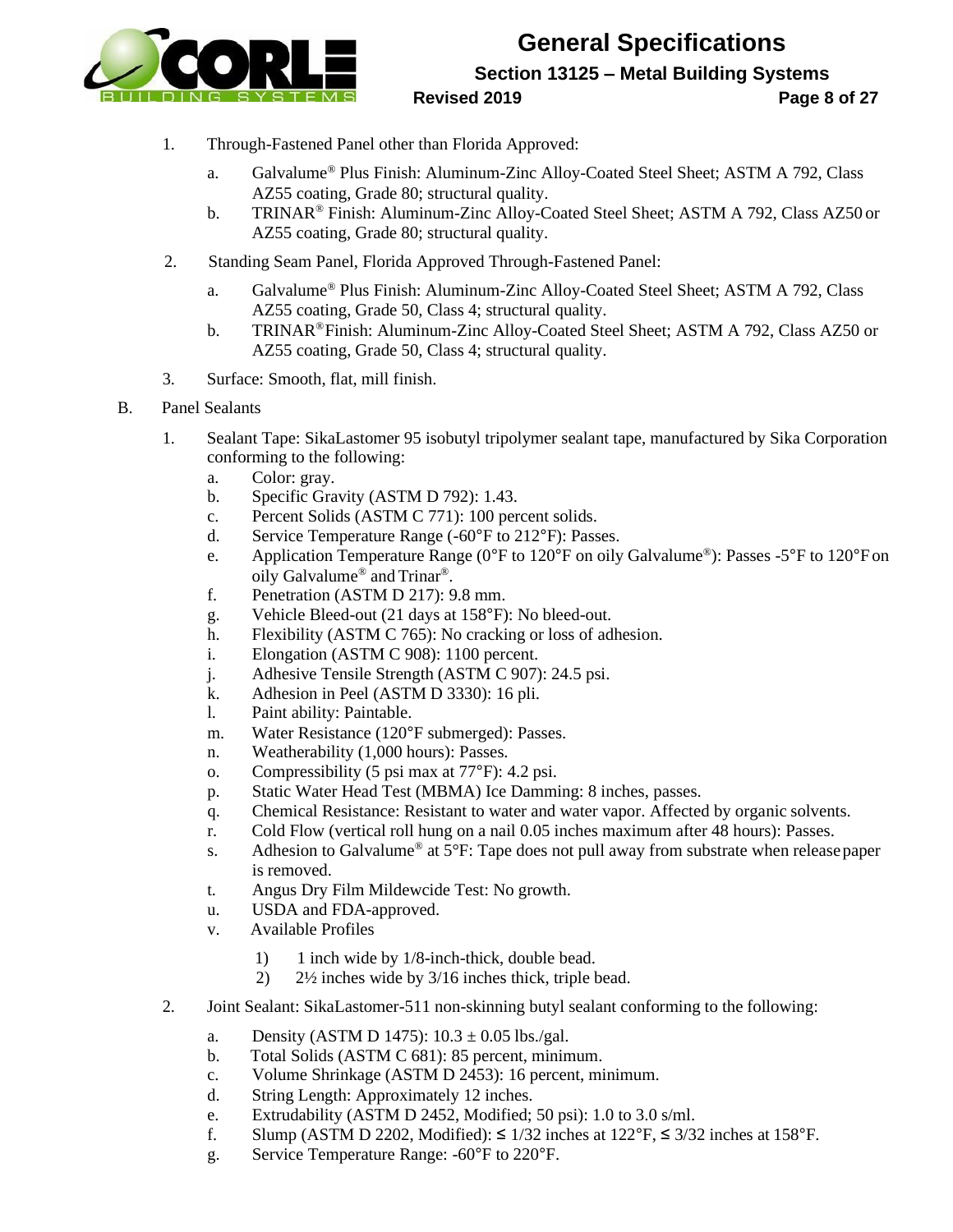

**Section 13125 – Metal Building Systems**

**Revised 2019 Page 9 of 27**

- h. Panel Installation Temperature: -10°F to 150°F.
- i. Non-Skinning/Drying: Soft, tacky, and engageable for up to 6 months.
- j. Vehicle Migration (AAMA 800-92, section 1.5.4.2, ASTM D 2203): < 1.5mm inch stain from the edge.
- k. Flexibility (ASTM C 711, Modified): No cracking and/or loss of adhesion at -60°F.
- l. Low Temperature Flexibility (AAMA 800-92, section 1.5.4.3, ASTM C 734): No cracking and/or loss of adhesion.
- m. Adhesion Strength (ASTM C 794-80):  $>0.40 \pm 0.05$  pli, bond loss is zero (0) to Galvalume<sup>®</sup>, Trinar®, and galvanized steel.
- n. Paint ability: Paintable.
- o. Water Resistance (120°F submerged): Passes.
- p. Staining (ASTM D 925 Method A, Modified): No deterioration of surface to Galvalume®, galvanized, or Trinar® 500.
- q. Heat Aging (ASTM C 792-75, C-661-91, D 2240-92): 14 percent average weight loss; zero cracking; zero chalking; 56 average Shore Durometer.

### **2.4 INSULATION MATERIALS**

- A. Corle Metal Building Insulation: Corle shall provide one of the following products:
- B. Corle NAIMA 202-96 Insulation (manufactured as Microlite "L" by Johns Mansville International, Inc.): Glass-fiber-blanket thermal insulation, complying with ASTM C 991, Type I (Type II when faced); ASTM E 136; and NAIMA Standard 202-96.
	- 1. Standard Available Thicknesses: 3-inch, R-10; 4-inch, R-13, and 6-inch, R-19.
	- 2. Surface-Burning Characteristics (ASTM E 84): Flame spread, 0 to 25; smoke developed, 0 to 50.
- C. Vapor-Retarder Facing: Complying with ASTM C 1136 and having the characteristics listed for each type.
	- 1. Gym Guard (manufactured by Lamtec Corporation)
		- a. Composition: Metalized polypropylene-faced fiberglass/polyester blend fabric.
		- b. Permeance (ASTM E 96 Procedure A, Desiccant Method): 0.02 perm.
		- c. Bursting Strength (ASTM D 774): 250 psi.
		- d. Puncture Resistance (ASTM C 1136): 650 beach units.
		- e. Tensile Strength (ASTM C 1136): 195 pounds per inch-width (MD), 150 pounds per inchwidth (XD).
		- f. Thickness (Micrometer): 0.007 inches.
		- g. Accelerated Aging (30 days at 95% relative humidity, 120°F): No Corrosion or delamination.
		- h. Low Temperature Resistance (ASTM D 1790): Remains flexible, no delamination.
		- i. High Temperature Resistance (4 hours at 240°F): Remains flexible, no delamination.
		- j. Water Immersion (24 hours at 73°F): No delamination.
		- k. Mold Resistance (ASTM C 665): No growth.
		- l. Dimensional Stability (ASTM D 1204): 25%
		- m. Light Reflectance (ASTM C 523): 85%.
		- n. Fire Testing per UL 723
			- 1) Flame Spread: Film exposed, 0; fabric exposed, 5.
			- 2) Smoke Developed: Film exposed, 30; fabric exposed, 40.
	- 2. PSK-VR (manufactured as WMP-VR by Lamtec Corporation)
		- a. Composition: Metalized polypropylene-faced, tri-directional fiberglass/polyester scrimreinforced kraft paper.
		- b. Permeance (ASTM E 96 Procedure A, Desiccant Method): 0.09 perm.
		- c. Bursting Strength (ASTM D 774): 60 psi.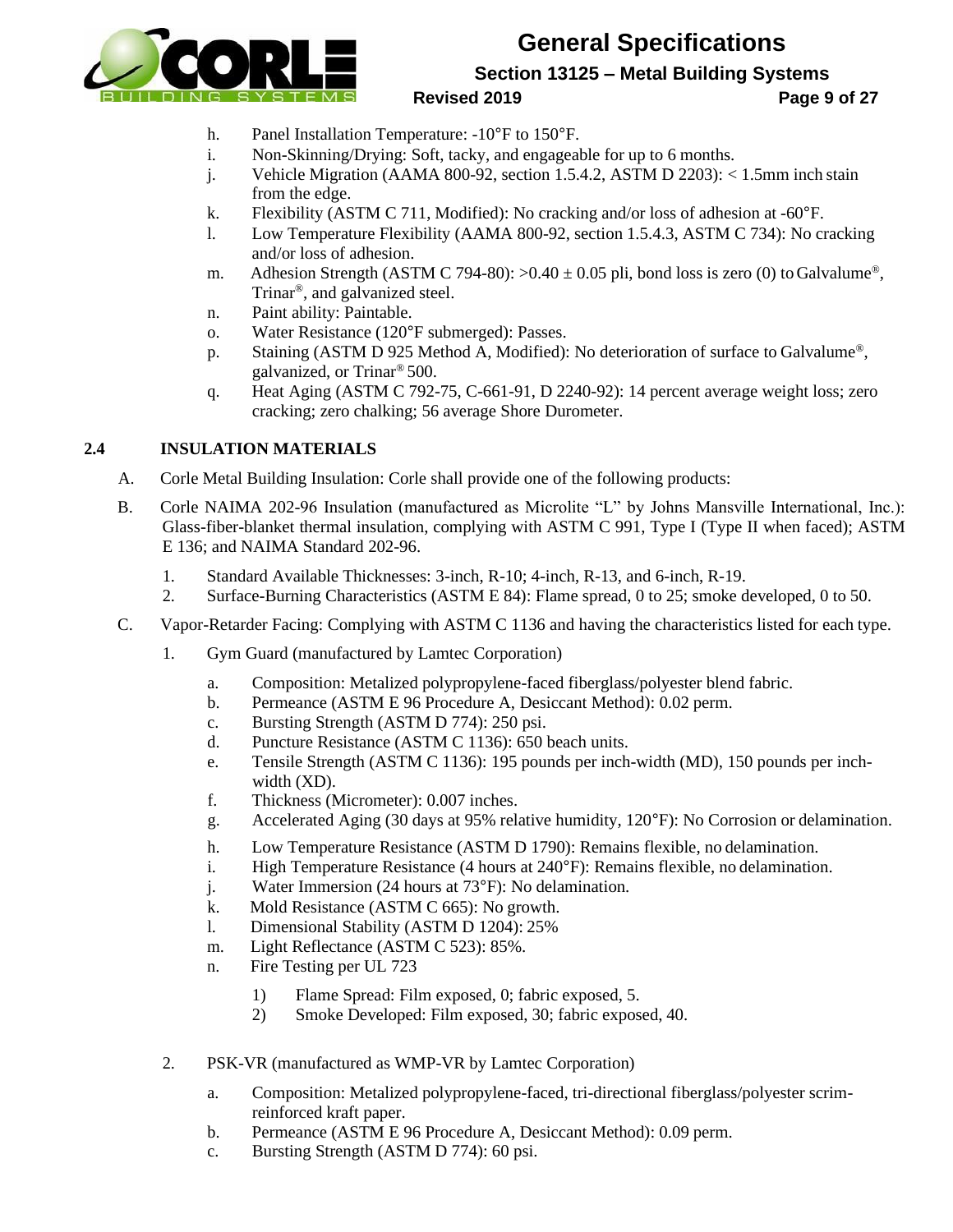

**Section 13125 – Metal Building Systems**

**Revised 2019 Page 10 of 27**

- d. Puncture Resistance (ASTM C 1136): 125 beach units.
- e. Tensile Strength (ASTM C 1136): 40 pounds per inch-width (MD), 30 pounds per inch-width  $(XD)$ .
- f. Thickness (Micrometer): 0.008 inches.
- g. Accelerated Aging (30 days at 95% relative humidity, 120°F): No Corrosion or delamination.
- h. Low Temperature Resistance (ASTM D 1790): Remains flexible, no delamination.
- i. High Temperature Resistance (4 hours at 240°F): Remains flexible, no delamination.
- j. Water Immersion (24 hours at 73°F): No delamination.
- k. Mold Resistance (ASTM C 665): No growth.
- l. Dimensional Stability (ASTM D 1204): 25%
- m. Light Reflectance (ASTM C 523): 85%.
- n. Fire Testing per UL 723
	- 1) Flame Spread: Film exposed, 10; kraft exposed, 15.
	- 2) Smoke Developed: Film exposed, 10; kraft exposed, 5.
- 3. PSK-10 (manufactured as WMP-10 by Lamtec Corporation)
	- a. Composition: Metalized polypropylene-faced, tri-directional fiberglass/polyester scrimreinforced kraft paper.
	- b. Permeance (ASTM E 96 Procedure A, Desiccant Method): 0.02 perm.
	- c. Bursting Strength (ASTM D 774): 100 psi.
	- d. Puncture Resistance (ASTM C 1136): 125 beach units.
	- e. Tensile Strength (ASTM C 1136): 55 pounds per inch-width (MD), 50 pounds per inch-width  $(XD)$ .
	- f. Thickness (Micrometer): 0.009 inches.
	- g. Accelerated Aging (30 days at 95% relative humidity, 120°F): No Corrosion or delamination.
	- h. Low Temperature Resistance (ASTM D 1790): Remains flexible, no delamination.
	- i. High Temperature Resistance (4 hours at 240°F): Remains flexible, no delamination.
	- j. Water Immersion (24 hours at 73°F): No delamination.
	- k. Mold Resistance (ASTM C 665): No growth.
	- l. Dimensional Stability (ASTM D 1204): 25%
	- m. Light Reflectance (ASTM C 523): 85%.
	- n. Fire Testing per UL 723
		- 1) Flame Spread: Film exposed, 10; kraft exposed, 15.
		- 2) Smoke Developed: Film exposed, 10; kraft exposed, 5.
- 4. WMP-50 (manufactured by Lamtec Corporation)
	- a. Composition: Polypropylene-faced, tri-directional fiberglass/polyester scrim-reinforced metalized polyester.
	- b. Permeance (ASTM E 96 Procedure A, Desiccant Method): 0.02 perm.
	- c. Bursting Strength (ASTM D 774): 100 psi.
	- d. Puncture Resistance (ASTM C 1136): 125 beach units.
	- e. Tensile Strength (ASTM C 1136): 55 pounds per inch-width (MD), 50 pounds perinch-width  $(XD)$ .
	- f. Thickness (Micrometer): 0.009 inches.
	- g. Accelerated Aging (30 days at 95% relative humidity, 120°F): No Corrosion or delamination.
	- h. Low Temperature Resistance (ASTM D 1790): Remains flexible, no delamination.
	- i. High Temperature Resistance (4 hours at 240°F): Remains flexible, no delamination.
	- j. Water Immersion (24 hours at 73°F): No delamination.
	- k. Mold Resistance (ASTM C 665): No growth.
	- l. Dimensional Stability (ASTM D 1204): 25%
	- m. Light Reflectance (ASTM C 523): 85%.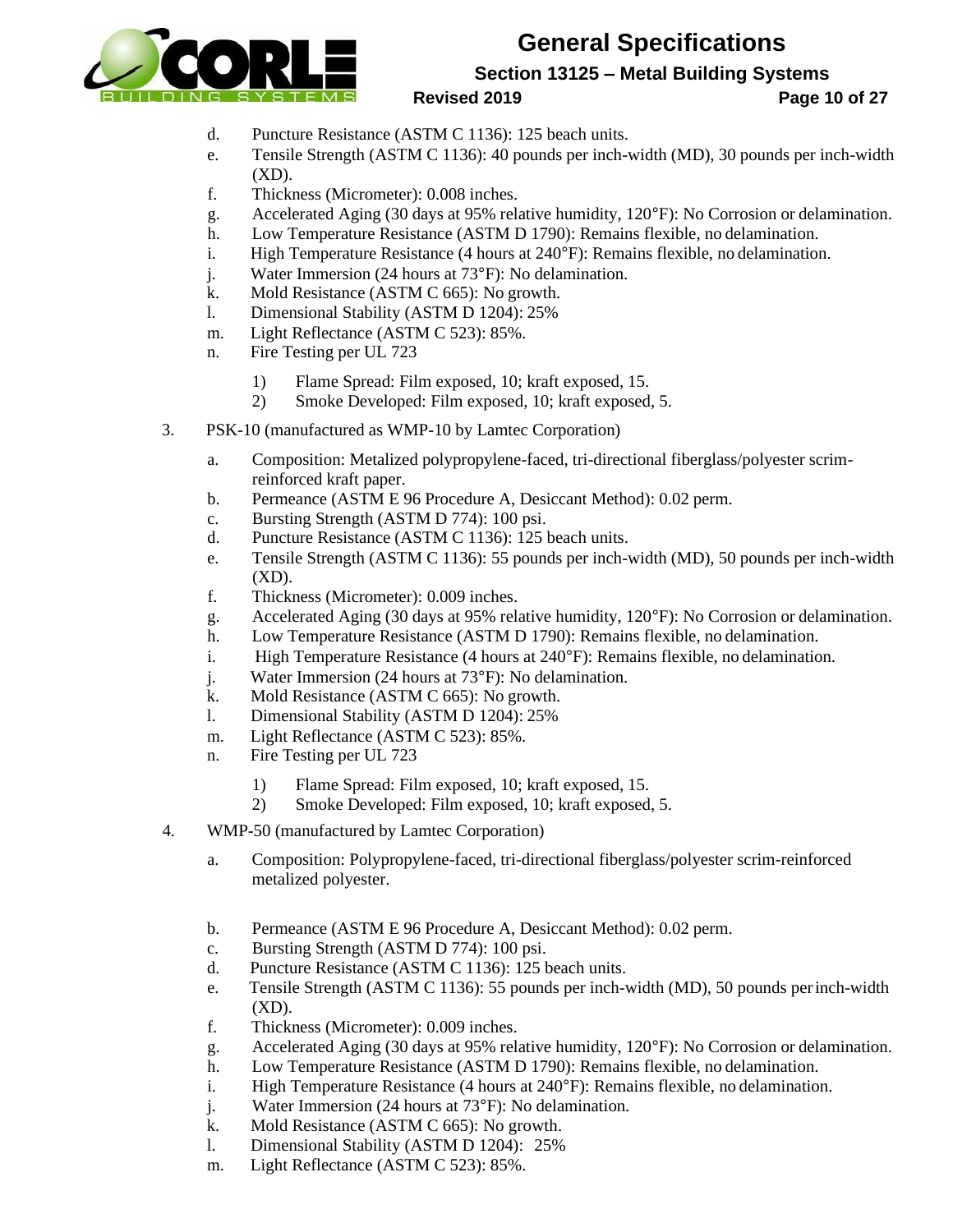

**Section 13125 – Metal Building Systems**

#### **Revised 2019 Page 11 of 27**

- n. Fire Testing per UL 723
	- 1) Flame Spread: Polypropylene exposed, 5; polyester exposed, 5.
	- 2) Smoke Developed: Polypropylene exposed, 25; polyester exposed, 20.

### **2.5 PERSONNEL DOOR AND FRAME MATERIALS**

A. Zinc-Coated (Galvanized) Steel Sheet: ASTM A 653/A 653M, commercial quality, with G60 coating designation; mill phosphatized.

### **2.6 FABRICATION, GENERAL**

- A. General: Design components and field connections required for erection to permit easy assembly and disassembly.
	- 1. Fabricate components in a manner that once assembled in the shop, they may be disassembled, repackaged, and reassembled in the field.
	- 2. Mark each piece and part of the assembly to correspond with previously prepared erection drawings, diagrams, and instruction manuals.
	- 3. Fabricate framing to produce clean, smooth cuts and bends. Punch holes of proper size, shape, and location. Cold-formed members shall be free of cracks, tears, and ruptures.
- B. Primary Framing: Shop-fabricate framing components to indicated size and section with base plates, bearing plates, stiffeners, and other items required for erection welded into place. Cut, form, punch, drill, and weld framing for bolted field assembly.
	- 1. Make shop connections by welding or by using high-strength bolts.
	- 2. Join flanges to webs of built-up members by a continuous submerged arc-welding process.
	- 3. Brace compression flange of primary framing by angles connected between frame web and purlin or girt web, so flange compressive strength is within allowable limits for any combination of loadings.
	- 4. Weld clips to frames for attaching secondary framing members.
	- 5. Shop Priming: Prepare surfaces for shop priming according to SSPC-SP 1 and SSPC-SP 2. Shop prime primary structural members with standard primer after fabrication.
- C. Secondary Framing: Shop-fabricate framing components to indicated size and section by roll-forming or break-forming, with base plates, bearing plates, stiffeners, and other plates required for erection welded into place. Cut, form, punch, drill, and weld secondary framing for bolted field connections to primary framing. Make shop connections by using non-high-strength bolts.
- D. Factory Priming: Prime primary steel framing members with standard primer to a minimum dry film thickness of 1 mil.
- E. Tolerances: Comply with MBMA's "Metal Building Systems Manual": Chapter IV, Section 9, "Fabrication and Erection Tolerances."

### **2.7 STRUCTURAL FRAMING**

- A. Primary Framing Main Frames: Corle's standard structural primary framing systems shall be designed to withstand required loads and specified requirements. Primary framing includes transverse and lean-to frames; rafter, rake, and canopy beams; sidewall, intermediate, end-wall, and corner columns; and wind bracing. Standard configurations are as follows:
	- 1. Frame Types:
		- a. Rigid Clear-Span Frames: I-shaped frame sections fabricated from shop-welded, built-up steel plates or structural-steel shapes.
		- b. Rigid Modular Frames: I-shaped frame sections fabricated from shop-welded, built-up steel plates or structural-steel shapes. Provide interior columns fabricated from round steel pipe or tube; structural-steel shapes; or shop-welded, built-up steel plates.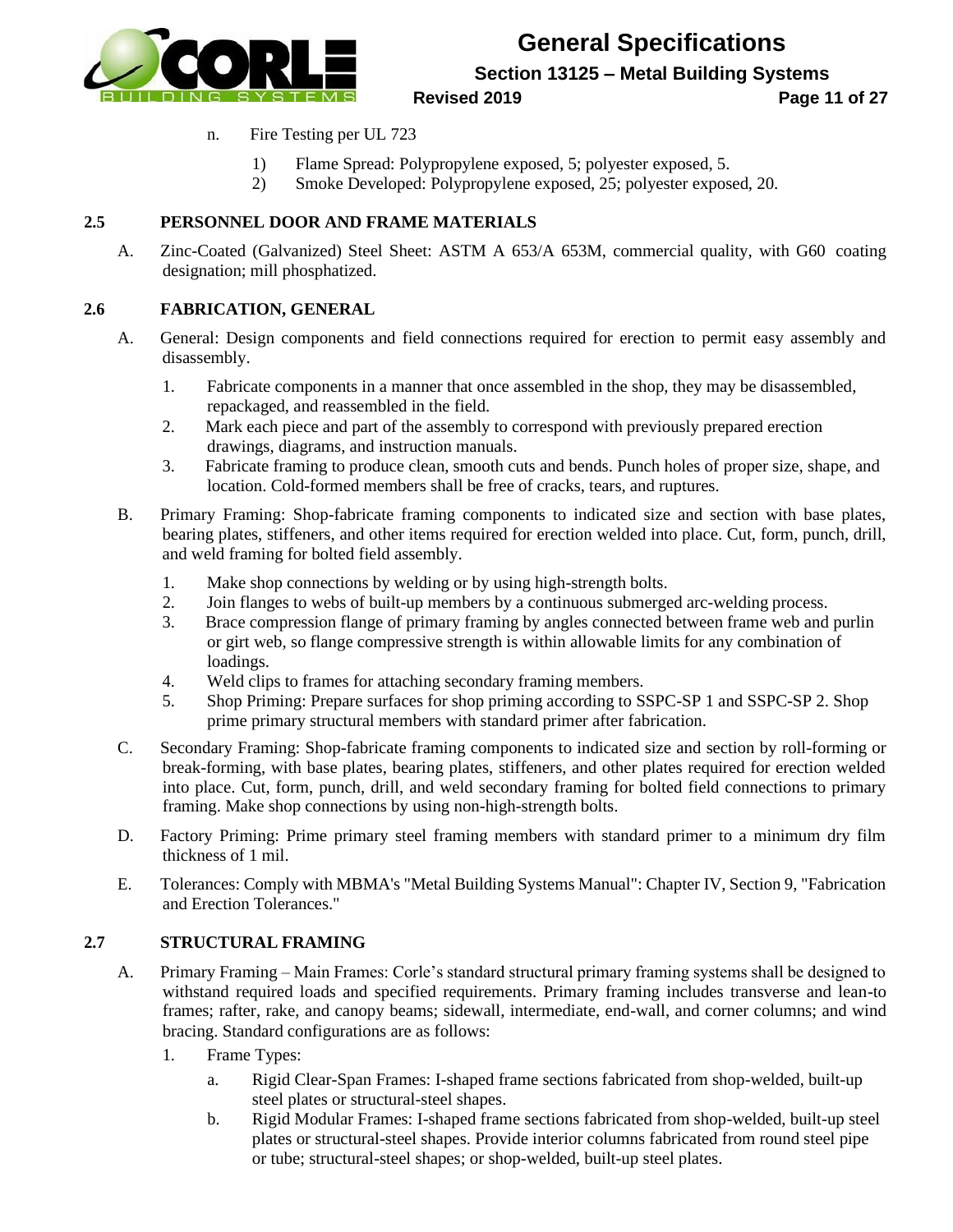

**Section 13125 – Metal Building Systems**

#### **Revised 2019 Page 12 of 27**

- 2. Frame Configurations:
	- a. Single gable.
	- b. Single-directional sloped.
	- c. Lean to, with high side connected to, and supported by, another structure.
	- d. Multiple-gable.
	- e. Load-bearing-wall type.
	- f. Multistory.
- 3. Exterior Column Types: Uniform depth or tapered.
- 4. Rafter Type: Uniform depth or tapered.
- B. Primary Framing End-Walls: Manufacturer's standard end-wall interior columns, corner columns, and rafters shall be fabricated for field-bolted assembly, from structural-steel shapes or shop-welded, built-up steel plates.
- C. Secondary Framing: Manufacturer's standard secondary framing members, including purlins, girts, eave struts, flange bracing, gable angles, clips, headers, jambs, and other miscellaneous structural members. Fabricate framing from cold-formed, structural-steel sheet or roll-formed, galvanized steel sheet, unless otherwise indicated, to comply with the following:
	- 1. Purlins and Girts
		- a. Profiles
			- 1) C-shaped sections formed with stiffening lips angled 90 degrees to flange and minimum 3½-inch-wide flanges.
			- 2) Z-shaped sections formed with stiffening lips angled 45 to 50 degrees to flange and with minimum 2<sup>1</sup>/<sub>2</sub>-inch-wide flanges.
		- b. Available material thicknesses: 0.0620 inches, 0.0720 inches, and 0.0920 inches.
		- c. Available Depths: 8 inches, 10 inches, 11½ inches, and 12 inches.
	- 2. Eave Struts: Unequal-flange, C-shaped sections; fabricated from 0.0620-inch-, 0.0720-inch-, and/or 0.0920-inch-thick steel sheet to provide adequate backup for both roof and wall panels. The bottom flanges shall be 3½ inches wide, minimum. The web depth, top flange width, and flange and lip angles shall be dictated by the roof slope. The stiffening lips shall be parallel to the web.
	- 3. Lateral Bracing: 1- by 1-inch structural-steel angles, with a minimum thickness of 1/8 inch, to stiffen primary frame flanges.
	- 4. Base or Sill Angles: Minimum 3-by-2-by-0.0620-inch zinc-coated (galvanized) steel sheet.
	- 5. Purlin and Girt Connection Clips: Minimum 0.0620-inch-thick, zinc-coated (galvanized) steel sheet.
	- 6. Framing for Openings: C-shaped sections formed with stiffening lips angled 90 degrees to flange and minimum 3½-inch-wide flanges; fabricated from 0.0620-inch-, 0.0720-inch-, and/or 0.0920- inchthick steel sheet, for framing head and jambs of door openings, and head, jambs, and sill of other openings.
	- 7. Miscellaneous Structural Members: Manufacturer's standard sections fabricated from cold-formed, structural-steel sheet; built-up steel plates; or zinc-coated (galvanized) steel sheet; designed to withstand required loads.
- D. Canopy Framing: Manufacturer's standard structural-framing system, designed to withstand required loads, fabricated from shop-welded, built-up steel plates or structural-steel shapes. Provide frames with attachment plates and splice members, factory drilled for field-bolted assembly.
	- 1. Type: Straight-beam, eave type.
	- 2. Type: Purlin-extension type.
	- 3. Type: Tapered-beam, below-eave type.
	- 4. Type: As indicated.
- E. Bracing shall be one of the methods listed below, based on specified requirements, building geometry, and design loads.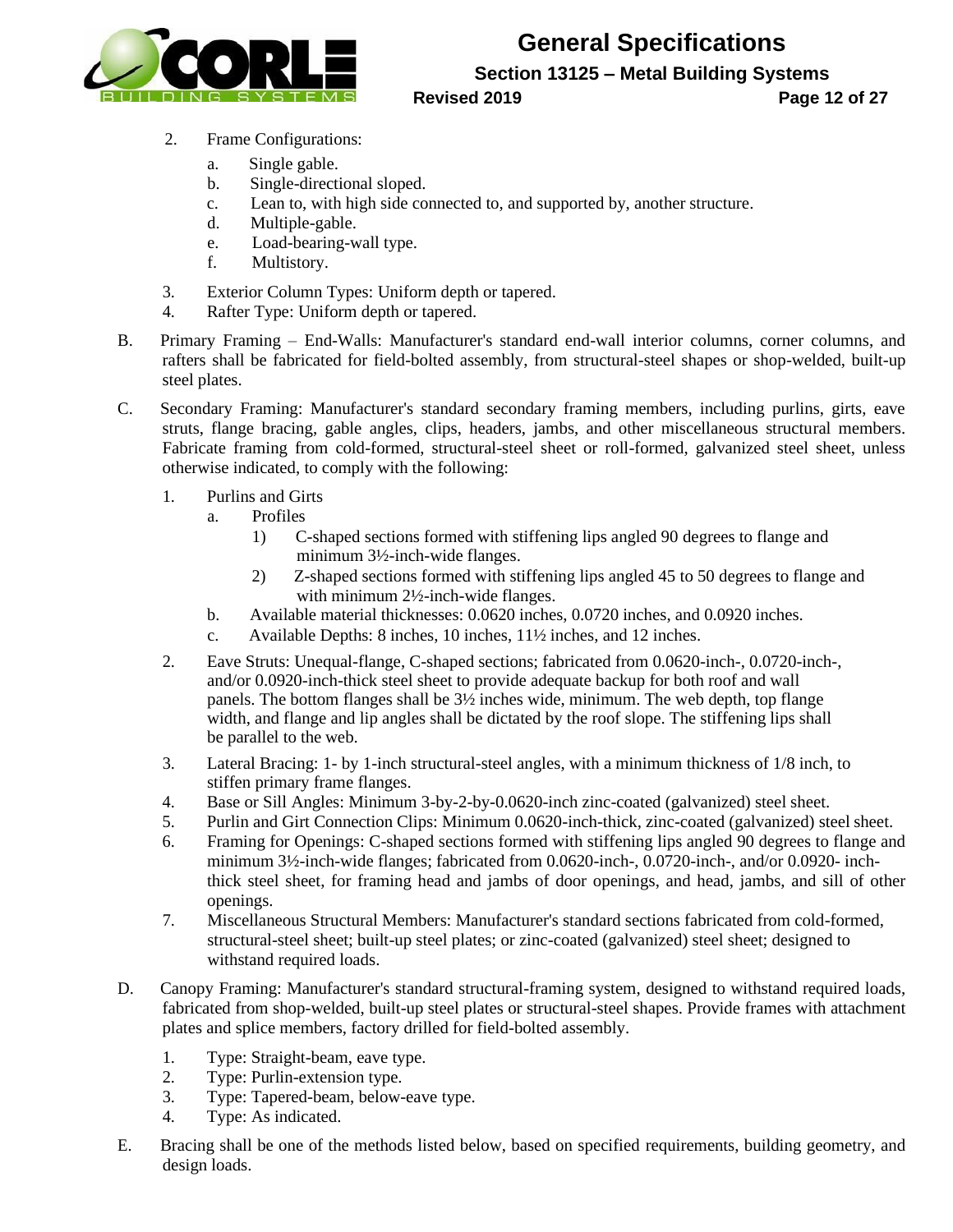

### **General Specifications Section 13125 – Metal Building Systems Revised 2019 Page 13 of 27**

- 1. Cable: ¼-inch-, 3/8-inch, and/or 1/2-inch diameter with eye-bolt end anchors.
- 2. Rigid Portal Frames: Fabricate from shop-welded, built-up steel plates or structural-steel shapes to match primary framing; of size required to withstand design loads.
- 3. Fixed-Base Columns: Fabricate from shop-welded, built-up steel plates or structural-steel shapes to match primary framing; of size required to withstand design loads.
- 4. Diaphragm Action of Panels: Diaphragm capacity values are available for the Corle Ribbed Panel (R-Panel) and Corle Architectural Panel (A-Panel), described herein. These are listed below:
	- a. 0.0190-inch (Corle A, 26-gage): pounds per foot.
	- b. 0.0190-inch (Corle R, 26-gage): pounds per foot.
	- c. 0.0236-inch (Corle R, 24-gage): pounds per foot.
- F. Bolts: Provide shop-painted bolts unless structural-framing components are in direct contact with roof and wall panels. Provide zinc-plated bolts when structural-framing components are in direct contact with roof and wall panels.

### **2.8 ROOF AND FASCIA PANELS**

- A. Corle Ribbed Panel (R-Panel)
	- 1. Profile: Lap-seam roof panels fabricated from metallic-coated steel sheets or prepainted with coil coating, factory formed to provide 36-inch coverage, with 1.25-inch-high raised trapezoidal major ribs at 12 inches o.c., and two (2) intermediate stiffening ribs symmetrically spaced between adjacent major ribs for full length of panel. Panels designed for mechanical attachment to structure using exposed fasteners, lapping major ribs at panel edges.
	- 2. Available Materials
		- a. Available Finishes, Exposed
			- 1) Galvalume® Plus: Aluminum-zinc alloy-coated steel.
			- 2) TRINAR®: Fluoropolymer two-coat System over aluminum-zinc alloy-coated steel:
				- a) General: Corle's standard two-coat, thermo-cured system consisting of specially formulated inhibitive primer and fluoropolymer color topcoat containing not less than 70 percent polyvinylidene fluoride resin by weight, with a total minimum dry film thickness of 1 mil and 30 percent reflective gloss when tested according to ASTM D 523.
				- b) When field tested under normal range of weather conditions for a minimum of 20 years, the coating shall perform without significant peel, blister, flake, chip, crack, or check in finish; without chalking in excess of a chalk rating of 8 according to ASTM D 4214; and without fading in excess of five Hunter units.
				- c) Colors: Select from Corle's standard color chart. Other colors are available as special orders.
		- b. Finish, concealed: Coil manufacturer's standard backer finish, consisting of the following products manufactured by Akzo Nobel Coatings, Inc.: Bonderite 1303 pretreatment, UV9R24235A primer, and PW4R28555 white polyester coat with a total minimum dry film thickness of 0.5 mil.
		- c. Yield Strengths: 80 ksi standard, 50 ksi for Florida Approved.
		- d. Metal Thicknesses: 0.0190-inch or 0.0236-inch.
- B. Standing-Seam Roof Panels: Manufacturer's standard panels complying with the following:
	- 1. Available Corle Profiles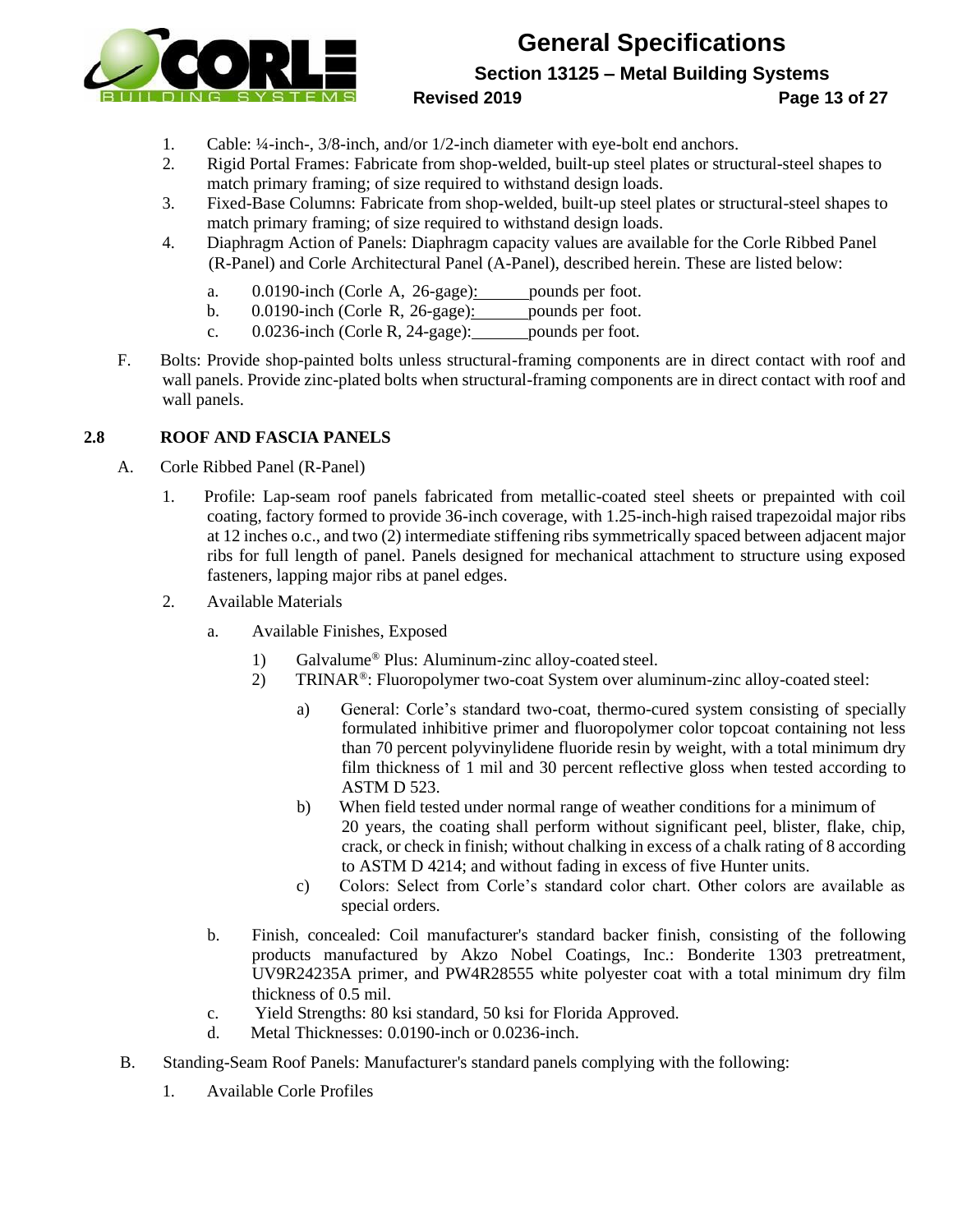

**Section 13125 – Metal Building Systems**

### **Revised 2019 Page 14 of 27**

- a. Corle Snap Seal (CSS): Snap-together seamed trapezoidal-ribbed roof panels, fabricated from metallic-coated steel sheets plain or prepainted with coil coating, factory formed to provide 18-inch or 24-inch coverage; with 3-inch-high (including seam) raised trapezoidal major ribs at panel edges, and intermediate stiffening ribs symmetrically spaced between major ribs for full length of panel.
- b. Corle Seam-Lok (CSL): Double-folded mechanically seamed trapezoidal-ribbed roof panels fabricated from metallic-coated steel sheets plain or prepainted with coil coating, factory formed to provide 18-inch or 24-inch coverage; with 3-inch-high (including seam) raised trapezoidal major ribs at panel edges, and intermediate stiffening ribs symmetrically spaced between major ribs for full length of panel.
- c. Corle Vertical-Lok (CVL): Double-folded mechanically seamed vertical-rib roof panels fabricated from metallic-coated steel sheets plain or prepainted with coil coating, factory formed to provide 18-inch coverage; with 2-inch-high inverted-L vertical ribs at panel edges and intermediate stiffening ribs symmetrically spaced between major ribs for full length of panel.
- 2. Available Materials
	- a. Available Finishes, Exposed
		- 1) Galvalume® Plus: Aluminum-zinc alloy-coated steel.
		- 2) TRINAR®: Fluoropolymer two-coat System over aluminum-zinc alloy-coated steel:
			- a) General: Corle's standard two-coat, thermo-cured system consisting of specially formulated inhibitive primer and fluoropolymer color topcoat containing not less than 70 percent polyvinylidene fluoride resin by weight, with a total minimum dry film thickness of 1 mil and 30 percent reflective gloss when tested according to ASTM D 523.
			- b) When field tested under normal range of weather conditions for a minimum of 20 years, the coating shall perform without significant peel, blister, flake, chip, crack, or check in finish; without chalking in excess of a chalk rating of 8 according to ASTM D 4214; and without fading in excess of five Hunter units.
			- c) Colors: Select from Corle's standard color chart. Other colors are available as special orders.
	- b. Finish, concealed: Coil manufacturer's standard backer finish, consisting of the following products manufactured by Akzo Nobel Coatings, Inc.: Bonderite 1303 pretreatment, UV9R24235A primer, and PW4R28555 white polyester coat with a total minimum dry film thickness of 0.5 mil.
	- c. Yield Strength: 50 ksi.
	- d. Metal Thicknesses: 0.0236-inch.
	- e. Clip System: Fixed or floating to accommodate thermal movement.

### **2.9 WALL PANELS**

- A. Corle Ribbed Panel (R-Panel)
	- 1. Profile: Lap-seam wall panels fabricated from metallic-coated steel sheets plain or prepainted with coil coating, factory formed to provide 36-inch coverage, with 1.25-inch-high raised trapezoidal major ribs at 12 inches o.c., and two (2) intermediate stiffening ribs symmetrically spaced between adjacent major ribs for full length of panel. Panels designed for mechanical attachment to structure using exposed fasteners, lapping major ribs at panel edges.
	- 2. Materials
		- a. Available Finishes, Exposed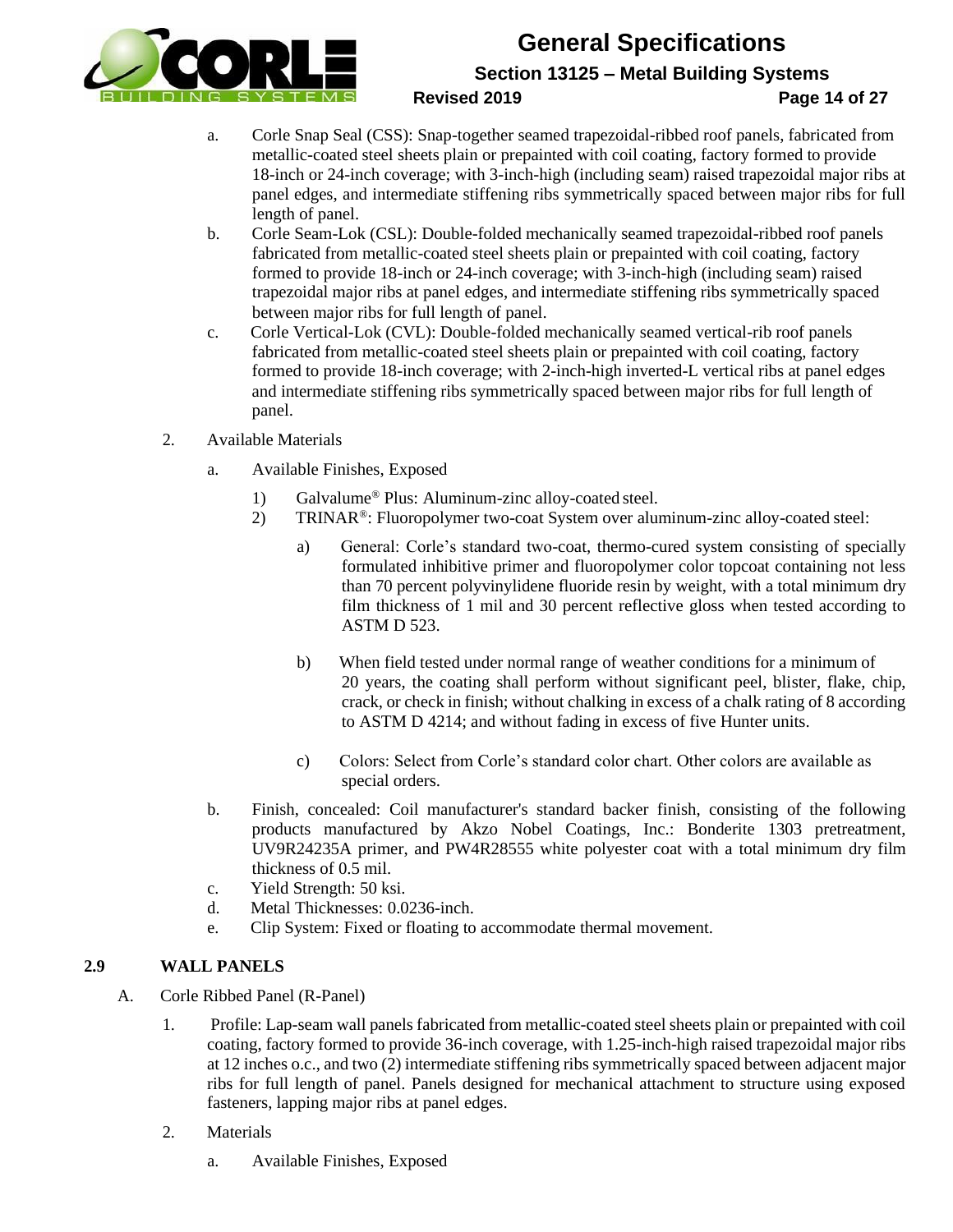

### **General Specifications Section 13125 – Metal Building Systems Revised 2019 Page 15 of 27**

- 1) Galvalume® Plus: Aluminum-zinc alloy-coated steel.
- 2) TRINAR®: Fluoropolymer two-coat System over aluminum-zinc alloy-coated steel:
	- a) General: Corle's standard two-coat, thermo-cured system consisting of specially formulated inhibitive primer and fluoropolymer color topcoat containing not less than 70 percent polyvinylidene fluoride resin by weight, with a total minimum dry film thickness of 1 mil and 30 percent reflective gloss when tested according to ASTM D 523.
	- b) When field tested under normal range of weather conditions for a minimum of 20 years, the coating shall perform without significant peel, blister, flake, chip, crack, or check in finish; without chalking in excess of a chalk rating of 8 according to ASTM D 4214; and without fading in excess of five Hunter units.
	- c) Colors: Select from Corle's standard color chart. Other colors are available as special orders.
- b. Finish, concealed: Coil manufacturer's standard backer finish, consisting of the following products manufactured by Akzo Nobel Coatings, Inc.: Bonderite 1303 pretreatment, UV9R24235A primer, and PW4R28555 white polyester coat with a total minimum dry film thickness of 0.5 mil.
- c. Available Yield Strengths: 80 ksi standard, 50 ksi for Florida Approved.
- d. Available Metal Thicknesses: 0.0190-inch or 0.0236-inch.
- B. Corle Ribbed Panel (R-Panel), Reverse-Rolled
	- 1. Profile: Lap-seam wall panels fabricated from metallic-coated steel sheets plain or prepainted with coil coating, factory formed to provide 36-inch coverage, with 1.25-inch-high recessed trapezoidal major valleys at 12 inches o.c., and two (2) intermediate stiffening valleys symmetrically spaced between adjacent major ribs for full length of panel. Panels designed for mechanical attachment to structure using exposed fasteners, lapping major ribs at panel edges.
	- 2. Materials
		- a. Available Finishes, Exposed
			- 1) Galvalume® Plus: Aluminum-zinc alloy-coated steel.
			- 2) TRINAR®: Fluoropolymer two-coat System over aluminum-zinc alloy-coated steel:
				- a) General: Corle's standard two-coat, thermo-cured system consisting of specially formulated inhibitive primer and fluoropolymer color topcoat containing not less than 70 percent polyvinylidene fluoride resin by weight, with a total minimum dry film thickness of 1 mil and 30 percent reflective gloss when tested according to ASTM D 523.
				- b) When field tested under normal range of weather conditions for a minimum of 20 years, the coating shall perform without significant peel, blister, flake, chip, crack, or check in finish; without chalking in excess of a chalk rating of 8 according to ASTM D 4214; and without fading in excess of five Hunter units.
				- c) Colors: Select from Corle's standard color chart. Other colors are available as special orders.
		- b. Finish, concealed: Coil manufacturer's standard backer finish, consisting of the following products manufactured by Akzo Nobel Coatings, Inc.: Bonderite 1303 pretreatment, UV9R24235A primer, and PW4R28555 white polyester coat with a total minimum dry film thickness of 0.5 mil.
		- c. Available Yield Strengths: 80 ksi.
		- d. Available Metal Thicknesses: 0.0190-inch or 0.0236-inch.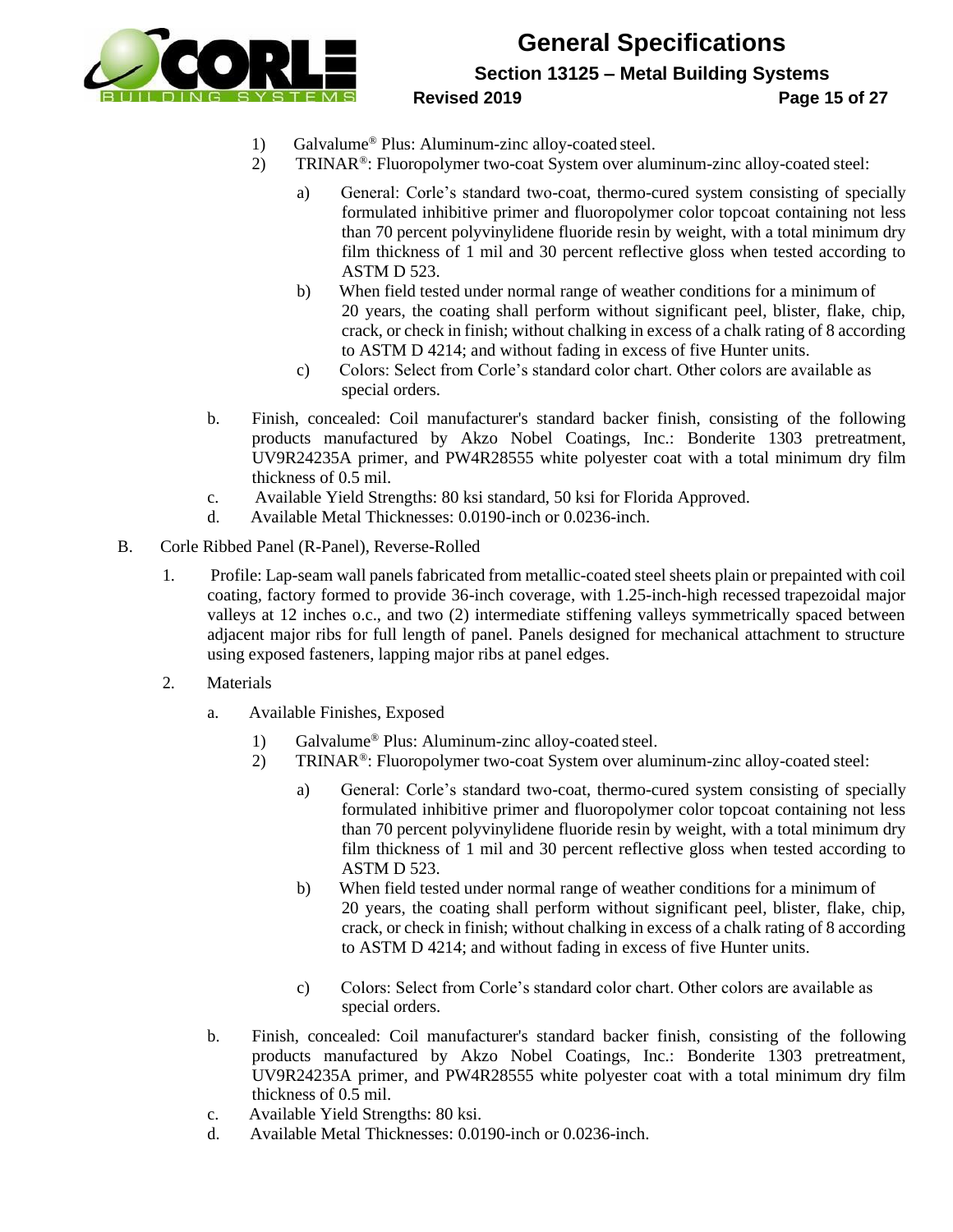

- C. Corle Architectural Panel (A-Panel)
	- 1. Profile: Lap-seam wall panels fabricated from metallic-coated steel sheets or prepainted with coil coating, factory formed to provide 36-inch coverage, with 1.125-inch-high recessed trapezoidal major valleys at 12 inches o.c., and five (5) intermediate creases symmetrically spaced between adjacent major ribs for full length of panel. Panels designed for mechanical attachment to structure using exposed fasteners, lapping major ribs at panel edges.
	- 2. Materials
		- a. Available Finishes, Exposed
			- 1) Galvalume® Plus: Aluminum-zinc alloy-coated steel.
			- 2) TRINAR®: Fluoropolymer two-coat System over aluminum-zinc alloy-coated steel:
				- a) General: Corle's standard two-coat, thermo-cured system consisting of specially formulated inhibitive primer and fluoropolymer color topcoat containing not less than 70 percent polyvinylidene fluoride resin by weight, with a total minimum dry film thickness of 1 mil and 30 percent reflective gloss when tested according to ASTM D 523.
				- b) When field tested under normal range of weather conditions for a minimum of 20 years, the coating shall perform without significant peel, blister, flake, chip, crack, or check in finish; without chalking in excess of a chalk rating of 8 according to ASTM D 4214; and without fading in excess of five Hunter units.
				- c) Colors: Select from Corle's standard color chart. Other colors are available as special orders.
		- b. Finish, concealed: Coil manufacturer's standard backer finish, consisting of the following products manufactured by Akzo Nobel Coatings, Inc.: Bonderite 1303 pretreatment, UV9R24235A primer, and PW4R28555 white polyester coat with a total minimum dry film thickness of 0.5 mil.
		- c. Yield Strength: 50 ksi.
		- d. Available Metal Thicknesses: 0.0190-inch or 0.0236-inch.

### **2.10 LINER AND SOFFIT PANELS: Corle Ribbed Panel (R-Panel)**

- A. Profile: Lap-seam roof panels fabricated from metallic-coated steel sheets or prepainted with coil coating, factory formed to provide 36-inch coverage, with 1.25-inch-high raised trapezoidal major ribs at 12 inches o.c., and two (2) intermediate stiffening ribs symmetrically spaced between adjacent major ribs for full length of panel. Panels designed for mechanical attachment to structure using exposed fasteners, lapping major ribs at panel edges.
- B. Available Materials
	- 1. Available Finishes, Exposed
		- a. Galvalume® Plus: Aluminum-zinc alloy-coated steel.
		- b. White Siliconized-Polyester Coating: Epoxy primer and silicone-modified, polyester-enamel topcoat; with a dry film thickness of not less than 0.2 mil for primer and 0.7 mil for topcoat.
	- 2. Finish, concealed: Coil manufacturer's standard backer finish, consisting of the following products manufactured by Akzo Nobel Coatings, Inc.: Bonderite 1303 pretreatment, UV9R24235A primer, and PW4R28555 white polyester coat with a total minimum dry film thickness of 0.5 mil.
	- 3. Yield Strength: 80 ksi.
	- 4. Metal Thicknesses: 0.0140-inch or 0.0190-inch.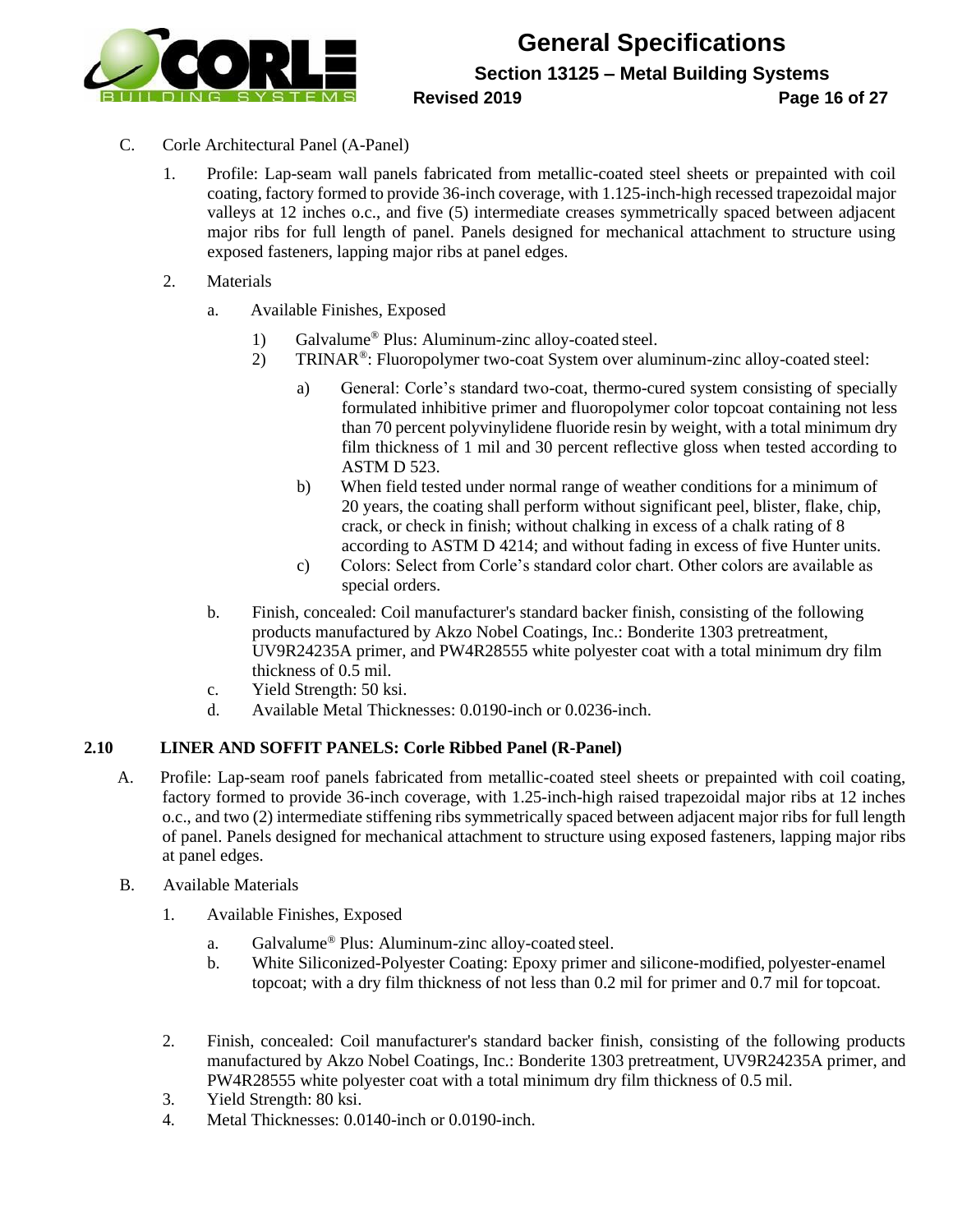

**Section 13125 – Metal Building Systems**

### **Revised 2019 Page 17 of 27**

### **2.11 TRANSLUCENT PANELS**

- A. Material: Glass-fiber-reinforced polyester, translucent white plastic; complying with ASTM D 3841, Type CC2, Grade 2; weather-resistant, smooth finish on both sides; weighing not less than the following. Match profile of adjacent metal panels.
	- 1. Panel Weight: Not less than 7.2 oz./sq. ft.
	- 2. Light Transmittance: Not less than 55 percent according to ASTM D 1494.
- B. Fire-Test-Response Characteristics: Provide panels tested as identical products per ASTM by UL or another testing and inspecting agency acceptable to authorities having jurisdiction:
	- 1. UL 790
	- 2. ASTM D 2843-70
	- 3. ASTM D 1928-68
	- 4. ASTM D 635-74

### **2.12 PERSONNEL DOORS AND FRAMES**

- A. Fire-Rated Door Assemblies: Assemblies complying with NFPA 80 that are listed and labeled by a testing and inspecting agency acceptable to authorities having jurisdiction, for fire ratings indicated, based on testing according to NFPA 252.
	- 1. Oversize Fire-Rated Door Assemblies: For units exceeding sizes of tested assemblies, provide certification by a testing agency acceptable to authorities having jurisdiction that doors comply with standard construction requirements for tested and labeled fire-rated door assemblies except forsize.
- B. Self-Framing Personnel Doors: Corle doors and frames are fabricated to receive factory-applied hardware according to ANSI/DHI A115 Series:
	- 1. Steel Doors: 1-3/4 inches thick; fabricated from 0.0359- or 0.478-inch-thick, zinc-coated (galvanized) steel face sheets with 0.0598-inch-thick, inverted zinc-coated (galvanized) steel channels flushmounted to top and bottom of door to prevent water intrusion.
		- a. Face Sheets: Smooth or textured.
		- b. Core: Polyurethane foam with U-value rating of at least 0.07 Btu/sq. ft. x h x deg F (R 14.97).
		- c. Frames shall have 6 5/16-inch by 16-inch x 0.1046-ich-thick (galvanized) steelreinforcement at the closer location and 0.1793-inch-thick hinge reinforcements at the hinge locations.
		- d. Glazing Frames: Steel frames to receive field-installed glass.
			- 1) Size:
				- a) Narrow Lite: 6-inch by 30-inch.
				- b) Vision: 16-inch by 16-inch.
				- c) Half glass: 24-inch by 30-inch.
			- 2) Glazing:
				- a) Standard.
				- b) Insulated.
	- 2. Steel Frames: Factory-welded double-rabbeted 2-inch-wide face frames from 0.0620-inch-thick, zinccoated (galvanized) steel sheet, with 5/8-inch stops.
	- 3. Subframing: Galvanized 0.0620-inch-thick C-shaped sections to match girt depth.
	- 4. Hardware: Comply with ANSI/DHI A115 Series and the following:
		- a. Hardware shall be located according to DHI's "Recommended Locations for Architectural Hardware for Standard Steel Doors and Frames."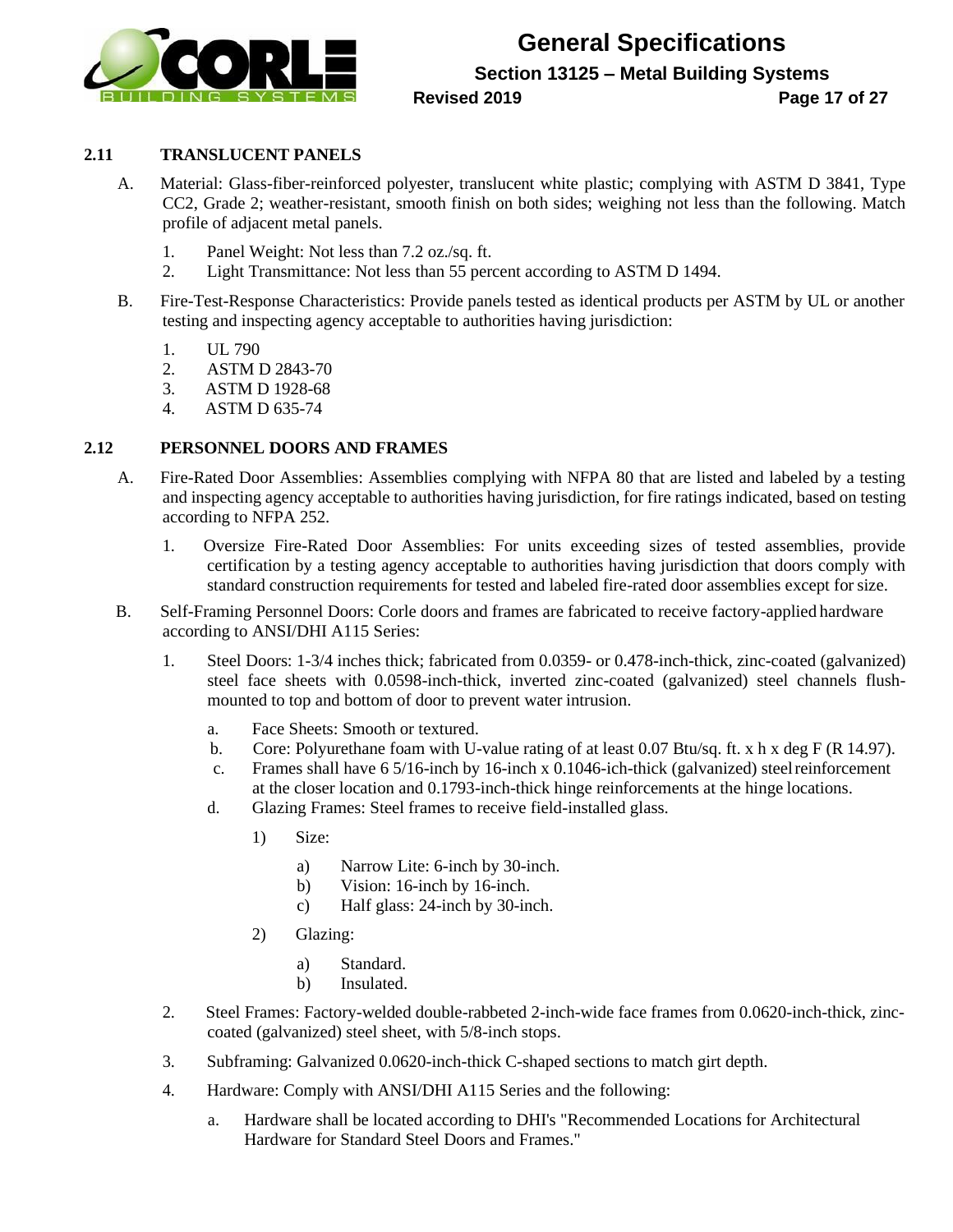

**General Specifications Section 13125 – Metal Building Systems Revised 2019 Page 18 of 27**

- b. Provide hardware for each door leaf, as follows:
	- 1) Hinges: One-and-one-half-pair, full-mortise, steel template ball-bearing hinges, 4-1/2 by 4-1/2 inches, with non-removable pin.
	- 2) Lockset: meeting Federal Specifications FF-H-106H, Series 160, and ANSI 4000, Grade II, provide one of the following:
		- a) Key-in-knob cylindrical type.
		- b) Mortise type.
		- c) Lever type.
		- d) Mortise with lever type.
	- 3) Panic Device: Touch-bar or push-bar type.
	- 4) Threshold: Saddle type extruded aluminum, mill finish.
	- 5) Closer: Surface-applied, parallel arm, standard-duty or heavy-duty hydraulic type.
	- 6) Weather Stripping: Kerf applied to head and jamb stops.
	- 7) Sweep: Three-finger, concealed.
- c. Provide each pair of double doors with the following hardware in addition to that specified for each leaf:
	- 1) Astragal: Z-style.
	- 2) Surface Bolts: Top and bottom of inactive door.
- 5. Anchors and Accessories: Manufacturer's standard units, galvanized according to ASTM A 123.
- 6. Fabrication: Fabricate doors and frames to be rigid; neat in appearance; and free from defects, warp, or buckle. Provide continuous welds on exposed joints; grind, dress, and make welds smooth, flush, and invisible.
- 7. Finishes: Comply with the following for personnel doors and frames:
	- a. Surface Preparation: Clean surfaces with non-petroleum solvent so surfaces are free of oil and other contaminants. After cleaning, apply a conversion coating suited to the organic coating to be applied over it. Clean welds, mechanical connections, and abraded areas, and apply galvanizing repair paint specified below to comply with ASTM A 780.
		- 1) Galvanizing Repair Paint: High-zinc-dust-content paint for re-galvanizing welds in steel, complying with SSPC-Paint 20.
	- b. Factory Finish: Apply manufacturer's standard lead- and chromate-free, shop primer and finish coat immediately after surface preparation and pretreatment.

#### **2.13 WINDOWS**

- A. Aluminum Windows: Aluminum windows shall be WinTech Series 2255 MBS Thermal Fin complying with the following:
	- 1. Performance Requirements: Tested for compliance with requirements in AAMA 101 for air infiltration; water penetration; and structural performance for type, grade, and performance class required.
	- 2. Window Types, Grade, and Performance Class: Provide windows of the following type, grade, and performance class according to AAMA 101:
		- a. Horizontal Sliding Units: AAMA Grade and Performance Class HS-C25.
		- b. Project-in Hopper Units: AAMA Grade and Performance Class P-C30.
		- c. Fixed Units: AAMA Grade and Performance Class F-HC40.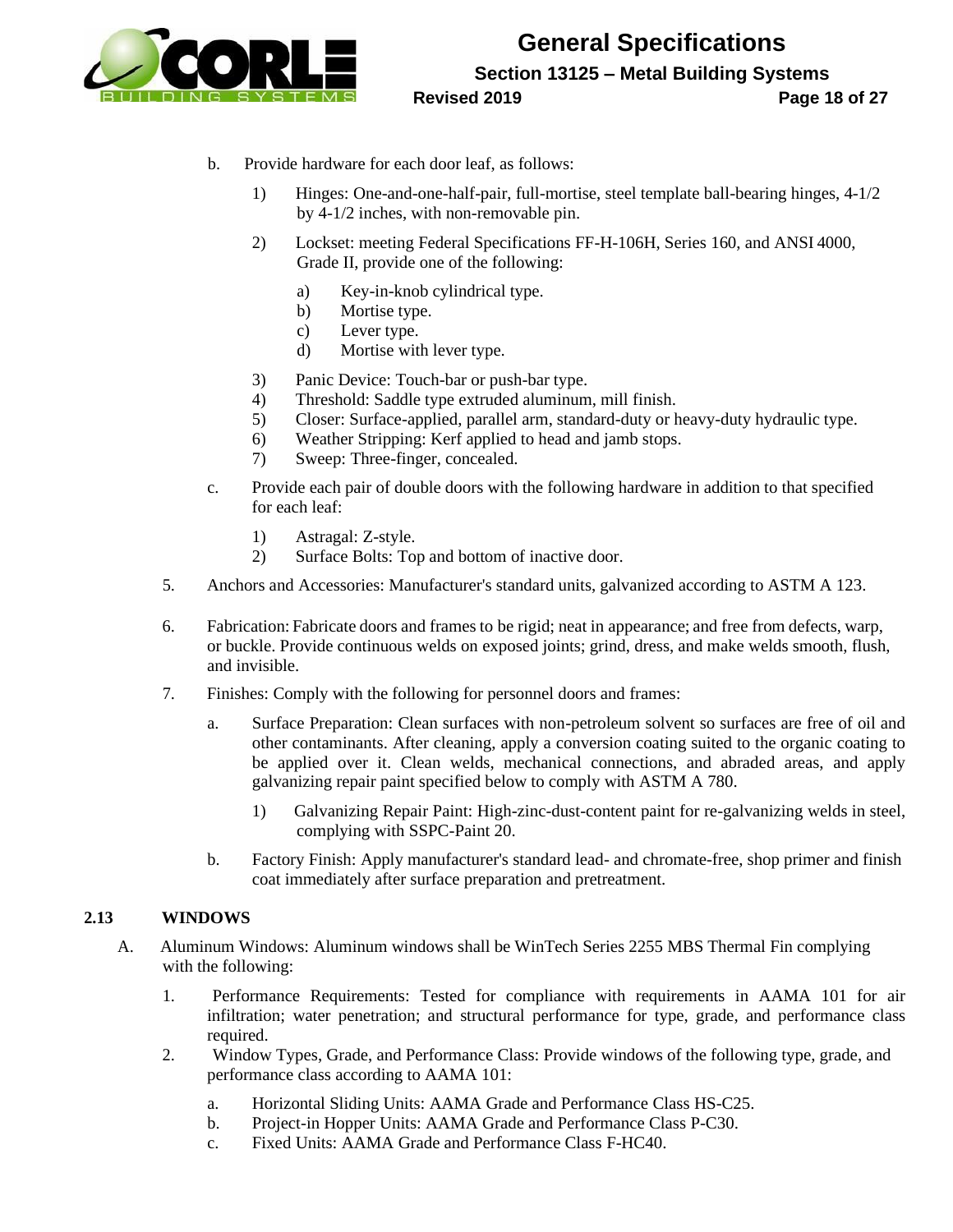

### **General Specifications Section 13125 – Metal Building Systems Revised 2019 Page 19 of 27**

- 3. Aluminum Extrusions: 6063-T5, alloy and temper, 0.055-inch thickness at any location for main frame and sash members.
	- a. Thermally Improved Construction: Fabricate window units with an integral, concealed, lowconductance poured-in-place polyurethane or rigid polyvinylchloride thermal barrier; located between exterior materials and window members exposed on interior; in a manner that eliminates direct metal-to-metal contact.
- 4. Fasteners: Zinc-plated. Fasteners shall not be exposed, except for attaching hardware.
	- a. Reinforcement: Where fasteners screw anchor into aluminum less than 0.125-inch-thick, reinforce interior with aluminum or nonmagnetic stainless steel to receive screw threads or provide standard, noncorrosive, pressed-in, splined grommet nuts.
- 5. Hardware: Manufacturer's standard; of die-cast steel, malleable iron, or bronze; with steel or bronze operating arms, including the following:
	- a. Horizontal Slider Units
		- 1) Painted zinc die-cast sweep latch which mechanically retains the frame meeting rail. Spring-loaded latches shall not be permitted.
		- 2) Sash roller system shall consist of injection-molded nylon roller housing with brass tire on a stainless-steel axle Nylon or one-piece brass roller-axle assemblies shall not be permitted.
	- b. Project-in Hopper Units
		- 1) Cam-handle sash lock with a concealed pawl, painted to match the window finish, and a steel strike.
- 6. Weather Stripping
	- a. Horizontal Slider Units: Woven-pile medium density polypropylene pile with Mylar fin, or equal.
	- b. Project-in Hopper Units: Co-extruded Santoprene with a polypropylene backer or equal.
- 7. Insect Screens: Removable insect screen on each operable exterior sash, with screen frame finished to match window unit, and complying with the following:
	- a. Glass-Fiber Mesh: 18-by-16 mesh woven and fused to form a fabric mesh, complying with ASTM D 3656.
	- b. Frames: Painted roll-formed aluminum.
- 8. Finish: Mill.
- 9. Baked-Enamel Finish: AA-C12C42R1x (Chemical Finish: cleaned with inhibited chemicals; Chemical Finish: acid-chromate-fluoride-phosphate conversion coating; Organic Coating: as specified below). Apply baked enamel complying with paint manufacturer's specifications for cleaning, conversion coating, and painting.
	- a. Organic Coating: Thermosetting, modified-acrylic enamel system complying with AAMA 603.8 except with a minimum dry film thickness of 0.7 mil medium gloss on exposed areas.
- B. Glazing: Provide the following glazing materials:
	- 1. Clear Float Glass: ASTM C 1036, Type I, Class 1, Quality q3, 2 or 3 mm thick.
	- 2. Tempered Glass: ASTM C 1048, Kind HS or FT, Condition A, Type I, Quality q2, Class 1 (clear), 3 mm thick.
	- 3. Tinted Float Glass: ASTM C 1036, Type I, Class 2, Quality q3, 3 mm thick.
	- 4. Patterned Float Glass: ASTM C 1036, Type II, Class 1 (clear), Form 3 (patterned), Quality q7, Pattern p3 (random), 3 mm thick.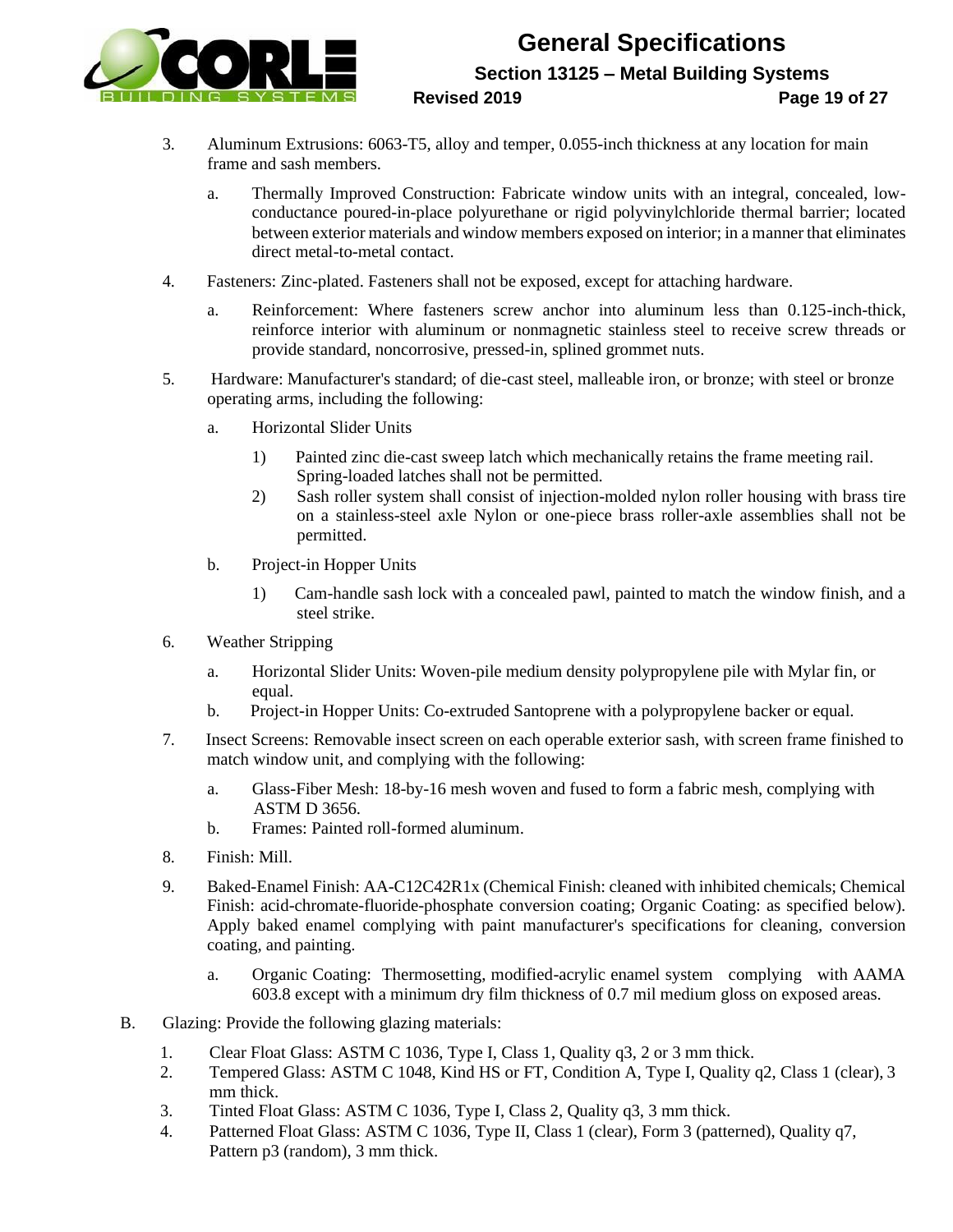

### **General Specifications Section 13125 – Metal Building Systems**

#### **Revised 2019 Page 20 of 27**

- 5. Insulating Glass: Units consisting of two lites of 2-mm-thick clear float glass and air space, with a total overall unit thickness of not less than [‰ 5/8 inch ‰ 1 inch]. Seal with manufacturer's standard sealant.
- 6. Glazing Stops: Snap-on glazing stops, coordinated with window type indicated. Finish shall match color of window units.
	- a. Horizontal Slider Units: Rigid extruded Polyvinylchloride.
	- b. Project-in Hopper and Fixed Units: Aluminum.
- 7. Pre-glazed Fabrication: Window units shall be pre-glazed window at the factory.

### **2.14 ACCESSORIES**

- A. Provide components required for complete panel assemblies including trim, copings, fasciae, sills, corner units, ridge closures, clips, flashings, gutters, closure strips, and similar items. Match materials and finishes of roof panels, unless otherwise indicated.
- B. Fasteners: Self-tapping screws, bolts, nuts, self-locking rivets and bolts, end-welded studs, and other suitable fasteners designed to withstand design loads. Provide fasteners with heads matching color of roof or wall sheets by means of plastic caps or factory-applied coating. Comply with the following:
	- 1. Fasteners for Roof and Wall Panels: Self-drilling/self-tapping, zinc-plated, hex-head carbon-steel screws, with a zinc-aluminum-alloy head and EPDM sealing washer.
	- 2. Fasteners for Flashing and Trim: Blind fasteners or self-drilling screws with hex washer head.
	- 3. Blind Fasteners: Stainless-steel rivets for plain Galvalume® material, painted steel for Trinar® coated material.
- C. Flashing and Trim: Form from 0.0190-inch-thick, aluminum-zinc alloy-coated steel sheet plain or prepainted with coil coating. Provide flashing and trim as required to seal against weather and to provide finished appearance. Locations include, but are not limited to, eaves, rakes, corners, bases, framed openings, ridges, fasciae, and fillers. Finish flashing and trim with same finish system as adjacent roof or wall panels.
	- 1. Opening Trim: Minimum 0.0190-inch-thick steel sheet. Trim head and jamb of door openings, and head, jamb, and sill of other openings.
- D. Gutters: Form from 0.0190-inch-thick, aluminum-zinc alloy-coated steel sheet, plain or prepainted with coil coating. Match profile of gable trim, complete with end pieces, outlet tubes, and other special pieces as required. Fabricate in 195- and/or 243-inch-long sections, sized according to SMACNA's *Architectural Sheet Metal Manual*. Furnish gutter supports spaced 24 inches o.c., fabricated from same metal as gutters. Finish gutters to match roof fascia and rake trim.
- E. Downspouts: Form from 0.0190-inch-thick, aluminum-zinc alloy-coated steel sheet, plain or prepainted with coil coating; in 3-inch by 4-inch or 4-inch by 5-inch 10-foot-long sections, complete with formed 75- degree elbows and offsets. Finish downspouts to match wall panels.
- F. Foam Closures: Closed-cell, laminated polyethylene; minimum 1-inch-thick, flexible closure strips; premolded to match roof and wall panel profile. Provide closure strips where indicated or necessary to ensure weathertight construction.
	- 1. Outside closure for ridge condition of R-Panel roofs with slopes greater than 1:12.
	- 2. Inside closure for eave condition of R-Panel roofs(optional).
	- 3. Inside closure for base condition of R-Panel walls (optional).
	- 4. Outside closure for gable (rake) condition of A-Panel, R-Panel, and Reverse-Rolled R-Panel walls (optional).
	- 5. Inside closure for eave condition of A-Panel, R-Panel, and Reverse-Rolled R-Panel walls (optional).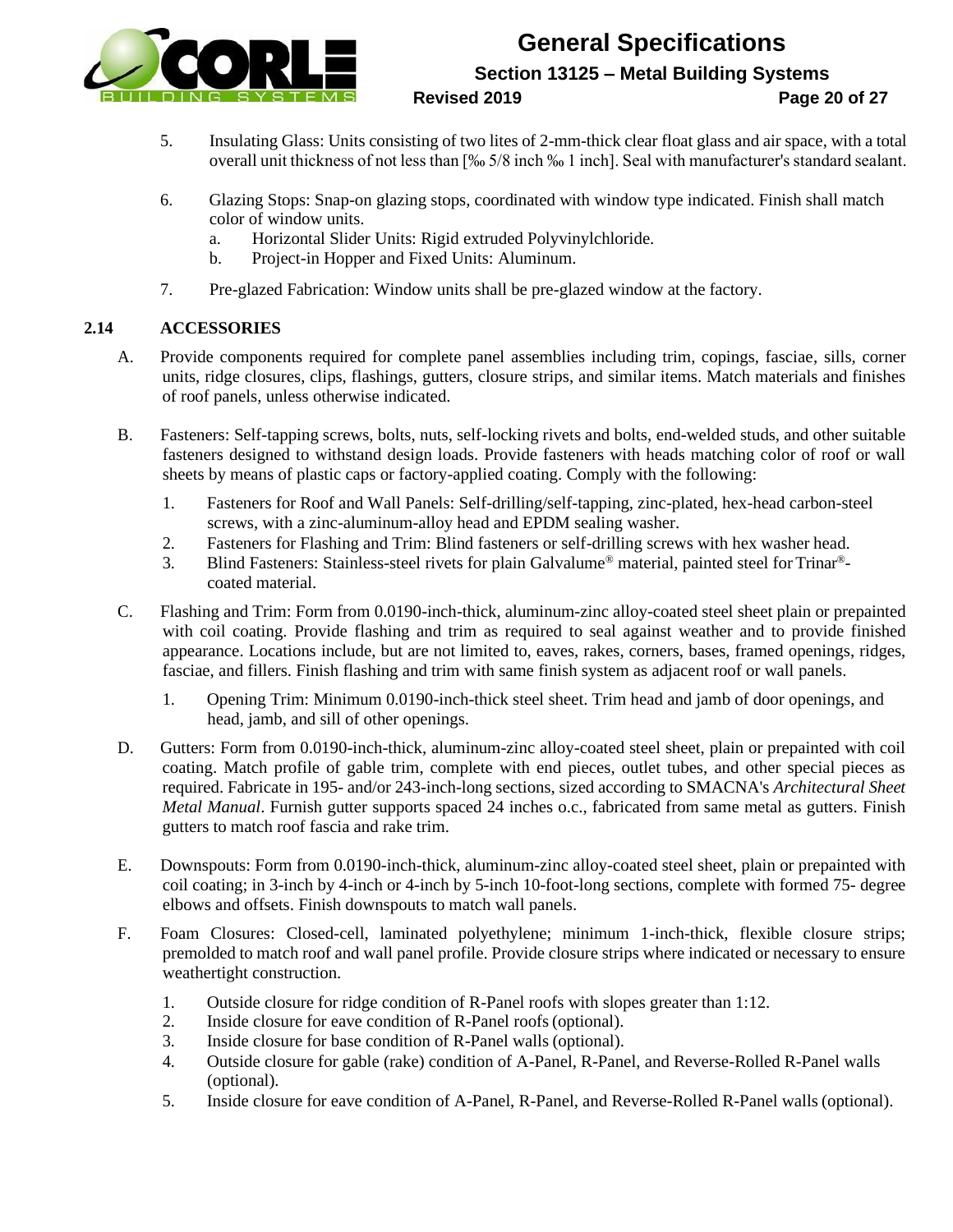

### **General Specifications Section 13125 – Metal Building Systems Revised 2019 Page 21 of 27**

- G. Metal Closures: Provide closures at eave and ridge for the following applications:
	- 1. Outside closure for ridge condition of standing seam roof systems, fabricated from 0.0239-inchthick steel.
	- 2. Inside closure for eave condition of standing seam roof systems, fabricated from 0.0478-inch-thick steel.
- H. Standing Seam Roof Clips: Configuration shall be fixed or floating, as required by substrate conditions and/or roof geometry.
- I. Standing Seam Roof Backing Plates: Fabricated from 0.0620-inch thick steel.
- J. Standing Seam Roof Thermal Spacer Blocks: Provide thermal spacer blocks; fabricated from extruded polystyrene, in the following thicknesses.
	- 1. 3/8-inch: for low clip system with 3-inch insulation.
	- 2. 3/8-inch: for high clip system with 6-inch insulation.
	- 3. 5/8-inch: for high clip system with 4-inch insulation.
	- 4. 1-inch: for high clip system with 3-inch insulation.
- K. Roof Curbs: Fabricate curbs from 0.0478-inch-thick, minimum, aluminum-zinc alloy-coated (Galvalume®) steel sheet plain or prepainted with coil coating; with welded top box and bottom skirt, and integral fulllength cricket/water-diverter. Finish roof curbs to match roof panels unless otherwise indicated.
	- 1. Insulate roof curb with 1½-inch-thick rigid insulation.

### **PART 3 - EXECUTION**

#### **3.1 EXAMINATION**

- A. Examine substrates, with Erector present, for compliance with requirements for installation tolerances and other conditions affecting performance of metal building system.
	- 1. For the record, prepare written report, endorsed by Erector, listing conditions detrimental to performance of work.
	- 2. Proceed with erection only after unsatisfactory conditions have been corrected.
- B. Before erection proceeds, survey elevations and locations of concrete and masonry bearing surfaces, base plates, and anchor bolts to receive structural framing. Verify compliance with requirements and metal building system manufacturer's tolerances.
	- 1. Engage land surveyor to perform surveying.

#### **3.2 PREPARATION**

- A. Clean substrates of substances, including oil, grease, rolling compounds, incompatible primers, and/or loose mill scale that impair bond of erection materials.
- B. Surface Preparation: Clean and prepare surfaces to be painted according to manufacturer's written instructions for each particular substrate condition and as specified.

#### **3.3 ERECTION**

- A. Erect metal building system according to Corle's written instructions and erection drawings.
- B. Do not field cut, drill, or alter structural members without written approval from metal building system manufacturer's professional engineer.
- C. Set structural framing in locations and to elevations indicated and according to AISC specifications referenced in this Section. Maintain structural stability of frame during erection.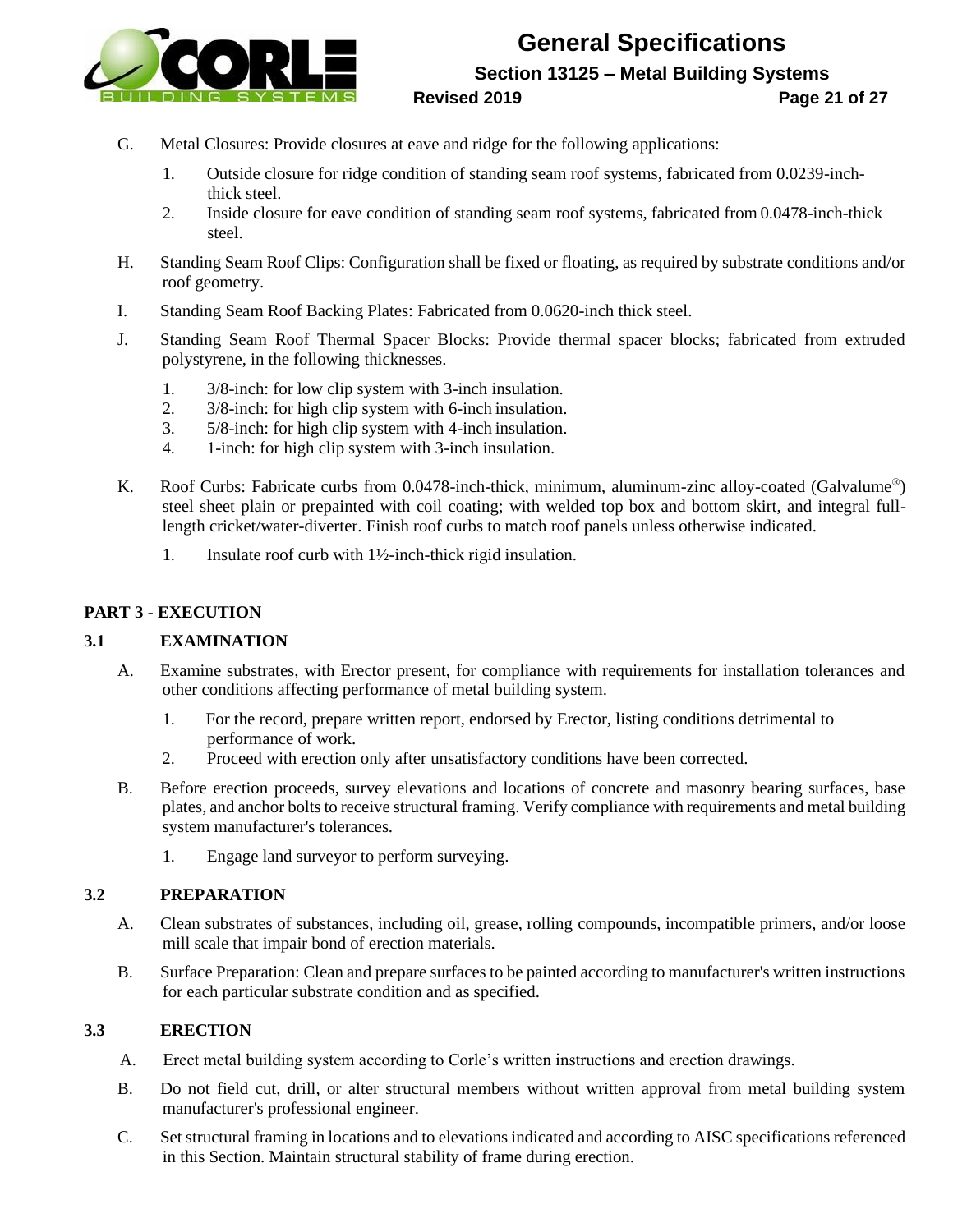

### **General Specifications Section 13125 – Metal Building Systems Revised 2019 Page 22 of 27**

- D. Base plates, Leveling Plates, and Bearing Plates: Clean concrete and masonry bearing surfaces of bondreducing materials and roughen surfaces before setting base plates and bearing plates. Clean bottom surface of base plates and bearing plates.
	- 1. Set base plates and bearing plates for structural members on wedges, shims, or setting nuts.
	- 2. Tighten anchor bolts after supported members have been positioned and plumbed. Do not remove wedges or shims but, if protruding, cut off flush with edge of base plate or bearing plate before packing with grout.
	- 3. Pack grout solidly between bearing surfaces and plates so no voids remain. Finish exposed surfaces, protect installed materials, and allow grout to cure.
		- a. Comply with manufacturer's written instructions for proprietary grout materials.
- E. Align and adjust framing members before permanently fastening. Before assembly, clean bearing surfaces and other surfaces that will be in permanent contact. Make adjustments to compensate for discrepancies in elevations and alignment.
	- 1. Level and plumb individual members of structure.
	- 2. Establish required leveling and plumbing measurements on mean operating temperature of structure. Make allowances for difference between temperature at time of erection and mean temperature at which structure will be when completed and in service.
- F. Primary Framing and End Walls: Erect framing true to line, level, plumb, rigid, and secure. Level base plates to a true even plane with full bearing to supporting structures and set elevations by installing shims and tightening anchor bolts. Use grout to obtain uniform bearing and to maintain a level base-line elevation. Moist cure grout for not less than seven days after placement.
	- 1. Make field connections using high-strength bolts. Tighten bolts by turn-of-the-nut method.
- G. Secondary Framing: Erect framing true to line, level, plumb, rigid, and secure. Fasten secondary framing to primary framing using bolts indicated on erection drawings. Hold rigidly to a straight-line temporary support until permanent supports, i.e., panel and/or bracing angles, are installed.
	- 1. Provide rake or gable purlins with rake angle and fasciae.
	- 2. Locate canopy framing as indicated.
	- 3. Provide supplemental framing at entire perimeter of openings, including doors, windows,louvers, ventilators, and other penetrations of roof and walls.
- H. Steel Joists: Install joists and accessories plumb, square, and true to line; securely fasten to supporting construction according to SJI's "Standard Specifications, Load Tables, and Weight Tables for Steel Joists and Joist Girders," joist manufacturer's written instructions, and requirements in this Section.
	- 1. Before installation, splice joists delivered to Project site in more than one piece.
	- 2. Space, adjust, and align joists; and plumb and align supporting framing accurately in location before permanently fastening.
	- 3. Install temporary bracing and bridging, connections, and anchors to ensure that joists are stabilized during construction.
	- 4. Weld joists to supporting steel framework, unless otherwise indicated.
	- 5. Install and connect bridging concurrently with joist erection, before construction loads are applied. Anchor ends of bridging lines at top and bottom chords where terminating at walls or beams.
- I. Bracing: Install bracing in roof and sidewalls where indicated on erection drawings.
	- 1. Tighten rod and cable bracing to avoid sag.
	- 2. Locate interior end bay bracing only where indicated.
- J. Framing for Openings: Provide shapes of proper design and size to reinforce openings and to carry loads and vibrations imposed, including equipment furnished under mechanical and electrical work. Securely attach to building structural frame.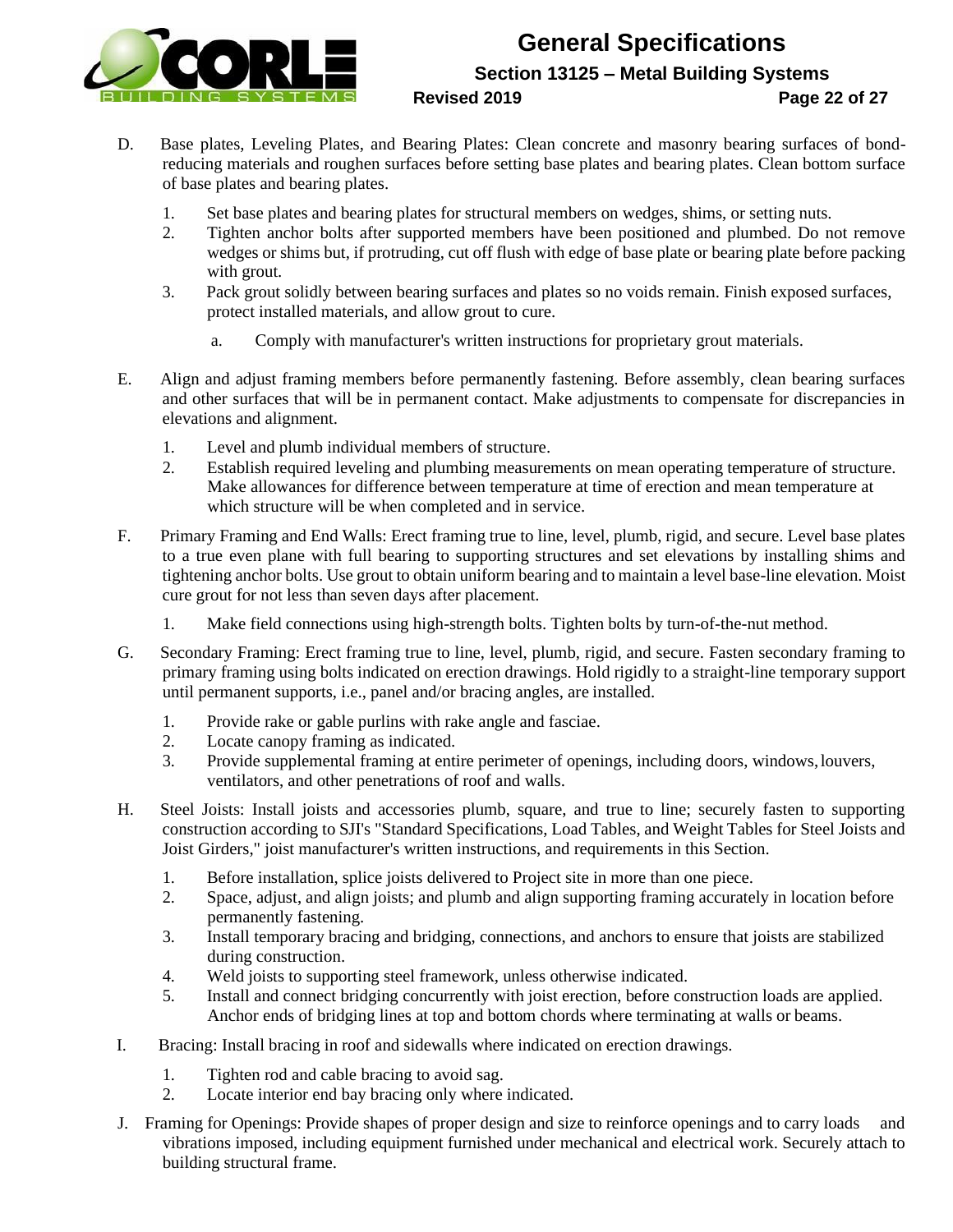

**Section 13125 – Metal Building Systems**

#### **Revised 2019 Page 23 of 27**

### **3.4 ROOF PANEL INSTALLATION**

- A. General: Roof panels of full length from eave to ridge shall be provided when possible. Install panels perpendicular to purlins.
	- 1. Field cutting by torch is not permitted.
	- 2. Rigidly fasten eave end of roof panels and allow ridge end free movement due to thermal expansion and contraction.
	- 3. Provide weather seal under ridge cap.
	- 4. Flash and seal roof panels with weather closures at eaves, rakes, and at perimeter of all openings. Fasten with self-tapping screws.
	- 5. Install screw fasteners with power tools having controlled torque adjusted to compress washer tightly without damage to washer, screw threads, or panels. Install screws in predrilled holes when required by the specified fastener.
	- 6. Locate and space fastenings in true vertical and horizontal alignment.
	- 7. Install ridge caps as roof panel work proceeds.
	- 8. Locate standing seam panel splices and lap seam panel expansion splices over, but not attached to, structural supports.
- B. Lap-Seam Roof Panels: Fasten roof panels to purlins with exposed fasteners at each lapped joint at location and spacing determined by Corle.
	- 1. Arrange and nest side-lap joints so prevailing winds blow over, not into, lapped joints. Lap ribbed sheets one full rib. Apply panels and associated items for neat and weathertight enclosure. Avoid "panel creep" or application not true to line.
	- 2. Locate and space exposed fasteners in true vertical and horizontal alignment.
	- 3. Provide sealant tape at lapped joints of roof panels and between panels and protruding equipment, vents, and accessories.
	- 4. Apply a continuous ribbon of sealant tape to weather-side surface of fastenings on end laps, and on side laps of nesting-type panels.
	- 5. At panel splices, nest panels with minimum 8-inch end lap, sealed with sealant tape and fastened together by screws penetrating both panel thicknesses into secondary framing below.
- C. Standing-Seam Roof Panels: Fasten roof panels to purlins with concealed clips at each standing-seam joint. Install clips over top of insulation at each purlin.
	- 1. Install clips to supports with self-drilling fasteners.
	- 2. Crimp standing seams with manufacturer-approved motorized seamer tool so clip, panel, and factory applied side-lap sealant are completely engaged.
	- 3. At panel splices, nest panels with minimum 3-inch end lap, sealed with sealant tape and fastened together by interlocking clamping plates.

### **3.5 WALL PANEL INSTALLATION**

- A. General: Wall panels of full height from base to eave or rake shall be provided when possible. Install panels perpendicular to girts.
	- 1. Arrange and nest side-lap joints so prevailing winds blow over, not into, lapped joints. Install panels with vertical edges plumb. Lap ribbed sheets one full rib. Apply panels and associated items for neat and weathertight enclosure. Avoid "panel creep" or application not true to line.
	- 2. Unless otherwise indicated, begin panel installation at corners with center of rib lined up with line of framing.
	- 3. Field cutting by torch is not permitted.
	- 4. Align bottom of wall panels and fasten with self-tapping screws.
	- 5. Fasten flashing and trim around openings and similar elements with self-tapping screws.
	- 6. When two rows of panels are required, lap panels 8 inches minimum. Locate panel splices over structural supports.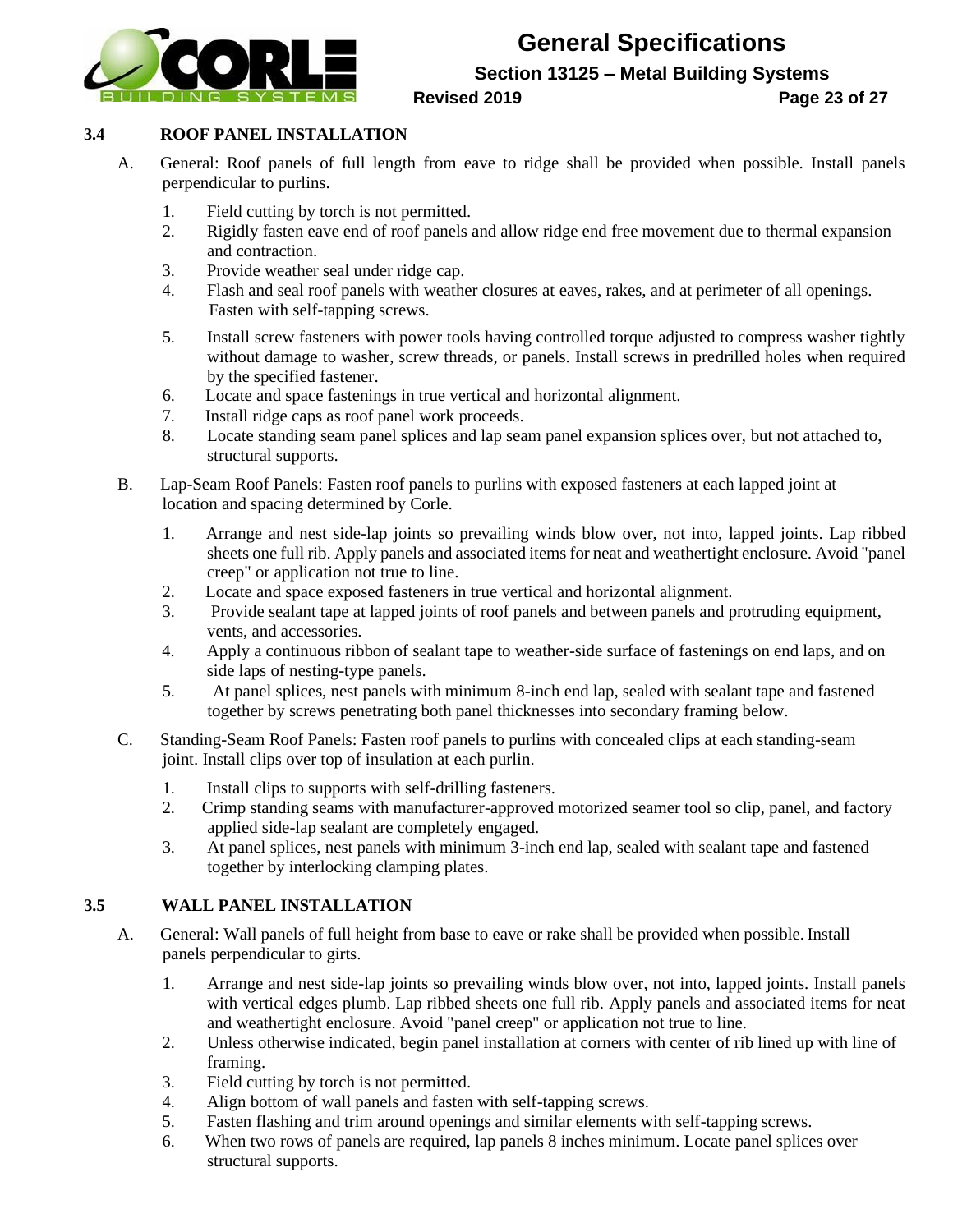

**Section 13125 – Metal Building Systems**

#### **Revised 2019 Page 24 of 27**

- 7. When building height requires two rows of panels at gable ends, align lap of gable panels over wall panels at eave height.
- 8. Install screw fasteners with power tools having controlled torque adjusted to compress washer tightly without damage to washer, screw threads, or panels. Install screws in predrilled holes when required by the specified fastener.
- 9. Provide weather-resistant escutcheons for pipe and conduit penetrating exterior walls.
- 10. Flash and seal wall panels with weather closures under eaves and rakes, along lower panel edges, and at perimeter of all openings.
- 11. Apply sealant continuously between metal base channel or sill angle and concrete, and elsewhere as necessary for waterproofing. Handle and apply sealant and backup according to sealant manufacturer's written instructions.
- 12. Locate and space fastenings in true vertical and horizontal alignment.
- B. Exterior Panel: Install wall panels on exterior side of girts. Attach panels to supports with fasteners as indicated in the Corle Building Systems *Erection & Detail Manual*.
- C. Liner Panels: Install panels on interior side of girts at locations indicated. Fasten with exposed fasteners as indicated in the Corle Building Systems *Erection & Detail Manual*.

### **3.6 TRANSLUCENT PANEL INSTALLATION**

- A. Translucent Panels: Attach plastic panels to structural framing according to Corle Building Systems *Erection & Detail Manual*.
	- 1. Provide end laps of not less than 8 inches and side laps of not less than 1½ inches for wall panels.
	- 2. Align horizontal laps with adjacent wall panels.
	- 3. Seal intermediate end laps and side laps of translucent panels with sealant tape.

### **3.7 FASCIA AND SOFFIT PANEL INSTALLATION**

- A. General: Provide panels full width of fasciae and soffits. Install panels perpendicular to support framing.
	- 1. Arrange and nest side-lap joints so prevailing winds blow over, not into, lapped joints. Install panels with vertical edges plumb. Lap ribbed panels one full rib corrugation. Apply panels and associated items for neat and weathertight enclosure. Avoid "panel creep" or application not true to line.
	- 2. Field cutting by torch is not permitted.
	- 3. Fasten flashing and trim around openings and similar elements with self-tapping screws.
	- 4. Install screw fasteners with power tools having controlled torque adjusted to compress neoprene washer tightly without damage to washer, screw threads, or panels. Install screws in predrilled holes.
	- 5. Locate and space fastenings in true vertical and horizontal alignment.
- B. Fascia Panels: Align bottom of panels and fasten with self-tapping screws. Flash and seal panels with weather closures where fasciae meet soffits, along lower panel edges, and at perimeter of all openings.
- C. Soffit Panels: Flash and seal panels with weather closures where soffit meets walls and at perimeter of all openings.

### **3.8 INSULATION INSTALLATION**

- A. General: Install insulation concurrently with panel installation, according to manufacturer's written instructions and as follows:
	- 1. Set vapor-retarder-faced units with vapor retarder to warm side of construction, unless otherwise indicated. Do not obstruct ventilation spaces, except for firestopping.
	- 2. Tape joints and ruptures in vapor retarder, and seal each continuous area of insulation to surrounding construction to ensure airtight installation.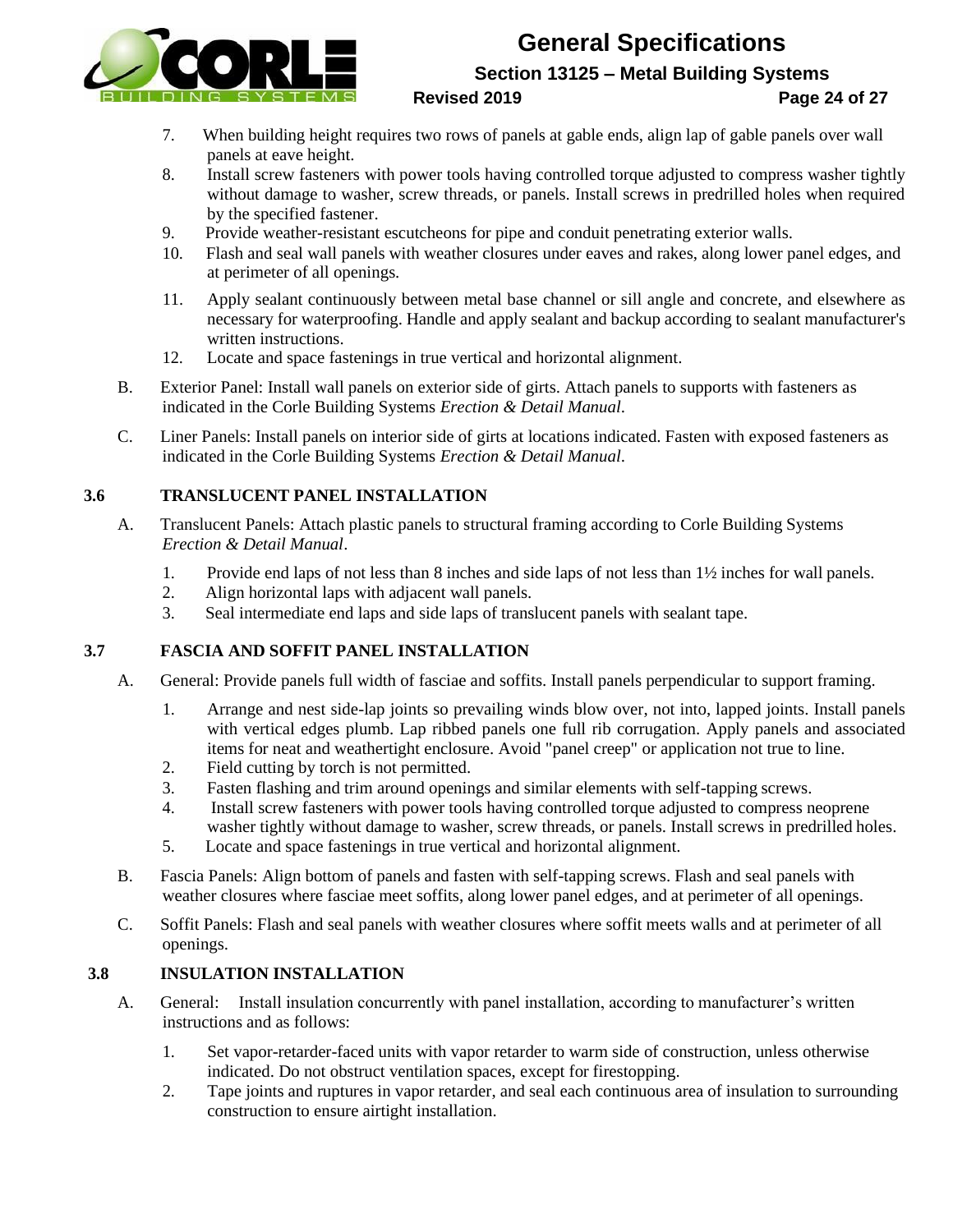

### **General Specifications Section 13125 – Metal Building Systems Revised 2019 Page 25 of 27**

B. Blanket Insulation: Install factory-laminated, vapor-retarder-faced blankets straight and true in one-piece lengths with both sets of facing tabs sealed to provide a complete vapor retarder. Comply with the following installation method:

### **3.9 DOOR INSTALLATION**

- A. General: Comply with door manufacturer's written instructions for installing doors. Coordinate installation with wall flashings and other components. Seal perimeter of each door frame with sealant used for panels.
- B. Personnel Doors and Frames: Install doors and frames straight, level, and plumb. Securely anchor frames to building structure. Set units with maximum 1/8-inch clearance between door and frame at jambs and head and maximum 3/4-inch clearance between door and floor.
- C. Sliding Service Doors: Bolt support angles to opening head members through factory-punched holes. Bolt door tracks to supports as recommended by door manufacturer. Set doors and operating equipment with necessary hardware and supports.
- D. Replace glass that is broken or damaged to ensure that each piece of exterior glass is airtight and watertight through normal weather/temperature cycles and through normal door operation.
- E. Set thresholds for exterior doors in full bed of sealant.

### **3.10 WINDOW INSTALLATION**

- A. General: Comply with window manufacturer's written instructions for installing window units, screens, hardware, operators, and other window components. Coordinate installation with wall flashings and other components.
- B. Set window units level, plumb, and true to line, without warp or rack of frames or sash. Provide proper support and anchor securely in place.
	- 1. Separate aluminum and other corrodible surfaces from sources of corrosion or electrolytic action at points of contact with other materials by complying with requirements specified in "Dissimilar Materials" Paragraph in appendix to AAMA 101.
- C. Set sill members and other members in a bed of sealant to provide weathertight construction.
- D. Anchor windows securely in place. Seal perimeter of each unit with sealant used for panels.
- E. Glazing: Replace glass that is broken or damaged to ensure that each piece of exterior glass is airtight and watertight through normal weather/temperature cycles and through normal window operation.

#### **3.11 ACCESSORY INSTALLATION**

- A. General: Install gutters, downspouts, ventilators, louvers, and other accessories according to Corle Building Systems *Erection & Detail Manual*, with positive anchorage to building and weathertight mounting. Coordinate installation with flashings and other components.
- B. Flashing and Trim: Comply with performance requirements, Corle Building Systems *Erection & Detail Manual*, and SMACNA's "Architectural Sheet Metal Manual." Provide for thermal expansion of metal units; conceal fasteners where possible, and set units true to line and level as indicated. Install work with laps, joints, and seams that will be permanently watertight and weather resistant.
	- 1. Install exposed flashing and trim that is without excessive oil canning, buckling, and tool marks and that is true to line and levels indicated, with exposed edges folded back to form hems. Install sheet metal flashing and trim to fit substrates and to result in waterproof and weather-resistant performance.
- C. Gutters: Join sections with lapped and riveted joints. Attach gutters to eave with gutter hangers spaced not more than 2 feet o.c. using manufacturer's standard fasteners. Provide end closures and seal watertight with sealant.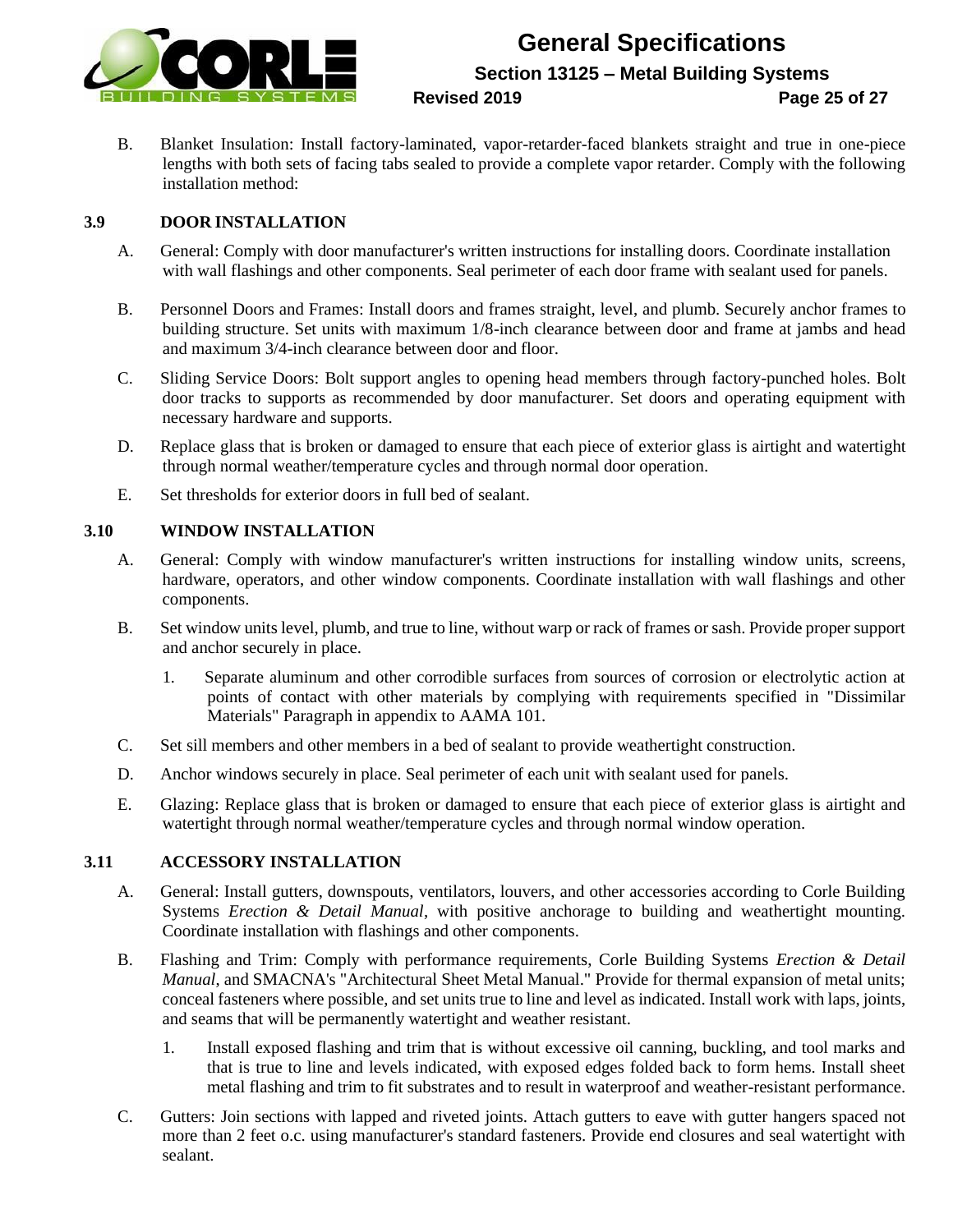

### **General Specifications Section 13125 – Metal Building Systems Revised 2019 Page 26 of 27**

- 
- D. Downspouts: Join sections with 1½-inch telescoping joints. Provide fasteners designed to hold downspouts securely away from walls; locate fasteners at top and bottom and at approximately 60 inches (1500 mm) o.c. in between.
	- 1. Provide elbow at base of downspout to direct water away from building.
	- 2. Tie downspouts to underground drainage system.
- E. Continuous Roof Ventilators: Set ventilators complete with necessary hardware, anchors, dampers, weather guards, rain caps, and equipment supports according to manufacturer's written instructions. Join sections with splice plates and end-cap skirt assemblies where required to achieve indicated length. Install preformed filler strips at base to seal ventilator to roof panels.
- F. Louvers: Set louvers complete with necessary hardware, anchors, dampers, weather guards, and equipment supports according to manufacturer's written instructions. Locate and place louver units' level, plumb, and at indicated alignment with adjacent work.

### **3.12 ERECTION AND LOCATION TOLERANCES**

- A. Structural-Steel Erection Tolerances: Comply with erection tolerance limits of AISC *Code of Standard Practice for Steel Buildings and Bridges*, 2005, except individual members are considered plumb, level, and aligned if the deviation does not exceed 1:300; and MBMA *2006 Metal Building Systems Manual*.
- B. Roof Panel Installation Tolerances: Shim and align units within installed tolerance of 1/4 inch in 20 feet on slope and location lines as indicated and within 1/8-inch offset of adjoining faces and of alignment of matching profiles.
- C. Wall Panel Installation Tolerances: Shim and align units within installed tolerance of 1/4 inch in 20 feet on level, plumb, and location lines as indicated and within 1/8-inch offset of adjoining faces and of alignment of matching profiles.
- D. Door Installation Tolerances: Fit doors in frames within clearances specified in SDI 100.

### **3.13 FIELD QUALITY CONTROL**

- A. Testing Agency: Owner will engage a qualified independent testing agency to perform field quality- control testing.
- B. Extent and Testing Methodology: Testing and verification procedures will be required of high-strength bolted connections.
	- 1. Bolted connections will be visually inspected.
	- 2. High-strength, field-bolted connections will be tested and verified according to procedures in RCSC's "Load and Resistance Factor Design Specification for Structural Joints Using ASTM A 325 or A 490 Bolts."
- C. Testing agency will report test results promptly and in writing to Erector, Contractor, and Architect.

#### **3.14 ADJUSTING**

- A. Doors: After completing installation, lubricate, test, and adjust doors to operate easily, free from warp, twist, or distortion.
- B. Hardware: Adjust and check each operating item of hardware to ensure proper operation and function. Replace units that cannot be adjusted to operate freely and smoothly.
	- 1. Where door hardware is installed more than one month before acceptance or occupancy, make final check and adjustment of hardware items during the week before acceptance or occupancy. Clean operating items as necessary to restore proper function and finish of hardware and doors. Adjust door control devices to compensate for final operation of heating and ventilating equipment.